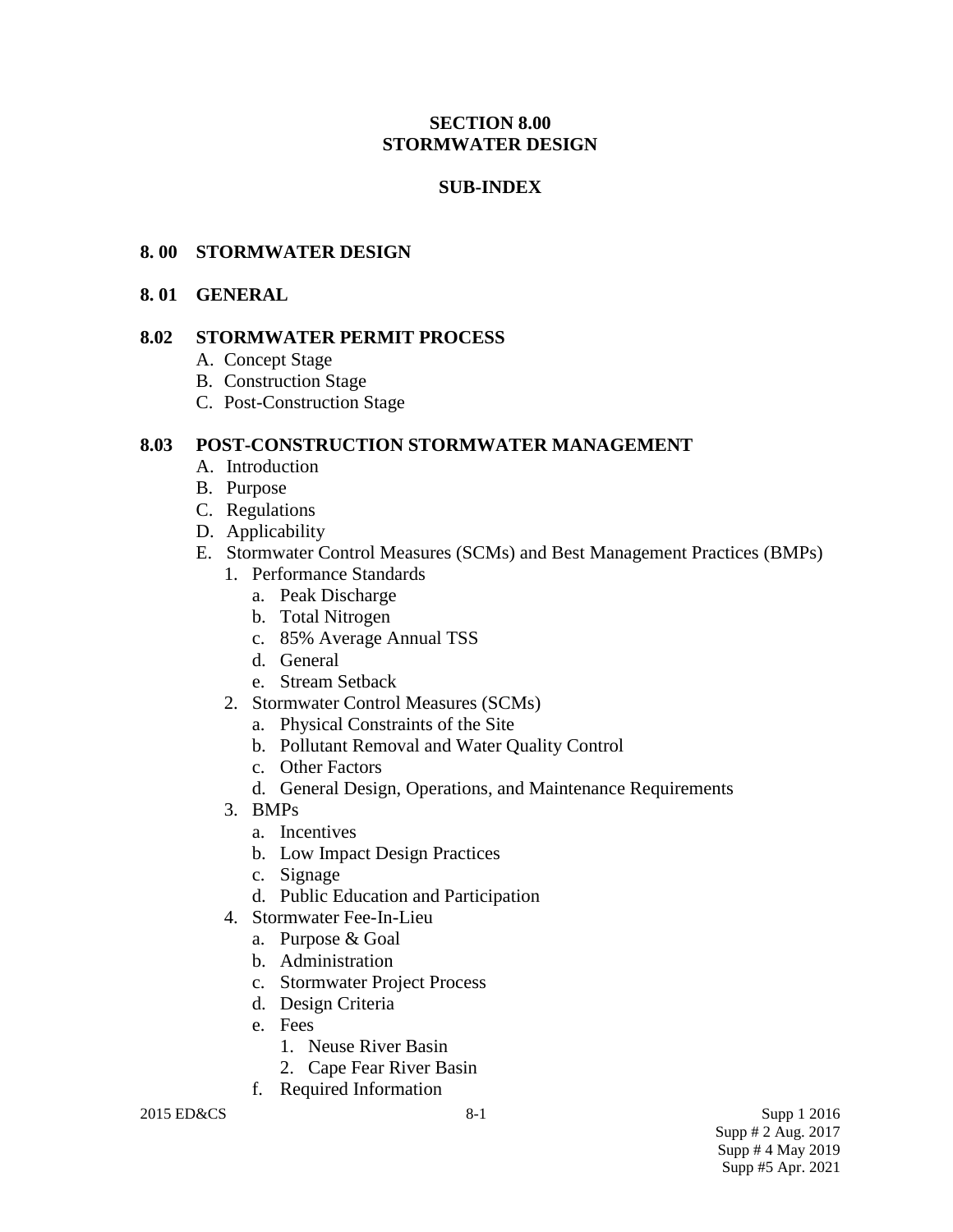- 5. Operation and Maintenance
	- a. Operation and Maintenance Requirements
	- b. Inspection Procedures
		- 1. Schedule
		- 2. Operation and Maintenance Log and Reporting
	- c. Maintenance Procedures
		- 1. Initial Maintenance
		- 2. Emergency Maintenance
		- 3. Corrective Maintenance
- 6. Performance Guarantees
- 7. Easements
- 8. Covenants

# **8. 04 DOCUMENTATION and SUBMITTAL REQUIREMENTS**

- A. Concept Stage
	- 1. Scoping Meeting
	- 2. Concept Plan Review Meeting
	- 3. Preliminary Plan
- B. Construction Stage
- C. Post-Construction Stage

# **8. 05 DESIGN METHODOLOGIES**

- A. Hydrology Modeling
	- 1. Peak Flow Calculations
		- a. Rational Method
		- b. NRCS (SCS) Method
		- c. Regional Regression Equation Analysis
	- 2. Runoff Volume
		- a. Simple Method
		- b. NRCS (SCS) Method
	- 3. Storage Volume
		- a. Stage-Storage Table
	- 4. Stage-Storage-Discharge Model
		- a. Models
		- b. Chainsaw Routing
- B. Hydraulics Modeling
	- 1. Channel Geometry
	- 2. Weir Equations
	- 3. Orifice Equation
	- 4. Pipe Systems

# **8.06 STORM DRAINAGE DESIGN**

- A. Applicability
- B. Private Drainage Easements
	- 1. Pipe Systems
	- 2. Open Channel Systems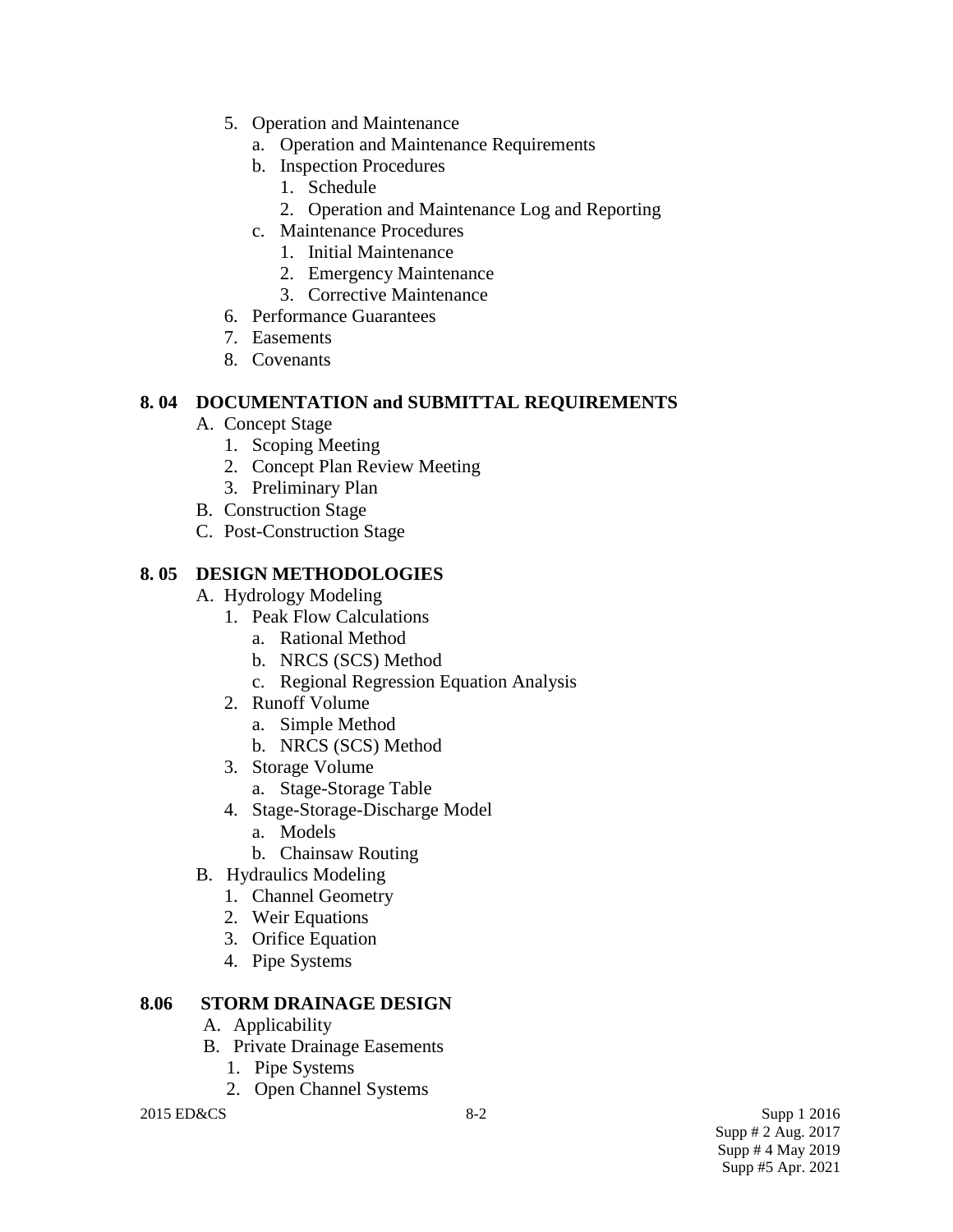- C. Gutter Spread
- D. Storm Drainage Piping
- E. Storm Drainage Structures
- F. Culverts
- G. Open Channels
- H. Installation
- I. Inspections and Testing

# **8.07 FLOOD STUDIES**

- A. Stages of Review
	- 1. Concept Stage
		- a. Concept Plan Review Meeting
		- b. Preliminary Plan Review
	- 2. Construction Stage
- B. Types of Flood Studies
	- 1. Limited Detail Town Flood Studies
	- 2. Detailed Town Flood Studies
	- 3. FEMA Flood Studies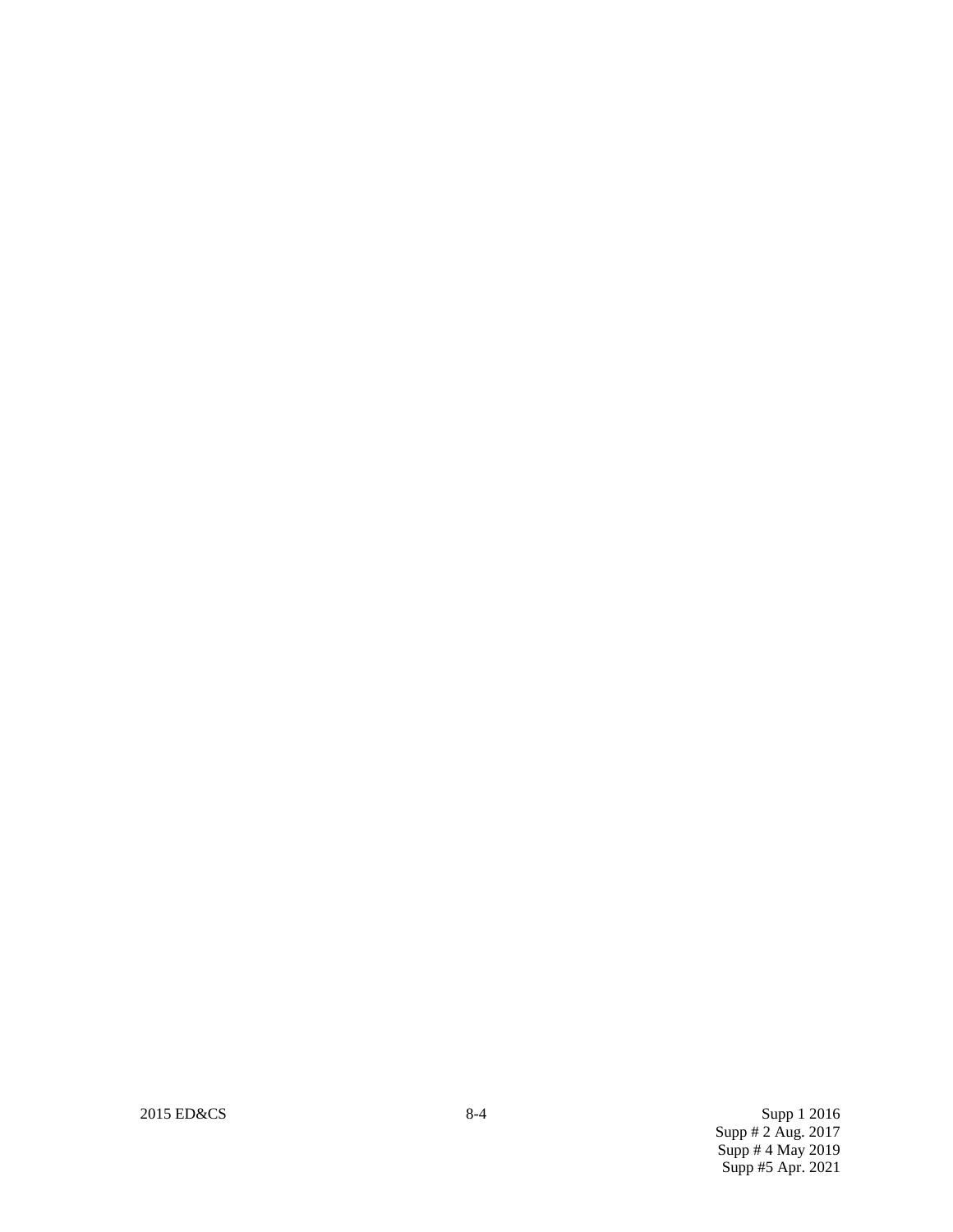## **SECTION 8.00 STORMWATER DESIGN**

#### **8.01 GENERAL**

This section outlines the design and construction requirements to obtain plan approvals associated with stormwater management which includes NPDES Phase II Post-Construction Management, Floodplain Development and general stormwater conveyance principals. Due to the location and nature of stormwater management it is the developer's responsibility to ensure that the project is in compliance with all applicable Federal, State and Town regulations when impacting streams, wetlands, riparian buffers, floodplain and creating impoundments. Consideration of avoiding and minimizing impacts should be taken into account with the entire project's design. However, when impacts to such features are unavoidable appropriate permitting shall be required prior to issuance of the Environmental Development Permit and a draft Preconstruction Notification Form to be included in the preliminary stormwater plan submittal which shall include all temporary and permanent impacts required for construction at each specific location.

## **8.02 STORMWATER PERMIT PROCESS**

There are three general stages for stormwater projects: the Concept Stage, Construction Stage and Post-Construction Stage. Each has been outlined and summarized in this section. Subsequent chapters of Section 8 of this manual outline specific design and submittal requirements specific to each stage of the project's development.

**A** Concept Stage

The Concept Stage is the review process for the following plan review types outlined in the Unified Development Ordinance (UDO), (Major Residential Subdivision Plan, Master Plan, Special Exception Use, Development Plan or Planned Unit Development (PUD) Master Plan), hereafter referred to as "Preliminary Plan". The Town's stormwater staff will review preliminary engineering early in the development process in order to assist the developer with proper planning in accordance with stormwater management requirements. As a part of this review, Town staff will provide comments to the developer. Additional developer guidance may be needed between this stage and the first Construction Drawing submittal to finalize conditions of preliminary plan approval.

Scoping and Concept Plan Review meeting will be held first with staff to discuss the items to be included in the first preliminary plan submittal package. The Scoping Meeting is an optional meeting that is recommended for applicants to attend prior to the required Concept Plan Review Meeting to discuss submittals and general project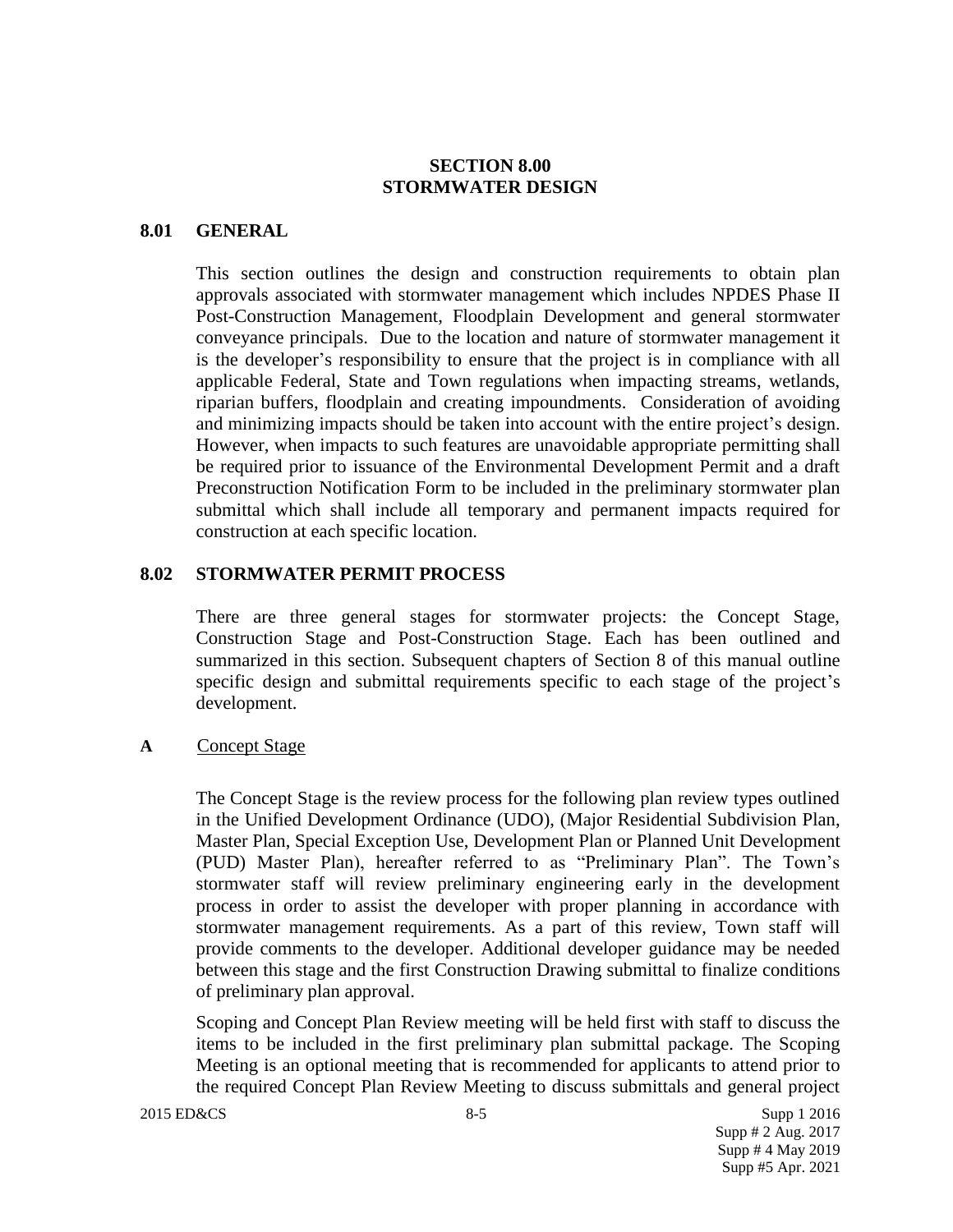information. Applicants shall bring a sketch plan and a Natural Resource Inventory, (NRI) with supporting documentation to the Concept Plan Review Meeting to determine stormwater, floodplain and other environmental regulations that the project will be subject to.

The preliminary stormwater plan submittal minimally includes preliminary documents to determine the existing environmental features in the project limits, proposed impacts to the environmental features, and permits from outside agencies required prior to the first Construction Drawing Submittal. It will also identify the general location, size and type of stormwater conveyances and Stormwater Control Measures (SCMs) required to meet stormwater quality, quantity and infrastructure regulations. For projects where it has been determined that a new or updated flood study will be required, projects shall determine flood limits by performing preliminary analysis outlined in Section 8.07 of this document.

#### **B** Construction Stage

The Construction Stage consists of Construction Drawing, Stormwater and Environmental Plan Review, plan approval, permitting and actual construction. This is the step in the review process where the preliminary stormwater plans are enhanced as needed for constructability and demonstration of compliance with all applicable TOHS design requirements. The developer must also incorporate any approval stipulations included as part of the Preliminary Plan approval.

As part of the Construction Stage process, it is advisable to contact the TOHS Engineering Department prior to submittal to determine if a pre-submittal meeting may be appropriate. After submittal, TOHS staff will review the submittal package for compliance with the Holly Springs Engineering Design and Construction Standards and other Town policies, ordinances, checklists, and standards. Submittal requirements are outlined in Section 8.04 of this document and will minimally include applicable 401/404 permits, stormwater infrastructure plan, grading and erosion control sheets, the Stormwater Management Report and calculations, flood study and draft Post-Construction Stage documents.

Once all of the environmental plan review requirements have been met, an Environmental Development Permit will be issued for the project which will include the applicable approvals: NPDES Phase II Stormwater Permit, Floodplain Development Permit and Land Disturbance Permit (erosion control plan approval). This permit will be issued at the preconstruction meeting upon receipt of six sets of Construction Drawings, final stormwater management and flood study reports and payment of development fees for the project, the storm drainage infrastructure can be installed once the permit and the Certificate of Compliance for installation of Erosion Control Measures has been issued. SCMs that are planned in the same location as the erosion control measures must be installed once the Projects Development Inspector has approved the removal of the temporary erosion control devices.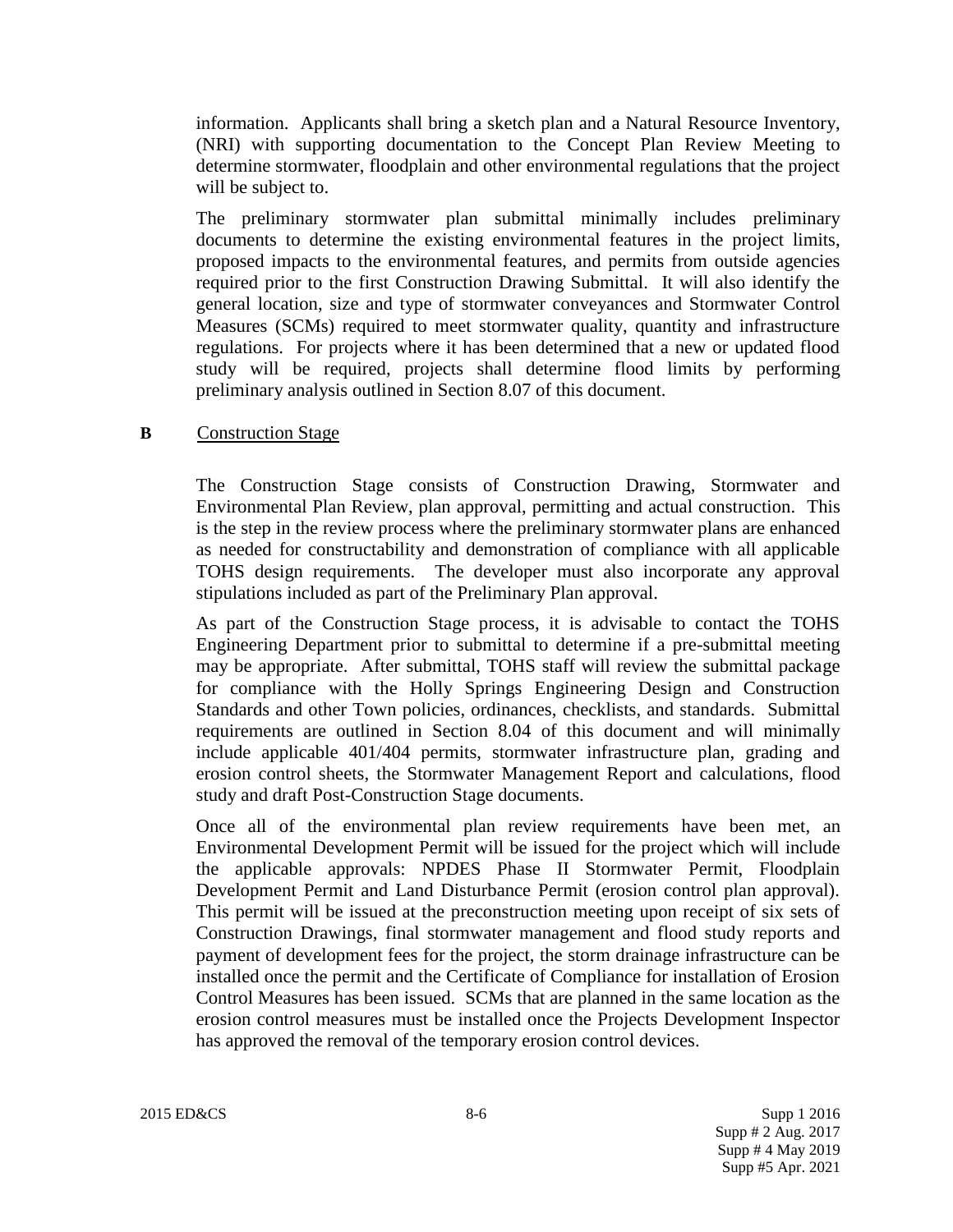## **C** Post-Construction Stage

The Post-Construction Stage begins once all permits have been acquired and construction activities have commenced. This stage has two main components, acceptance of infrastructure and long term operation and maintenance. The acceptance requirements of the Post-Construction Stage are related to verification that the project has been constructed in substantial accordance with the approved plans and specifications and that all appropriate easements and financial securities have been secured. The long term operation and maintenance portion of this stage will consist of the property owner's implementation of the project's recorded Operations and Maintenance (O&M) Agreement and Town's enforcement of its ordnance. Section 8.03 of this document outlines specific requirements for all stages of the project's development. Chart 8.02a outline this process.



Chart 8.02a Post-Construction Stormwater Process

 $2015$  ED&CS Supp 1 2016 Supp # 2 Aug. 2017 Supp # 4 May 2019 Supp #5 Apr. 2021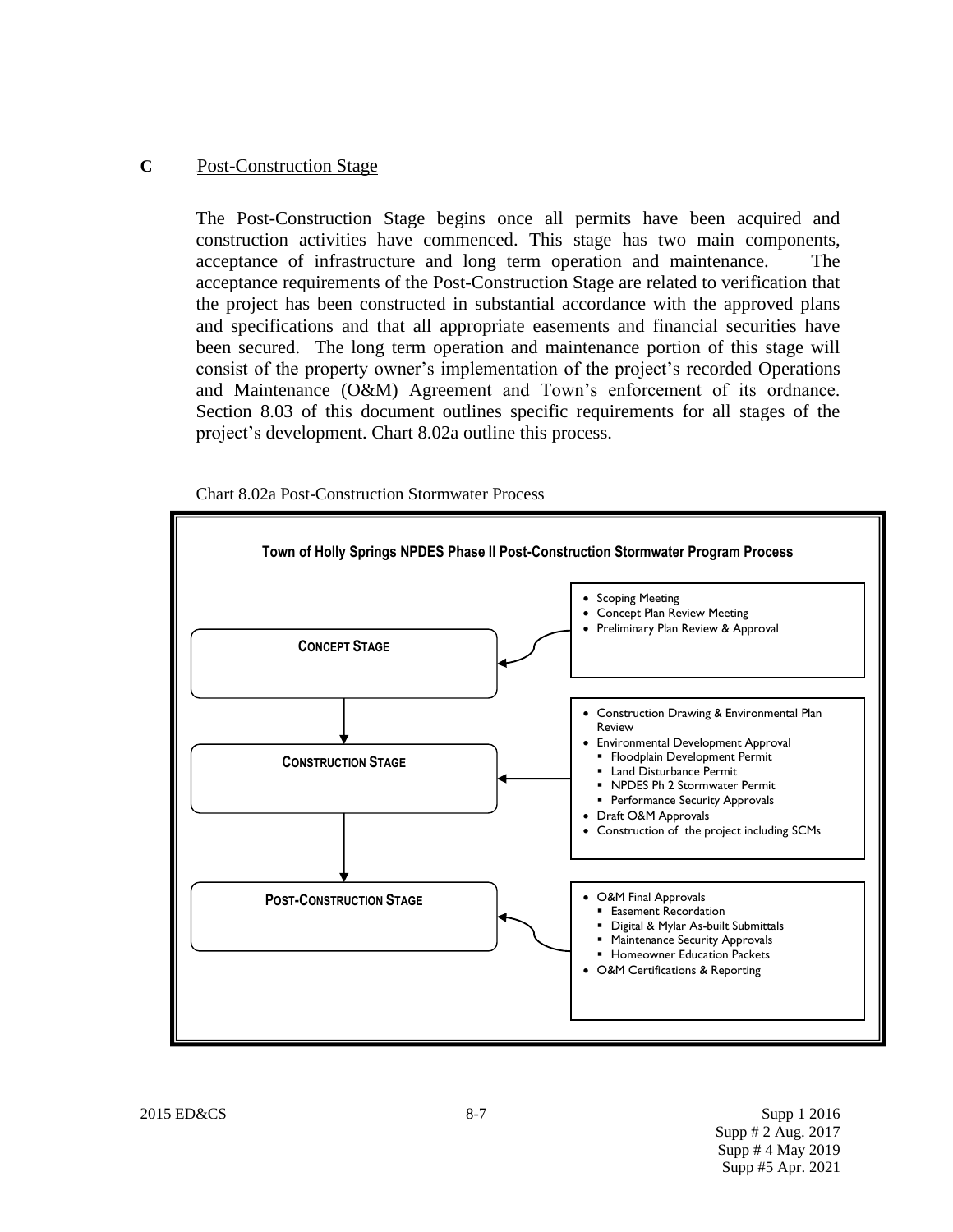## **8.03 POST-CONSTRUCTION STORMWATER MANAGEMENT**

## A. Introduction

Development can dramatically alter the hydrologic response of an area and, ultimately, an entire watershed. As the TOHS continues to develop, the impervious surfaces that are created will increase the proportion rainfall that is runoff during rain events, disrupting the natural hydrologic cycle. Without controls in place, the increased runoff can erode stream channels, increase pollutant loadings, cause flooding, and prevent groundwater recharge. The contaminants involved in urban stormwater runoff are primarily sediment, nutrients, and to a lesser extent, toxics, such as heavy metals and hydrocarbons. Protecting waters is vital for a number of reasons, including the protection of fish and wildlife habitat, human health, recreation, and drinking water supplies.

Stormwater Control Measures (SCMs) andBest Management Practices, (BMPs), are structural and nonstructural practices, or a combination of practices, designed to act as effective, practicable means of minimizing the impacts of development on surface water quality and quantity. SCMs operate by trapping stormwater runoff and detaining it until unwanted nutrients, sediment, and other harmful pollutants are allowed to settle out or be filtered. These trapped pollutants must be managed or disposed of through periodic maintenance as prescribed in this manual.

## B. Purpose

The purpose of this manual is to establish minimum standards for the design and implementation of measures to prevent and control peak stormwater runoff rates, stormwater volume, erosion, sedimentation and other forms of stormwater pollution. This section of the TOHS Engineering Design and Construction Standards is intended to assist developers, engineers, contractors, inspectors and property owners in the selection of SCMs for the design of new or existing facilities to improve the environmental quality of stormwater and attenuate increases in the rate of stormwater runoff resulting from new development.

The most current NCDEQ Minimum Design Criteria (MDC) shall be used for design standards and specifications for post-construction SCMs that will meet the water quality objectives required by the Town of Holly Springs NPDES Phase II Stormwater Permit and Chapter 8, Article VI Post-Construction Stormwater of the Holly Springs NC Town Code of Ordinance.

The Engineering Department reserves the right to accept or reject designs (whole or in part) from the NCDENR Manual, based on policy, site conditions or other factors deemed appropriate by the Town. This document shall supplement the NCDENR manual where additional information is required for a project to comply with the Town regulations.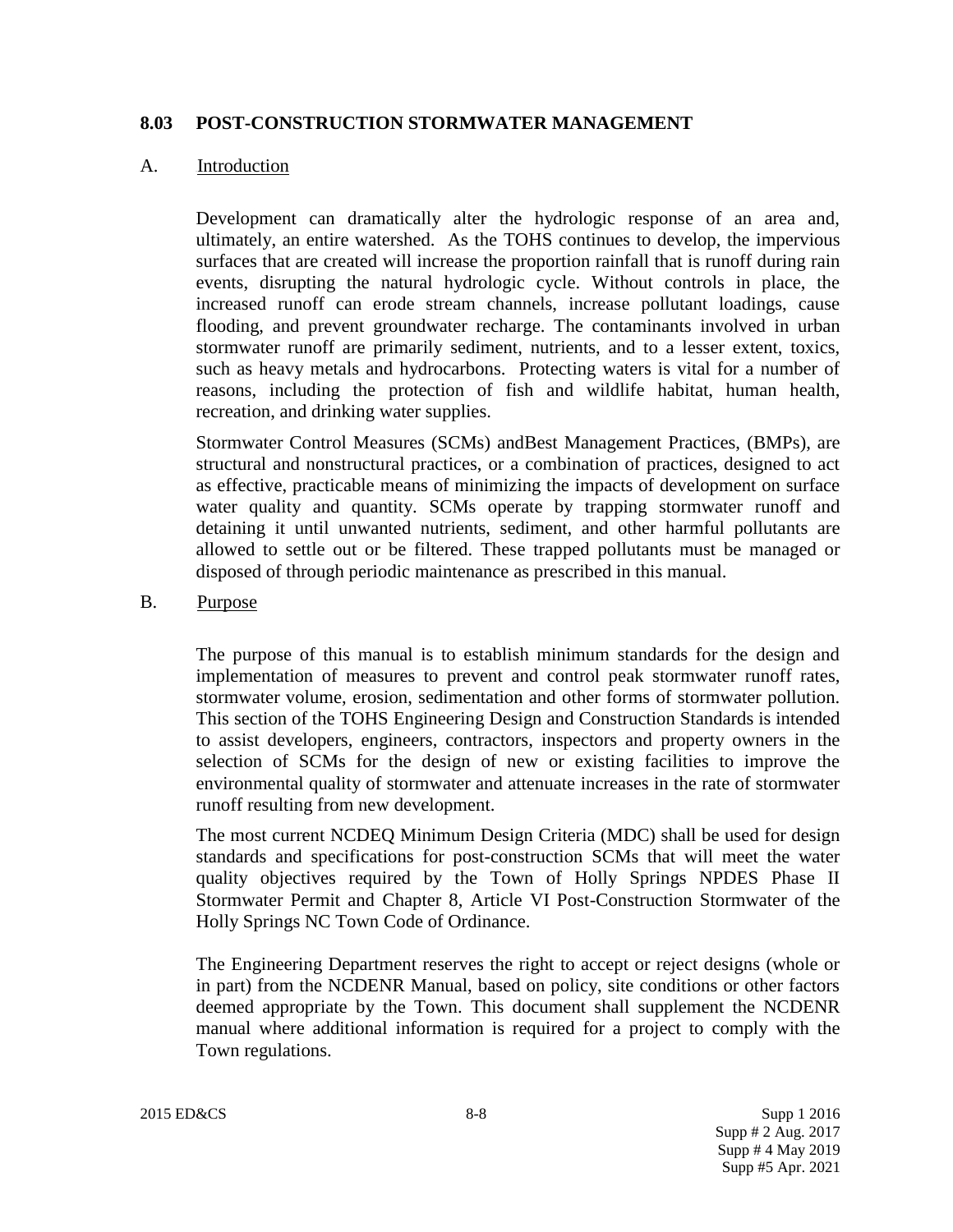## C. Regulations

The TOHS, like many towns and cities across the United States, is required by the Clean Water Act to have a National Pollutant Discharge Elimination System (NPDES) permit to discharge stormwater from the municipal separate storm sewer system (MS4). Because development activity may significantly increase the discharge of pollutants, the NPDES permit requires that the Town encourage, promote and require implementation of certain practices and procedures for the purpose of reducing or limiting discharge to stormwater channels.

To achieve this goal, the Town has implemented a Stormwater Ordinance which requires SCM installation, inspection and maintenance as part of land development activities. Development of this Design Manual is also required by the Town's NPDES Phase II Stormwater Permit NCS000495 effective December 1, 2005.

This section of the TOHS Engineering Design and Construction Standards also addresses State mandates for watershed management in the Neuse and Cape Fear River basins.

When alternative standards are shown to conform to applicable policies and regulations, the Town may accept such alternative standards in lieu of the standards herein. Similarly, where a particular site is characterized by substantial impediments to development in compliance with existing policies and standards, or where technological changes provide for practices and techniques that better ensure compliance, the Town itself may modify or substitute additional standards for the design standards contained herein.

## D. Applicability

Development and re-development within the TOHS Planning Jurisdiction, Town Limits and Extraterritorial Jurisdiction (ETJ), must manage stormwater in accordance with the Town of Holly Springs Phase II Post-Construction Stormwater Ordinance, (November 6, 2007), hereafter referred to as "Ordinance".

The Ordinance requires that development and re-development activities properly manage and control stormwater runoff rate, volume, and pollutants as necessary to protect and safeguard the environment, property, health, safety and welfare of citizens within the Town's jurisdiction. This section of the TOHS Engineering Design and Construction Standards provides information on the design and application of acceptable SCMs to comply with the requirements of the Ordinance. Postconstruction stormwater management is part of the Preliminary, Construction Drawing and Environmental Review Process' which is outlined in various sections of the TOHS Development Procedures Manual (DPM).

Acceptable stormwater management practices include those found in this Design Manual, the UDO and in the DPM. Additionally, methods described in the latest version of the NCDENR Stormwater Best Management Practices Manual.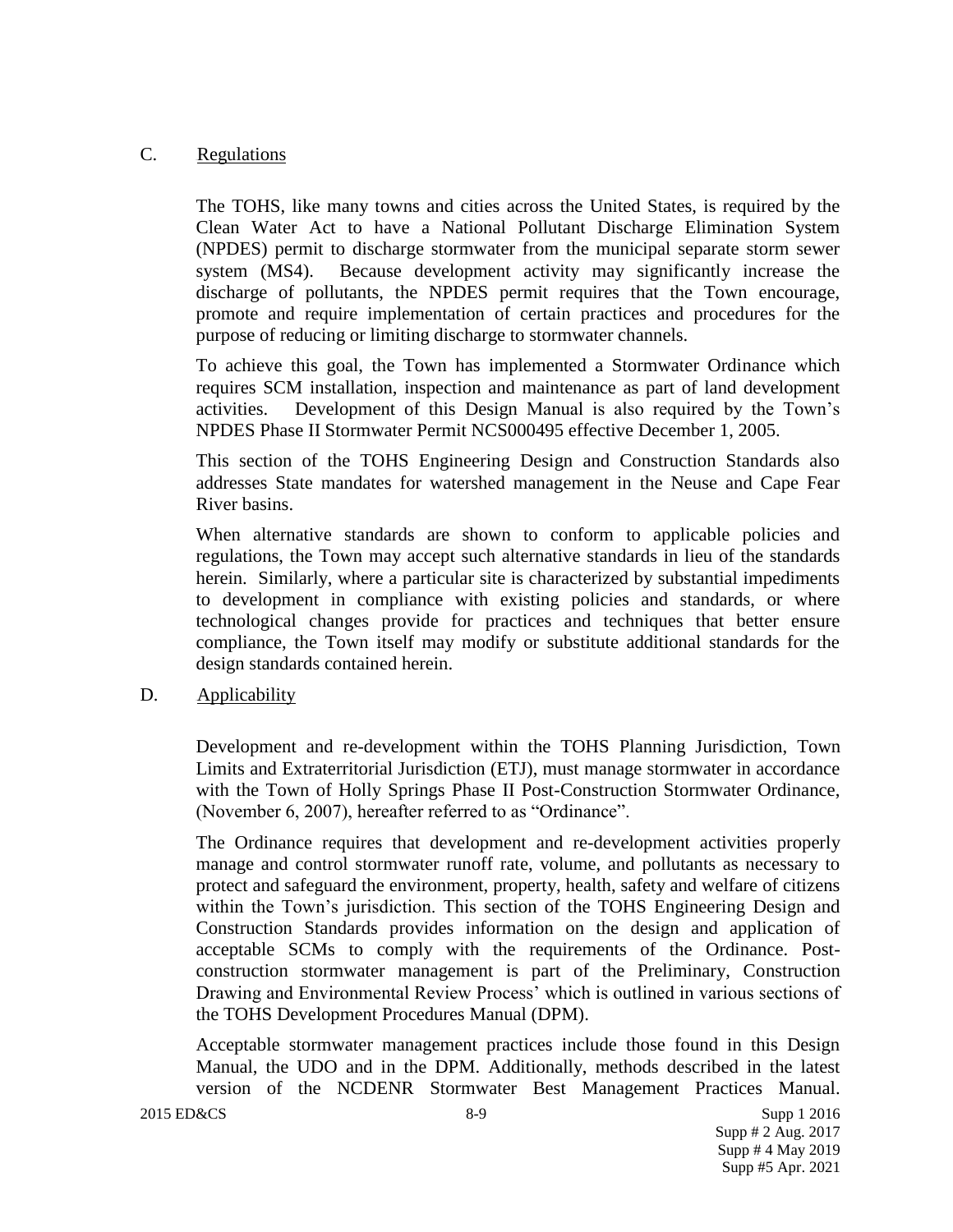(Considerations for selecting and using stormwater management SCMs for a specific development will include, but are not limited to: site applicability, public safety, spatial requirements, soil characteristics, hydrologic benefits, slope, existing land use conditions, maintenance requirements, location within the watershed, overlay districts, buffer requirements, tree protection, and easements. In addition to the items listed above, it is the Town's goal to make stormwater features amenities for projects and assets to the overall aesthetics of the development project and the Town.

*As a part of the development permit application process, conceptual methods, calculations, and designs must be presented to the Engineering Department at the concept plan, construction drawing review, and post construction review stages of the permitting process for comprehensive review, evaluation, optimization and approval. Revisions to the preliminary plan may be necessary to obtain Town Construction Drawing and Environmental Plan approvals.* 

In addition to standard Holly Springs' submittal requirements, there are specific development permit application requirements for stormwater features outlined in Section 8.04 of this manual.

## E. Structural & Non-structural Best Management Practices

- 1. Performance Standards
	- **a.** Peak Discharge: There shall be no increase in stormwater runoff peak discharge rate leaving the project site between the pre- and post- development conditions for, at a minimum, the 1-Year, 24-Hour Storm (2.83 inches). Runoff volume drawdown time shall be a minimum of twenty-four (24) hours, but not more than one hundred and twenty (120) hours.
	- **b.** Total Nitrogen: The total nitrogen (TN) export limitations, per the Neuse Basin Rules, 15A NCAC 2B.0233, will be required throughout the Town and extra territorial jurisdiction. The Town Council shall establish Fee in Lieu and may amend and update the fees and policies from time to time. Fee costs and policies will be outlined in Section 8.03 of this Design Manual.
	- **c.** 85% Average Annual TSS: A minimum of 85% average annual removal for Total Suspended Solids *(note: for most SCMs this will be based on the 1 inch run off volume, some specific SCMs may be based on alternative design criteria. On occasion NCDENR BMP Stormwater Manual will require 90% TSS removal.)*
	- **d.** General: General engineering design criteria for all projects shall be in accordance with 15A NCAC 2H .1008c, as explained in the Design Manual;
	- **e.** Stream Setback: All Built-Upon Area shall be at a minimum of 30-feet landward of all perennial and intermittent surface waters, as described in Section 7.06 of the UDO. "Where applicable, stormwater management facilities may be located within the outer 50' of the TOHS riparian buffer but are not permitted within the Neuse Riparian Buffers unless specifically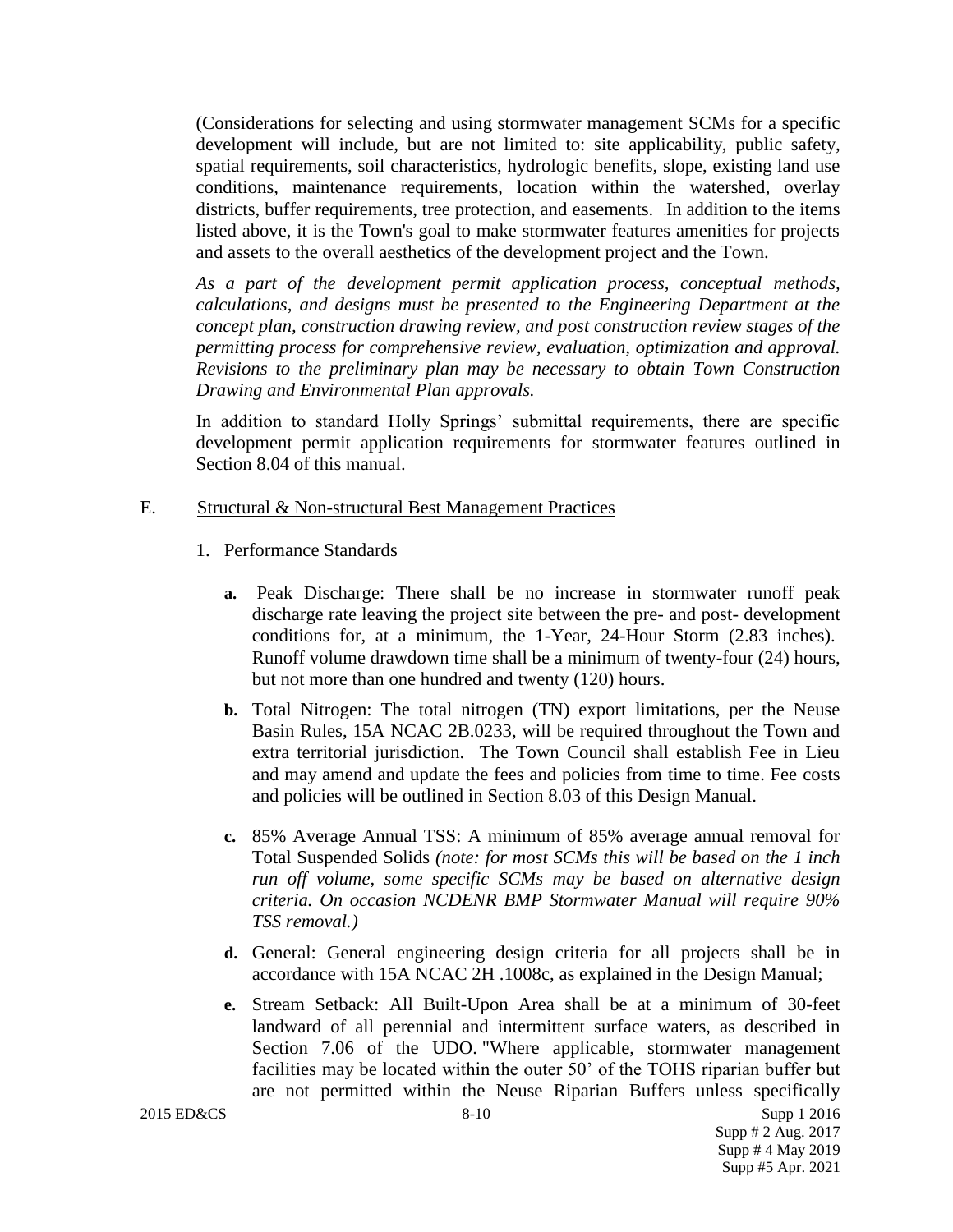approved in writing by the TOHS Executive Director of Utilities and Infrastructure Services or designee. SCMs outfalls are permitted in riparian buffers as consistent with NCDENR policies and 401 approvals." Additionally, Section 8.03 of this manual outlines the TOHS Restored Riparian Buffer requirements for removed ponds.

The above performance standards shall apply to all projects within the TOHS jurisdiction. Note that the Town's Stormwater Ordinance is a performance based ordinance and does not specifically limit the amount of impervious cover or utilize high or low density development thresholds to control development intensity. Instead, all pertinent development must meet the above standards as applicable. Note that additional stormwater reviews, permitting, and impervious area limitations may be required by NCDENR for projects requiring 401/404 and riparian buffer approvals.

Each phase of development shall be designed to meet the performance standards upfront to eliminate the need for retrofitting. These performance standards apply to the parent parcel of the development at the time of the first phase of development for any new development project. The overall development must remain in full compliance with the stormwater performance standards with each phase. In special cases, the Executive Director of Utilities and Infrastructure Services may allow proposed development that will disturb only a small fraction of a larger parcel to phase the project with the understanding that all of the standards must still be met as the project is developed. For example, the first phase of development may include a limited amount of impervious cover. That first phase of development may not require TN treatment or buy-down at the time it is constructed but would likely require SCMs to address other stormwater performance standards such as TSS removal and peak flow attenuation. Further development of the parent tract will require that the first phase development be reconsidered for all performance criteria. In the event that nitrogen export thresholds for the overall parent parcel are exceeded, the first phase of development would be factored into the analysis. This may mean that the existing first phase of development would need to be retrofitted with nitrogen reduction measures or that the new development needs to remove additional nitrogen to compensate for a lack of nitrogen reduction in the first phase of development.

Some development sites may have impervious cover that was in-place prior to the enactment of the Ordinance. In such situations, this impervious cover may be considered on the pre-development side of the peak stormwater runoff calculations. Also, this impervious cover or an equivalent impervious area is exempt from 85% TSS removal and nitrogen removal requirements. However, in many cases, it may be more difficult and costly to by-pass this impervious cover around proposed SCMs. This is particularly true when the existing impervious cover is small relative to the impervious area associated proposed conditions.

Built-upon area shall be considered the portion of a development project that is covered by impervious or partially impervious coverage including buildings,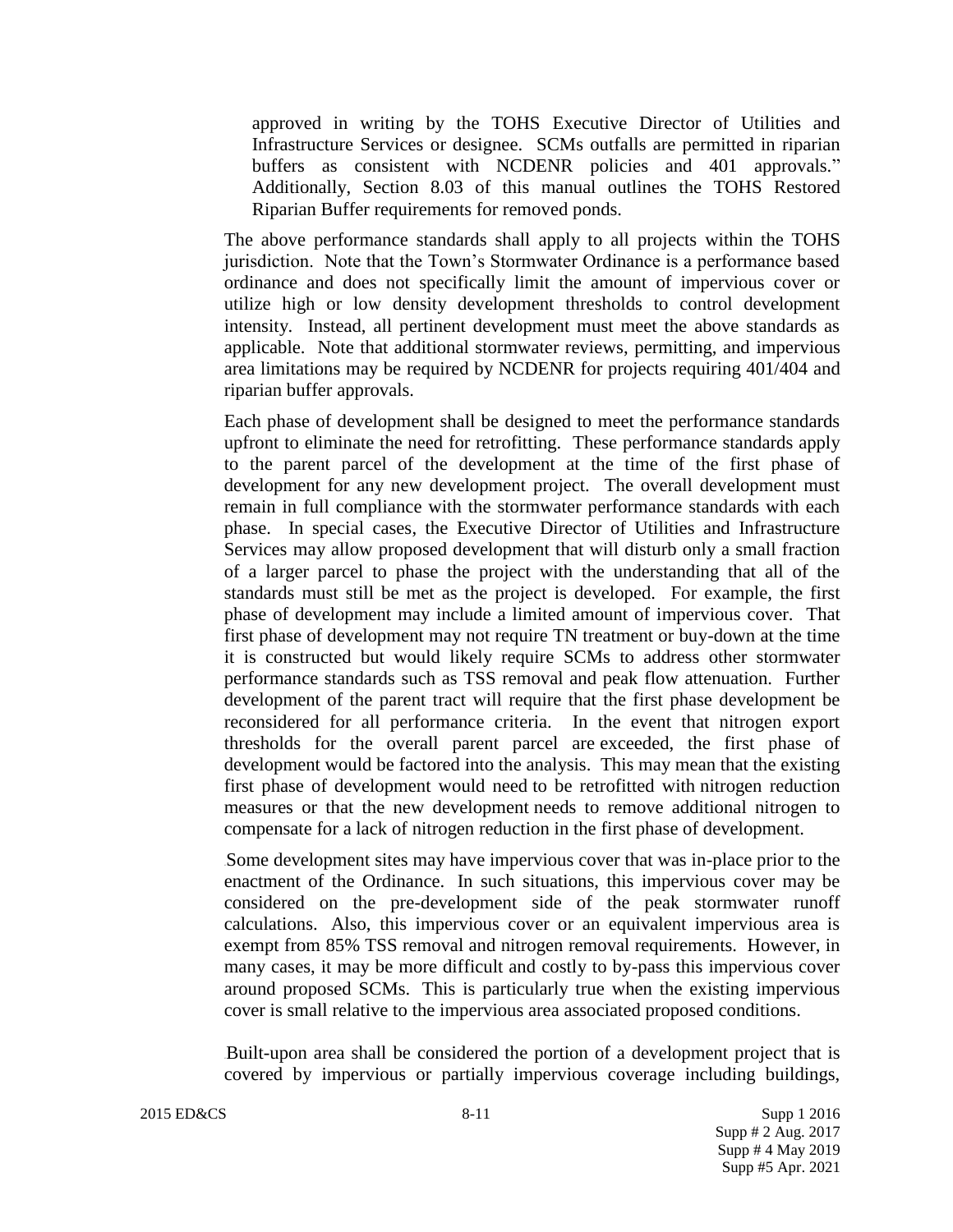pavement, gravel roads and parking areas, recreational facilities (e.g. tennis courts), etc. (Note: Wooden slatted decks and the water area of a swimming pool are considered pervious.) The design engineer shall use conservative assumptions when creating a stormwater management plan, allowing some consideration for future individual lot or home improvement projects, such as a home addition or additional parking areas. In addition, the assumptions that were used during the design process should be incorporated and explained in the Homeowner Education Packet, in order to provide clear guidance for homeowners and homeowner associations with regarding to increasing impervious surface on the development site in association with post-development individual home improvement projects.

**2.** Stormwater Control Measures (SCMs)

SCMs should be designed according to the latest version of NCDEQ Minimum Design Criteria (MDC). Additional design requirements may be necessary for SCMs that are utilized as detention basins for flood control.

Because they are permanent features, choosing the correct SCMor group of SCMs for a site is an important decision that should be thoroughly and carefully considered at the outset. Because every site is unique and has its own challenges, there is no one SCM solution that is best suited for every site. When selecting a SCM for a site:

- Understand which SCMs will work within the physical constraints of the site,
- Evaluate how the possible SCMs address the regulatory requirements relevant to the site, including pollutant removal and water quantity control, and
- Consider other factors such as construction costs, maintenance and access, ownership issues, safety, aesthetic, and environmental factors at the site.
- **a.** General Design, Operations, and Maintenance Requirements: Certain general design, operation, and maintenance requirements apply to all SCMs in the TOHS:
	- Sizing shall take into account all runoff at ultimate build-out including offsite drainage that is not diverted.
	- Pretreatment, or the removal of sediment or other suspended solids through velocity dissipating devices such as check-dams, forebays, sumps, vegetation, etc. is required for all SCMs.
	- All structural SCMs shall be designed to be aesthetically pleasing (to the extent the SCM type allows, and defined by compliance with the UDO) and not include fencing (i.e. chain link or privacy) unless approved by the Engineering Department and under special circumstances where the public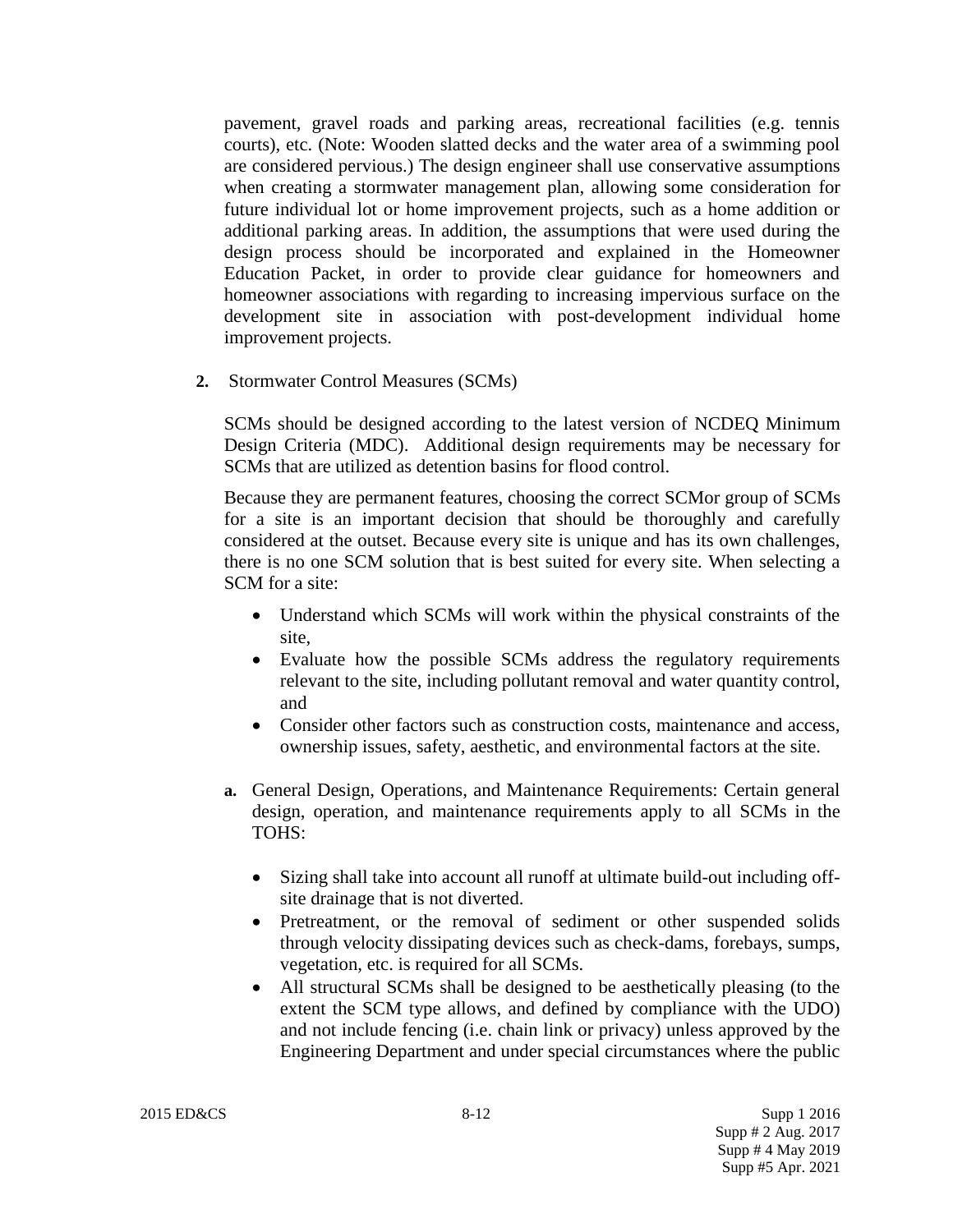health and safety is a reasonable concern. All fences must meet UDO design requirements applicable for the specific project.

- All SCMs must be designed with an emergency bypass or overflow system, where applicable.
- All SCMs shall be located in a recorded drainage easement with a recorded access easement to a public right-of-way.
- Adequate access to the entire SCM structure is mandatory and must be provided for maintenance, access to forebay and outlet.
- All SCMs shall have an Operations and Maintenance Agreement signed by the responsible party or owner and recorded with the deed.
- Infiltration SCMs shall be designed and constructed with smooth walled perforated underdrains, unless the in-situ soils meet the required permeability standards. All underdrain systems shall have clean-outs.
- All underdrains installed for dewatering of SCMs will be smooth walled pipe. No sock pipe will be allowed for use as an underdrain,
- Infiltration SCMs shall be designed and constructed with soils (existing or engineered) that meet the specifications for texture and permeability, testing and certifications of the soils used in the construction of the SCM shall be submitted to the TOHS with the Engineer's Certification of the SCM installation.
- All SCMs shall be certified by a registered PE for SCM installation. SCMs that will be used as an erosion control device during construction shall be certified twice: 1.) to verify that the volume and surface area has been established and the outlet has been constructed in accordance with the approved plan. 2.) at the time of the final construction of the SCM. Mylar and digital as-builts and soil certifications shall be provided at the time of final construction with the PE certification.
- Due to the soils in the Triassic Basin SCM design may be subject to additional engineering requirements and/or may not be permitted for use in the Triassic Basin.
- Infiltration SCM construction shall avoid the use of heavy equipment on the bottom of the basin, or any areas of the SCM where infiltration is a design component.
- The entire system must be designed to safely pass the 10-year storm event without causing scour, rills, gulleys or other reasonably expected failure, unless otherwise indicated in the design manual or ordinance.
- Parking lots without curb and gutter that are designed to directly drain into a SCM must provide flat curb and gutter and a gravel verge at the edge of the parking lot to ensure sheet flow into the SCM. Flat curb and gutter shall be designed in accordance with section 3.02 of this document.
- Drought tolerant species of vegetation and warm weather grasses should be use on the SCMs.
- Trees/woody vegetation shall not be planted on the SCM dam, planting of trees/woody vegetation is allowable around other perimeter slopes of the SCM.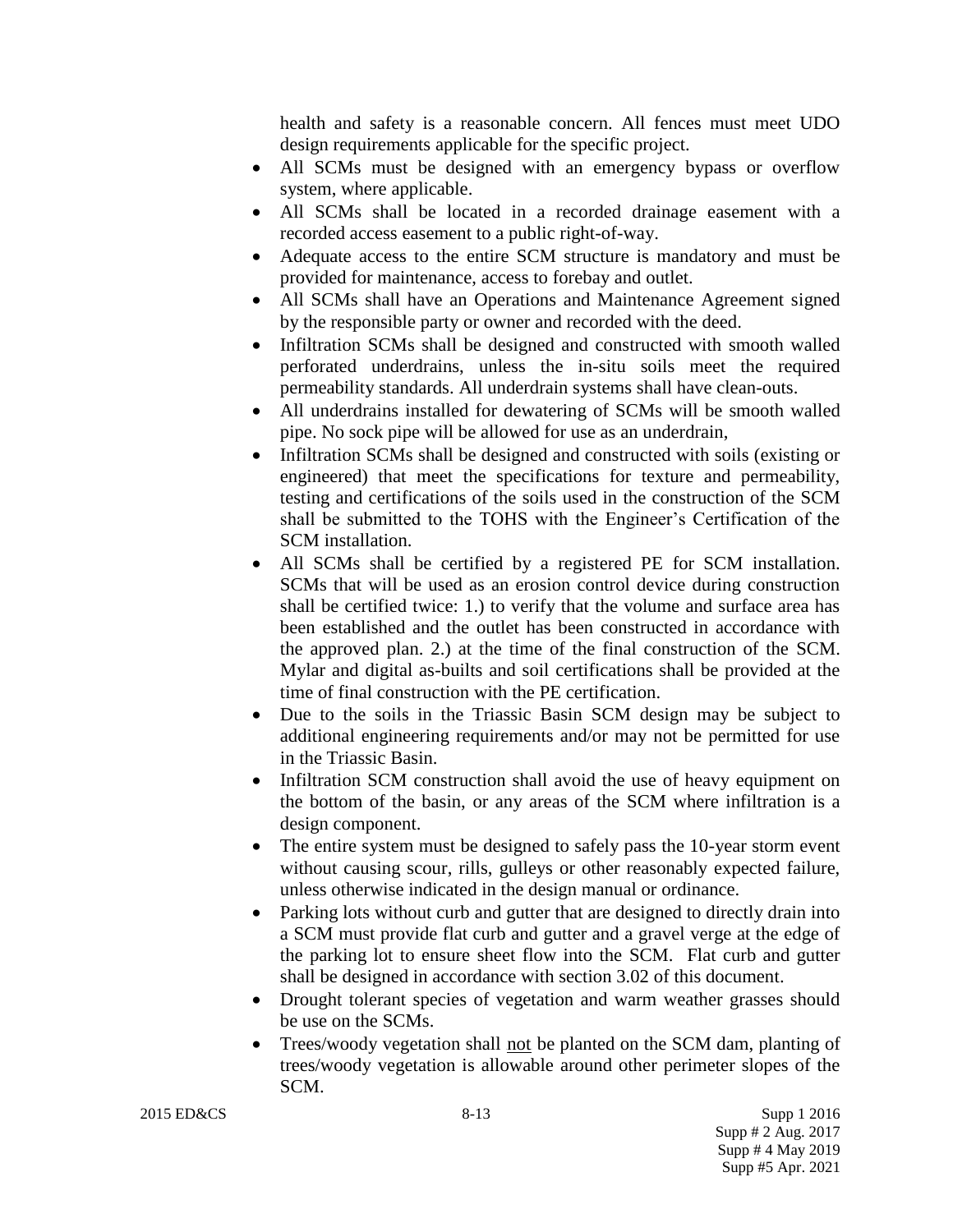- Reference the most recent NCDENR BMP Manual and N.C. State University Cooperative Extension Office for further design considerations, specifically SCM plantings.
- Sand Filters must be designed as a "Closed-Basin" as described in the NCDENR BMP Manual.
- Both barrel and riser structure shall be concrete and the riser shall be located in or near the embankment.
- On-site disposal areas capable of receiving sediment from at least two clean-out cycles shall be reserved in adjacent open space if area is available. In the event that area is not available sediment must be taken to an approved off site location. Method and location of sediment removed from SCMs shall be outlined in the O&M document for the project.
- A one-time application of fertilizer shall be allowed for new construction to establish vegetation for the purpose of stabilization with regard to erosion control or establishment of plantings associated with Structural SCMs. Soil testing may be required for proper application rates of fertilizer for vegetation establishment. Fertilization f existing lawns should be preceded by soil testing and recommended application rates should be followed. Any Person(s) that is found to be over-fertilizing may be subject to penalty in accordance with the Illicit Discharge Detection and Elimination Ordinance.
- Cross sections of all SCMs will be required on Construction Drawings.
- Road widening associated with a development project will be considered Built upon Area (BUA) for the project.
- One foot minimum freeboard required from the top of riser to bottom of spillway.
- Aquatic shelf shall be at least 50% submerged at normal pool elevation.
- Stormwater wet pond shall utilize clay liner or documentation must be provided that SHWT intersects water level at normal pool.
- 1. Best Management Practices (BMPs)

Best Management Practices are passive or programmatic and tend to be source control or pollution prevention policies and programs that reduce pollution in runoff by reducing the opportunity for the stormwater runoff to be exposed to the pollutants. BMPs usually work by changing behavior through government regulation (e.g., planning and ordinances), and/or economic instruments (density, etc.). BMPs also include institutional, educational or pollution prevention practices.

**a.** Incentives: The TOHS has no existing non-structural incentives or credits, but this policy may change with future water quality practices.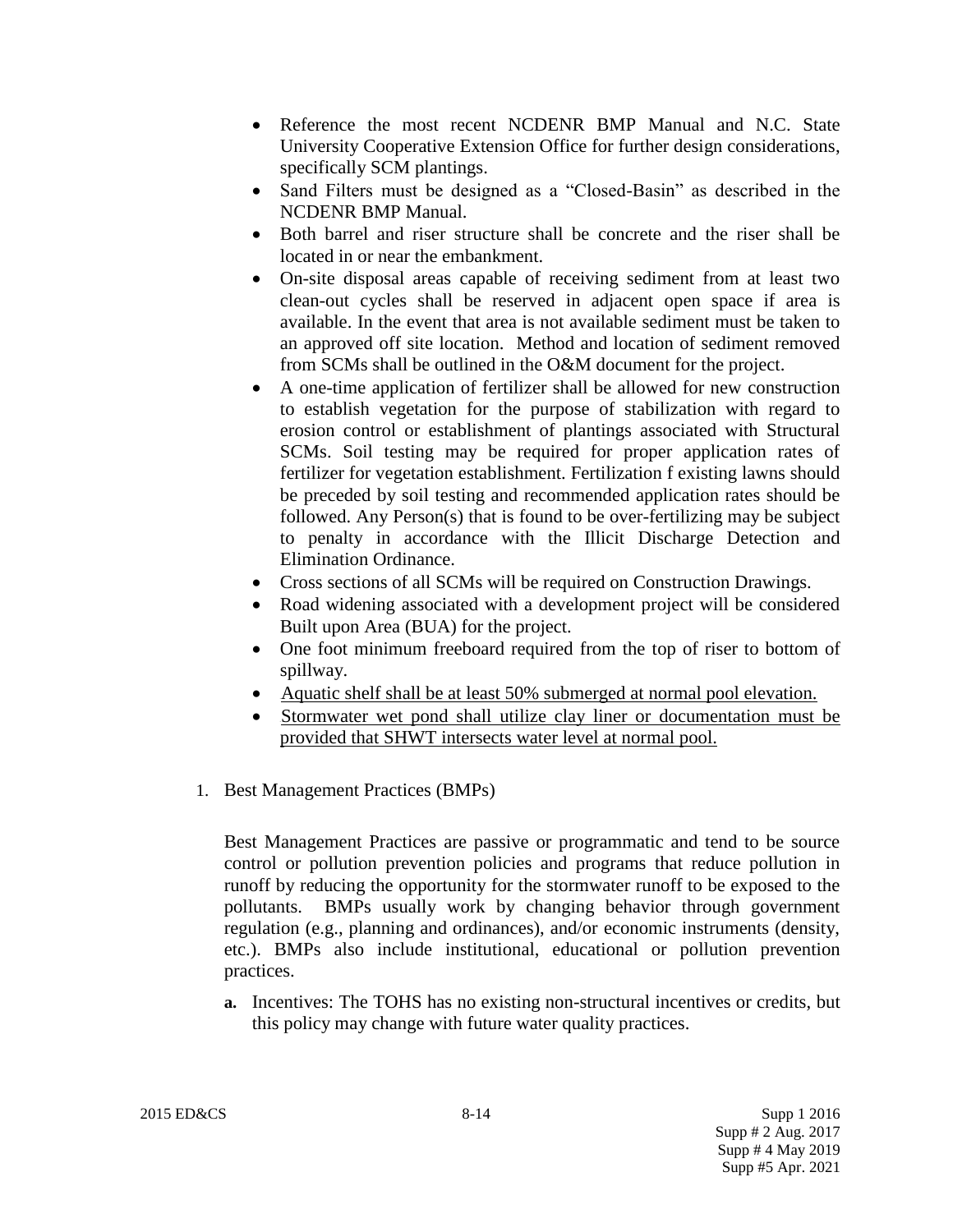**b.** Signage: The TOHS requires signage at development sites as a part of meeting the NPDES Phase II Public Education program requirement. Per the Stormwater Ordinance. All signs must meet UDO requirements for signage.

SCMs shall be posted with a conspicuous sign stating who is responsible for required maintenance and annual inspection and the SCMs purpose. The sign shall be maintained so as to remain visible and legible.

- **c.** Homeowner Education Packets All residential developments must provide a Homeowner Education Packet to be distributed to each property owner educating them on the environmental features, protection/ conservation measures and development regulations associated with their development; this may include but is not limited to floodplain, riparian buffers, streams, wetlands and land disturbance. The homeowner education packet should include language informing the homeowners of through the neighborhood development requirements may restrict impervious surface through the improvements to their property, proper disposal of pet waste, proper disposal of yard waste, including grass clippings and proper fertilization applications and soil testing.
- **d.** Public Education and Participation: Public education can address a multitude of pollutant sources by raising the general level of understanding of how individual actions can contaminate surface runoff and downstream water bodies. Public education may be targeted at specific stakeholders, the general public, and/or TOHS Staff. Public education efforts can include conducting workshops, open houses, surveys, signage, and curb inlet markings ("dump no waste, drains to waterway"), and other means of educating and including the public in providing input into, participating in, and commenting on stormwater management efforts. This may be accomplished by distributing educational materials to the community, installing signage at SCM facilities, or by conducting equivalent outreach activities about the impacts of stormwater discharges on water bodies and the steps the public can take to reduce pollutants in urban stormwater runoff. All storm drain hoods and lids must have "dump no waste, drains to waterway" or similar language cast into each structure. Existing storm drain structures that are within the project limits shall be marked consistent with the Town's storm drain marker program and standard detail.
- 2. Stormwater Fee-In-Lieu Option
	- **a.** Purpose & Goal: The purpose of the TOHS Stormwater Fee-In-Lieu is to provide the development community with additional tools to meet the Town's nutrient offset requirements in both the Neuse and Cape Fear River Basins in a consistent and streamlined approach. Paying fees to offset nutrient requirements is a normal practice in jurisdictions where Nutrient Sensitive Water (NSW) Management Regulations are required (i.e. the Neuse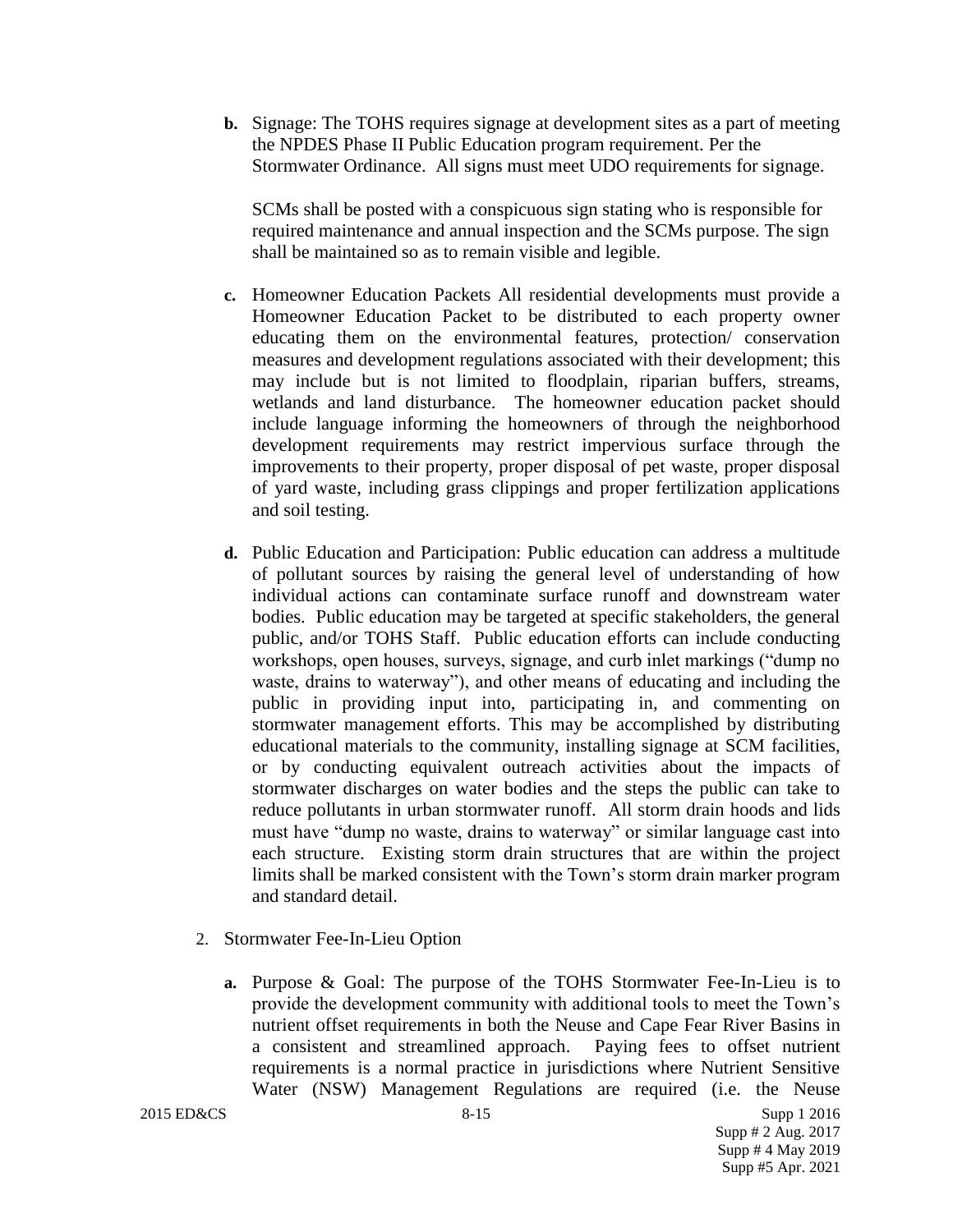Stormwater Regulations.) These nutrient offset payments are typically made to the North Carolina Ecosystem Enhancement Program (EEP). The Town has coordinated with the NC DWR and the EEP to set up its own Stormwater Fee-In-Lieu program to provide a nutrient offset program for development projects within the Town's jurisdiction. Payment to the Town's Stormwater Fee-in-lieu program will be required for all development projects that have requested and have been approved to use the stormwater fee-in-lieu to meet the Town's performance standards for nutrient reduction. Projects that are required to meet both the Town's performance standards and NC DWQ 401 Stormwater requirements may be required to make a payment to the EEP rather than payment to the Town, this will be determined during on a case-bycase basis during the project's plan review and stormwater requesting process.

To meet this goal, the Town accepts payments of a Stormwater Fee-In-Lieu according to the approved Stormwater Fee-In-Lieu request with the development projects approved Stormwater Management Plan. The payment carries out Stormwater Management Projects within the Town to provide for mitigation on behalf of the projects that pay into the Fee-In-Lieu program. By providing the Fee-In-Lieu program the Town is able to implement both small and large-scale watershed projects that will enhance the water quality of the Town's watersheds and will predominantly focus on nutrient reduction. The Town will identify and implement Stormwater projects on an annual basis through the Capital Improvement Project (CIP) process. These projects will be selected and designed for construction, maintenance and conservation.

- **b.** Administration: The TOHS Stormwater Fee-In-Lieu is administered by the Utilities and Infrastructure Services and is implemented by staff that approves the Stormwater Management Plans and the NPDES Phase II Stormwater Program within the Town limits and ETJ. It is a voluntary program that was established by the Town to give developers who needed mitigation an option of paying a specified fee, or "buying down" their nutrient requirements where their project's Stormwater Control Measures (SCMs) have been not met a portion of the nutrient removal requirements for the proposed project.
- **c.** Stormwater Project Process: With fees collected and accumulated from Holly Springs permitted development projects permitted by the TOHS the Town can design and construct both SCMsl and BMPs that could include but is not limited to construction of a specific SCM like a constructed wetlands or a riparian buffer restoration project. It can also provide maintenance to stormwater structures; provide watershed planning, education and participation projects to benefit the overall water quality of the Town's watersheds with a goal of restoring and maintaining ecosystem functions such as water quality and habitat throughout the Town. The Town will report annually and as requested by the N.C. Division of Water Quality on the status of the program including fees collected on future and proposed projects. Payments made to Town are based on a fee schedule approved by the Holly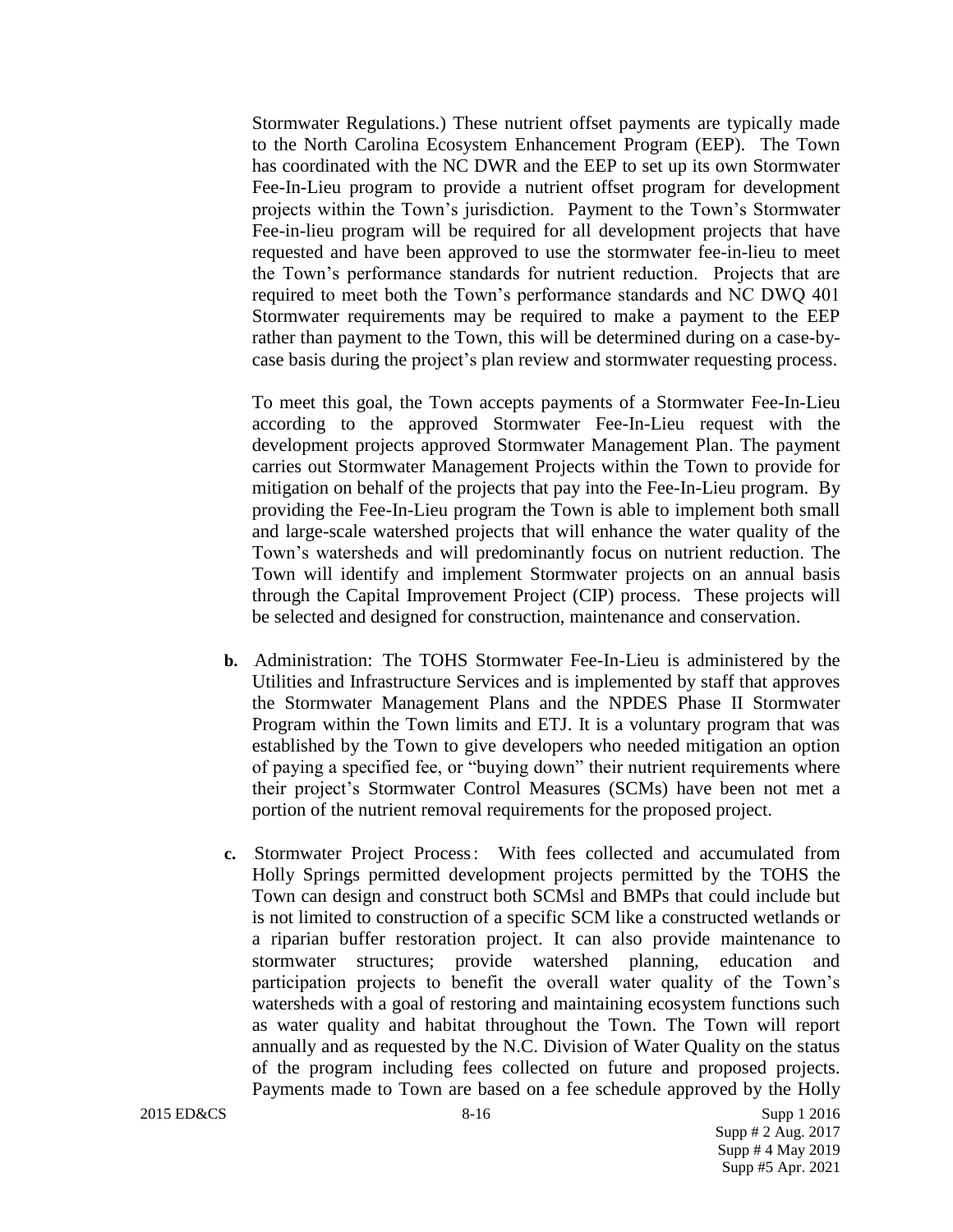Springs Town Council. Developers have two mitigation options available to comply with nutrient-reduction requirements:

- 1. Load reductions eligible for Stormwater Fee-in-lieu credit shall not including reductions used to satisfy other requirements under the same nutrient strategy.
- 2. Construct an adequately sized on-site device or series of devices, often called SCMs. Examples of SCMs include retention ponds and stormwater wetlands.
- 3. Purchase approved reduction credits from the TOHS or other approved entity. The developer may opt to pay a fee to the Town based on the amount of nitrogen needing to be offset over the 30-year period for all or a portion of their project.

Before a developer can receive final Stormwater Management Plan approval, the anticipated nutrient reduction requirement for nitrogen in pounds above a certain threshold over a 30-year period is calculated by the developer and verified by the Town's stormwater staff. The calculated amount of nutrient reduction must then be offset by the developer. If the developer chooses to pay a fee to the Town, the developer makes the payment, and it is then issued a receipt by the Town which allows the developer to receive final Stormwater Management Plan approval from the Town. Upon receiving the payment the Town assumes the responsibility for the mitigation requirement including mitigation site construction and monitoring for success.

- **d.** Design Criteria: Projects shall use a nitrogen export standard of 3.6 lbs/ac/yr. However, before using offset payments, the development must attain, at a minimum, a nitrogen export that does not exceed 6.0 lbs/ac/yr for residential development and 10.0 lbs/ac/yr for multi-family, commercial or industrial development. The total nitrogen (TN) export limitations, in a manner consistent with the Neuse Basin Rules, 15A NCAC 2B.0233, will be required throughout the Town and extra territorial jurisdiction.
- **e.** Fees
	- Neuse River Basin In-Lieu fee for projects will be \$18/.49 / lbs of nitrogen. The per pound rate listed above is then multiplied by the total number of pounds of offset required for the total area of the development for a 30-year period this amount is consistent with the current Ecosystem Enhancement Program Fee at the time of development of the Town's Stormwater In-Lieu fee program.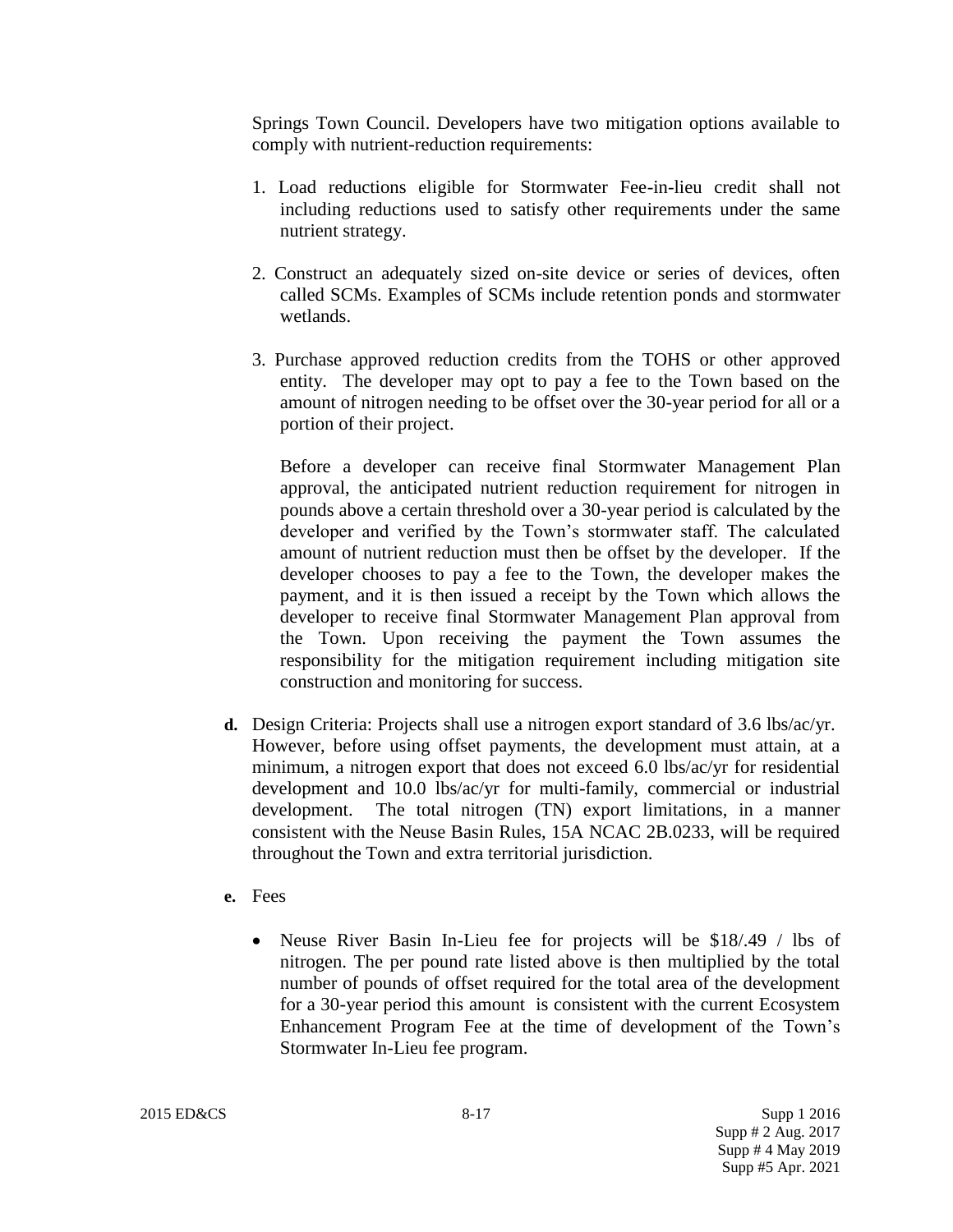- Cape Fear River Basin In-Lieu fee for projects will be \$14.00 / lbs of nitrogen. The per pound rate listed above is then multiplied by the total number of pounds of offset required for the total impervious area of the development for a 30-year period. This amount was determined at a lower rate than the Neuse River Basin since NCDENR does not have mandatory nutrient sensitive waters management regulations in the Town's sub-basin of the Cape Fear River Basin. In the future, if Nutrient Sensitive Water Management is required by NCDENR in the Cape Fear River Basin the Town will update their fees for the Cape Fear River Basin to be consistent with House Bill 859 and rules adopted by the Environmental Management Commission (EMC).
- **f.** Required Information: The project developer or their agent (design consultant) will calculate the amount of the payment to be made by the development. For each submittal the development will provide the following information on the TOHS Stormwater Fee-In-Lieu Request Form during the Stormwater Management Review Process. Once reviewed and approved the TOHS can accept the payment and issue a receipt (payments based on letters not including this information will not be accepted). The Stormwater Fee-In-Lieu Request Form requires general contact and project information as well as the Total Site Area, Existing Impervious Area, Proposed Impervious Area, Pre-Development Nitrogen Load, Post-Development Nitrogen Load, Nitrogen removed by SCM(s), Total Nitrogen Offset by fee, Fee Amount to be paid to the TOHS, Supporting calculations for determining fee amount Operation & Maintenance Agreement.
	- **Neuse River Basin** In-Lieu fee for projects will be \$18/.49 / lbs of nitrogen. The per pound rate listed above is then multiplied by the total number of pounds of offset required for the total area of the development for a 30-year period this amount is consistent with the current Ecosystem Enhancement Program Fee at the time of development of the Town's Stormwater In-Lieu fee program.
	- **Cape Fear River Basin** In-Lieu fee for projects will be \$14.00 / lbs of nitrogen. The per pound rate listed above is then multiplied by the total number of pounds of offset required for the total impervious area of the development for a 30-year period. This amount was determined at a lower rate than the Neuse River Basin since NCDENR does not have mandatory nutrient sensitive waters management regulations in the Town's sub-basin of the Cape Fear River Basin. In the future, if Nutrient Sensitive Water Management is required by NCDENR in the Cape Fear River Basin the Town will update their fees for the Cape Fear River Basin to be consistent with House Bill 859 and rules adopted by the Environmental Management Commission (EMC).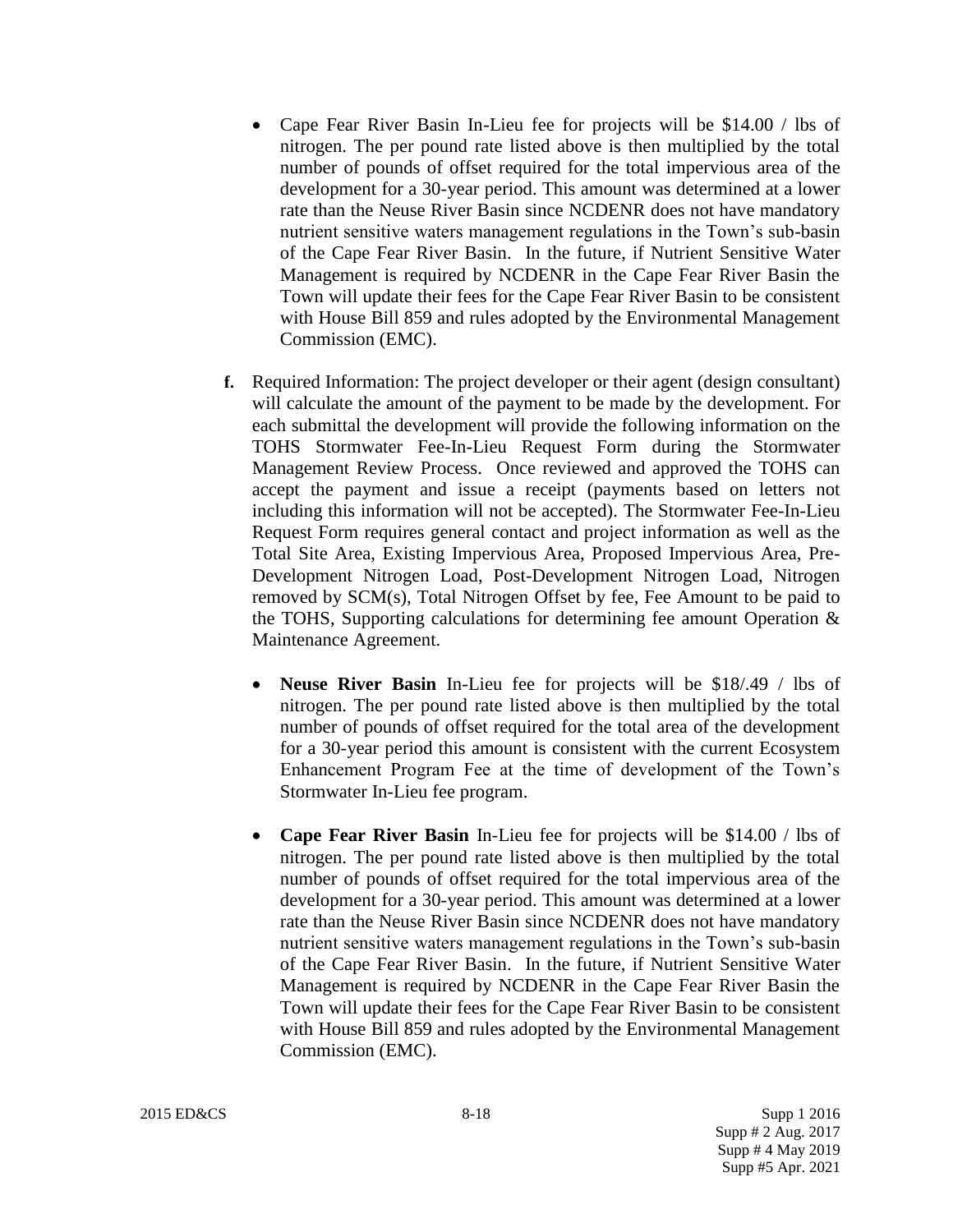- **g. Required Information:** The project developer or their agent (design consultant) will calculate the amount of the payment to be made by the development. For each submittal the development will provide the following information on the TOHS Stormwater Fee-In-Lieu Request Form during the Stormwater Management Review Process. Once reviewed and approved the TOHS can accept the payment and issue a receipt (payments based on letters not including this information will not be accepted). The Stormwater Fee-In-Lieu Request Form requires general contact and project information as well as the Total Site Area, Existing Impervious Area, Proposed Impervious Area, Pre-Development Nitrogen Load, Post-Development Nitrogen Load, Nitrogen removed by SCM(s), Total Nitrogen Offset by fee, Fee Amount to be paid to the TOHS, Supporting calculations for determining fee amount Operation & Maintenance Agreement.
- 3. Operations and Maintenance
	- a Operations and Maintenance Requirements

SCMs are crucial in protecting water quality from the impacts of development projects. If designed correctly, SCMs can also be an aesthetic asset to the development. However, no matter how well they are designed and constructed, SCMs will not function correctly nor look attractive unless they are properly maintained. Most maintenance problems with SCMs are less costly to correct when they are caught early.

This section details operations, inspections and maintenance procedures for all SCMs. Inspection and Maintenance of each SCM is required through an Operation and Maintenance Agreement attached to the property deed. An example Operation and Maintenance Agreement is provided in Appendix D.

b Inspection Procedures

Regular inspection and maintenance is an ongoing legal requirement after the SCM is constructed. Inspections must be completed quarterly and annually (certified by a qualified professional engineer) throughout the year and inspection records must be made available to the TOHS upon request and PE certifications shall be submitted to the Town annually.

Tables in this section provide the following information for each SCM type:

- Components of the SCM to be inspected,
- Types of problems possible with each component, and
- Appropriate remedies.

These tables provide a starting point; additional components or problems may arise with certain SCMs, the position of the SCM in the landscape, and/or individual circumstances.

During each inspection, the inspector shall consult the appropriate Operations and Maintenance Table as described in this section and note which problems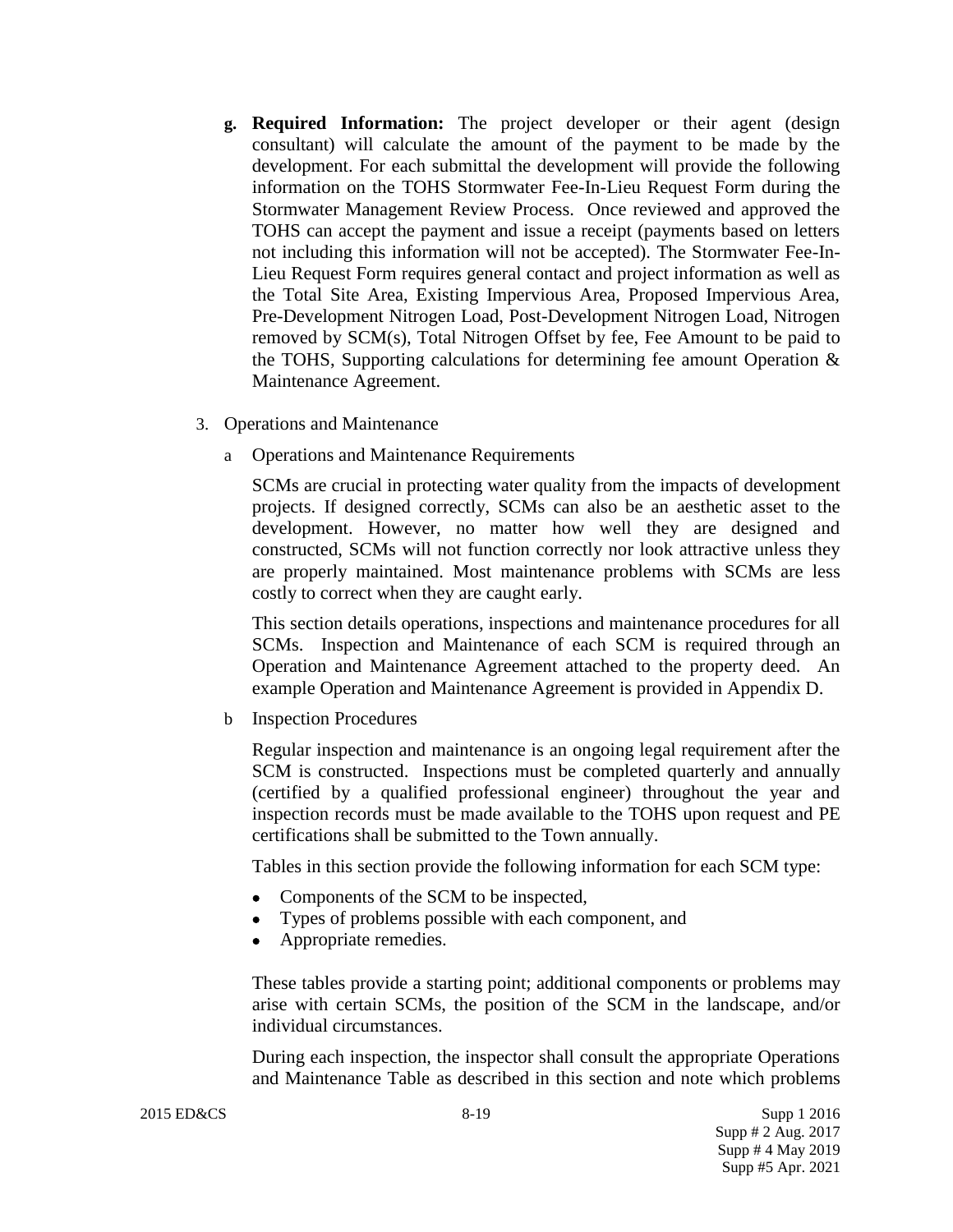are seen and which remedies are recommended. The resulting inspections report will include any of the listed remedies required, as well as a narrative describing special circumstances and schedule for that individual SCM that needs to be addressed.

1. Schedule

Recommended inspection frequencies for SCM types are described in Table 8.03d below. Specific schedules for individual SCMs may be required and will be documented as a part of the Inspection and Maintenance Agreement.

Table 8.03d Inspection Frequency for SCMs in the Town of Holly Springs

| <b>Inspection Frequency</b>                                                                   | Inspection Type                                                                                                                                                                                                                                                                                                                                                                                  |
|-----------------------------------------------------------------------------------------------|--------------------------------------------------------------------------------------------------------------------------------------------------------------------------------------------------------------------------------------------------------------------------------------------------------------------------------------------------------------------------------------------------|
| Quarterly and within 24 hours<br>after every water quality<br>storm (greater than $1.0$ inch) | Inspection must be conducted by a trained, qualified party. These<br>inspections are intended to identify obvious maintenance needs early in<br>order to prevent more extensive corrective actions.                                                                                                                                                                                              |
| <b>Annual Certification</b>                                                                   | Inspection must be conducted by a Professional Engineer. These<br>inspections are intended to provide a more thorough assessment of the<br>facility. Annual inspection reports (sealed by the PE) must be submitted<br>to the TOHS Engineering Department. Field survey calculations to<br>confirm storage volume and embankment stabilization, etc. may be<br>required on a case by case basis. |

#### 2. Operation and Maintenance Log and Reporting

Quarterly Operation and Maintenance Logs will be kept on file by the Owner or Responsible Party for each Structural SCM.

Forms to be used to create Inspection and Maintenance Logs for each SCM are provided in the Appendix to this SCM Manual. The tables in this section provide a listing of the minimum criteria to be considered in the inspection of each SCM feature.

Annual inspection and maintenance certifications must be filed with the TOHS. A digital photograph must be taken at the time of inspection and after maintenance for each SCM. These must be kept on file, with a hard copy filed in the Inspection and Maintenance Log.

There are various training, qualification and certification programs for available for SCM inspectors, it is recommended that all parties filling out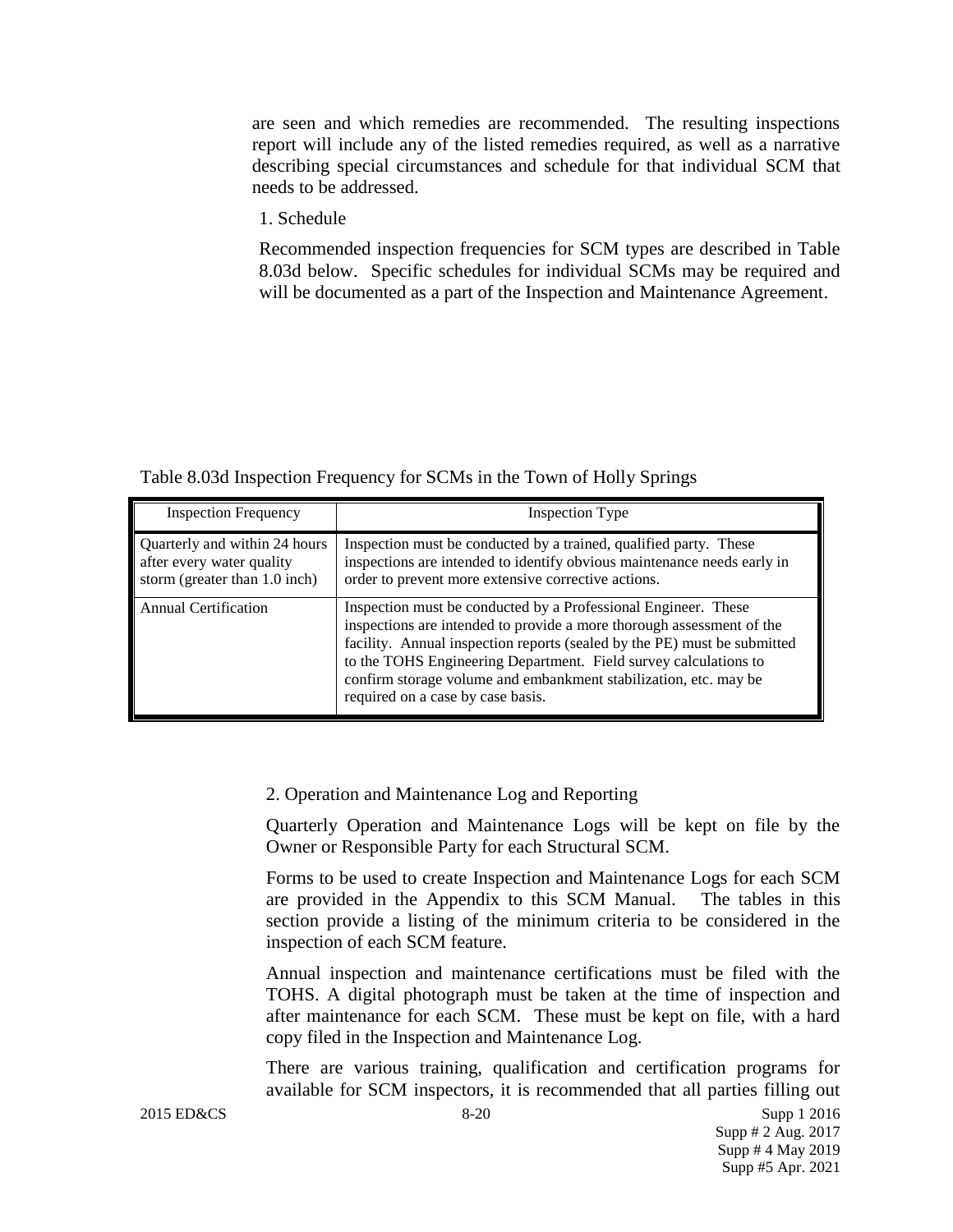quarterly operation and maintenance logs to be trained appropriately for each SCM inspected.

c Maintenance Procedures

#### 1. Initial Maintenance

Initial maintenance, to complete the construction of the SCM and monitor until plants are established, is needed for certain SCM features, and includes activities such as:

- After the first time fertilization to establish grass or other plants in SCMs, fertilizer will not be applied.
- Other final maintenance measures to ensure proper functioning
	- I. Emergency Maintenance

Emergency maintenance will often be required immediately after storms and other emergencies. This may include the following, as needed:

- Replanting and repairs to structures.
- Vegetation is likely to need at least minor repairs.
- Mosquito control should be considered if standing water poses health risks because of mosquitoes.
- Obstructions and debris deposited during storm events should be removed immediately. Exceptions include debris that provides habitat and does not damage vegetation or divert currents to, from, or in the SCM. Because of the high quality habitat that can be found in woody debris, careful re-positioning rather than complete removal may be desirable. There may be instances where debris is even added. Such locations should be noted so that this debris is not accidentally removed.
- If the basin of a SCM must be drained for an emergency or to perform maintenance, the flushing of sediment through the emergency or to perform maintenance, the flushing of sediment through the emergency drain should be minimized to the maximum extent practical.
- II. Corrective Maintenance

Regular maintenance is critical to the continued function of SCMs. The Operations and Maintenance Logs for all SCMS shall include descriptions of the corrective actions and maintenance required for each item, as noted in the inspection. If possible, inspections should occur during wet weather to verify that the facility is maintaining desirable retention times. One important purpose of inspections is to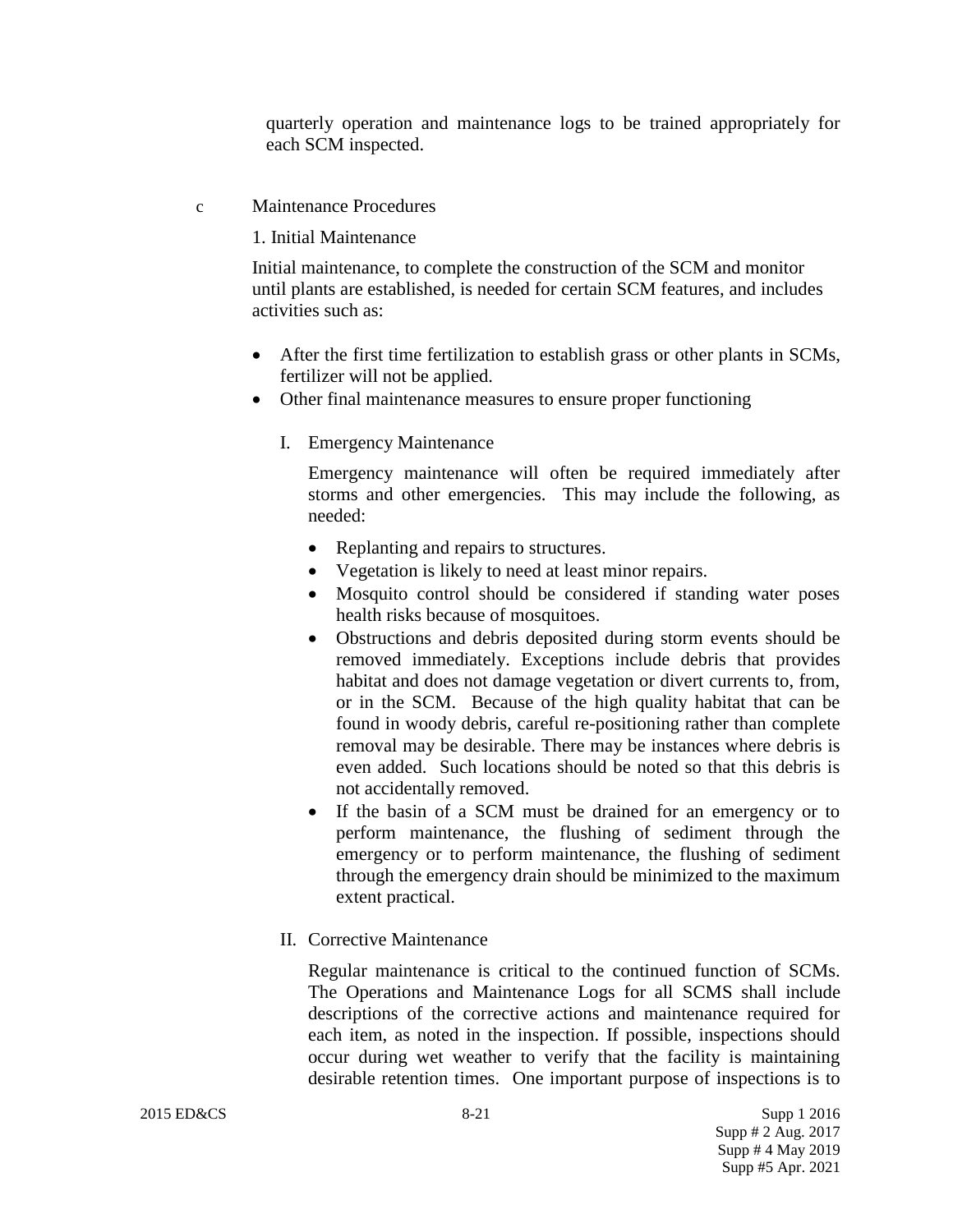ascertain the operational condition and safety of the facility, particularly the condition of embankments, outlet structures, and other safety-related features. Other general objectives are to prevent clogging of any outlets, development of standing water, and growth of weeds and noxious plants.

All maintenance must adhere to the following:

- All maintenance needs cited at quarterly, semi-annually and annual certification inspections must be addressed within 60 days of each inspection report unless noted circumstances dictate that it be done in a shorter timeframe.
- All corrective actions involving structural repairs or use of heavy equipment shall be coordinated and approved by the TOHS Engineering Department through notification prior to and following the corrective actions(s).
- Minor repairs do not require prior TOHS approval.
- **6.** Operations and Maintenance Guidelines for Specific SCM Types shall meet the criteria outlined in the most current version of the most current NCDEQ Minimum Design Criteria (MDC).
- 7. Performance & Maintenance Guarantees (Stormwater Sureties)
	- **a** Performance Surety for Installation is Required

Town requires the submittal of a performance security or bond with surety, cash escrow, or a letter of credit prior to issuance of the Post-Construction Stormwater Permit for development projects or as a part of the other Completion Bonds required by the development in order to ensure that the SCMs are installed by the permit holder. Bonds shall be placed either prior to issuance of the Stormwater Permit or with the establishment of the other completion bonds required for the project as determined by staff during the Construction Drawing Review Process. Documentation to put the security in place will be reviewed during the Construction Stage, document submittal requirements are outlined in Section 8.04 of this manual. This surety will be released after all check-list items have been received and approved by Engineering Department Staff and the Maintenance Security has been put in place.

**b** Maintenance Surety for long term Operation & Maintenance is Required

Town requires a cash payment to the Stormwater Facility Replacement Fund (SFRF) as described in The Post-Construction Stormwater Ordinance, for the purpose of operation and maintenance of SCMs approved in the permit by the property owner or HOA. Documentation to put the surety in place will be reviewed during the Construction Stage and then revised as necessary prior to the payment into the SFRF, document submittal requirements are outlined in Section 8.04 of this manual. This surety will be kept in place in perpetuity and may be updated on an annual basis.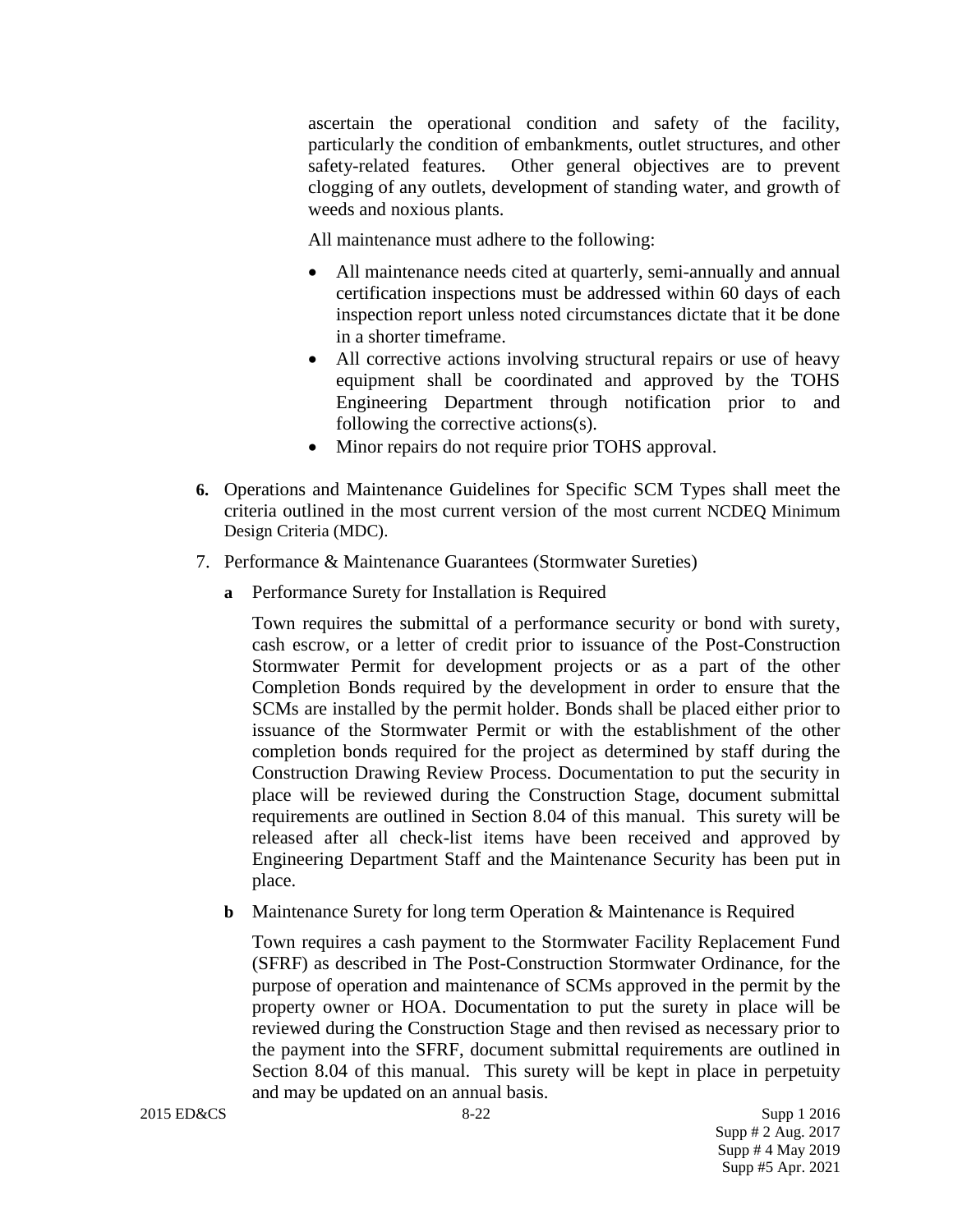#### 8. Easements & Access

Private drainage easements are required for all SCMs by the Post-Construction Stormwater Ordinance. These easements shall be shown on the final plat and recorded with the Wake County Register of Deeds as outlined in Chapter 8, Article VI of the Holly Springs, NC Town Code of Ordinances. The final plat shall reference all applicable Operation and Maintenance Agreements, also to be recorded with the Wake County Register of Deeds, pertaining to each SCM associated with the project. All easements associated with the SCMs shall include access to the public right-of-way and shall be demonstrated to provide adequate coverage for access and maintenance for the SCM and outlet works. Access roads shall be provided and deeded as open space and not located on private property. Easement and access sizing and alignment must take into consideration the existing and design grades as well as the equipment needed to maintain the SCM. SCMs that impound water such as bio retention areas, constructed wetlands, dry extended detention basins, and wet detention ponds require an easement at least ten feet from the toe of slope of the dam. Such easements shall not encroach into any undisturbed or Neuse Riparian Buffers unless otherwise permitted by NCDENR. See also Section 8.06 of this document for private storm drainage easements. An Engineers Certification will be required on the Recorded Plat as described in the Final Plat Packet, Appendix A.18 of the DPM.

9. Covenants

Town requires the review and approval of HOA covenants to allow for the establishment of easements, the operation, maintenance and enforcement of SCMs outlined in the Ordinance. The covenants shall reference the recorded easement plats as well as the recorded Operation and Maintenance Agreements for the project. Appendix D. of this document has an outline of submittal requirements and documents to be filled out by the permit holder. This documentation will be reviewed during the Construction Stage and approved and recorded prior to the Post-Construction Stage of development.

10. Construction Sequence

The basic construction sequence for conversion of an erosion control device to a structural stormwater SCM shall be outlined as in the Town's Standard Details. Note that a more detailed construction sequencing may be required for site conditions that have environmental features on or adjacent to it, downstream citizen concerns, or site constraints. Corresponding erosion control and stormwater management plans shall be provided in addition to the construction sequence.

## **8.04 DOCUMENTATION AND SUBMITTAL REQUIREMENTS**

2015 ED&CS Supp 1 2016 As part of the review process, the developer must provide documentation to the Town that each stage of the development plan's stormwater design is consistent with the Town's policies and requirements at each stage of the review process. This section<br>2015 ED&CS<br>Supp 1 2016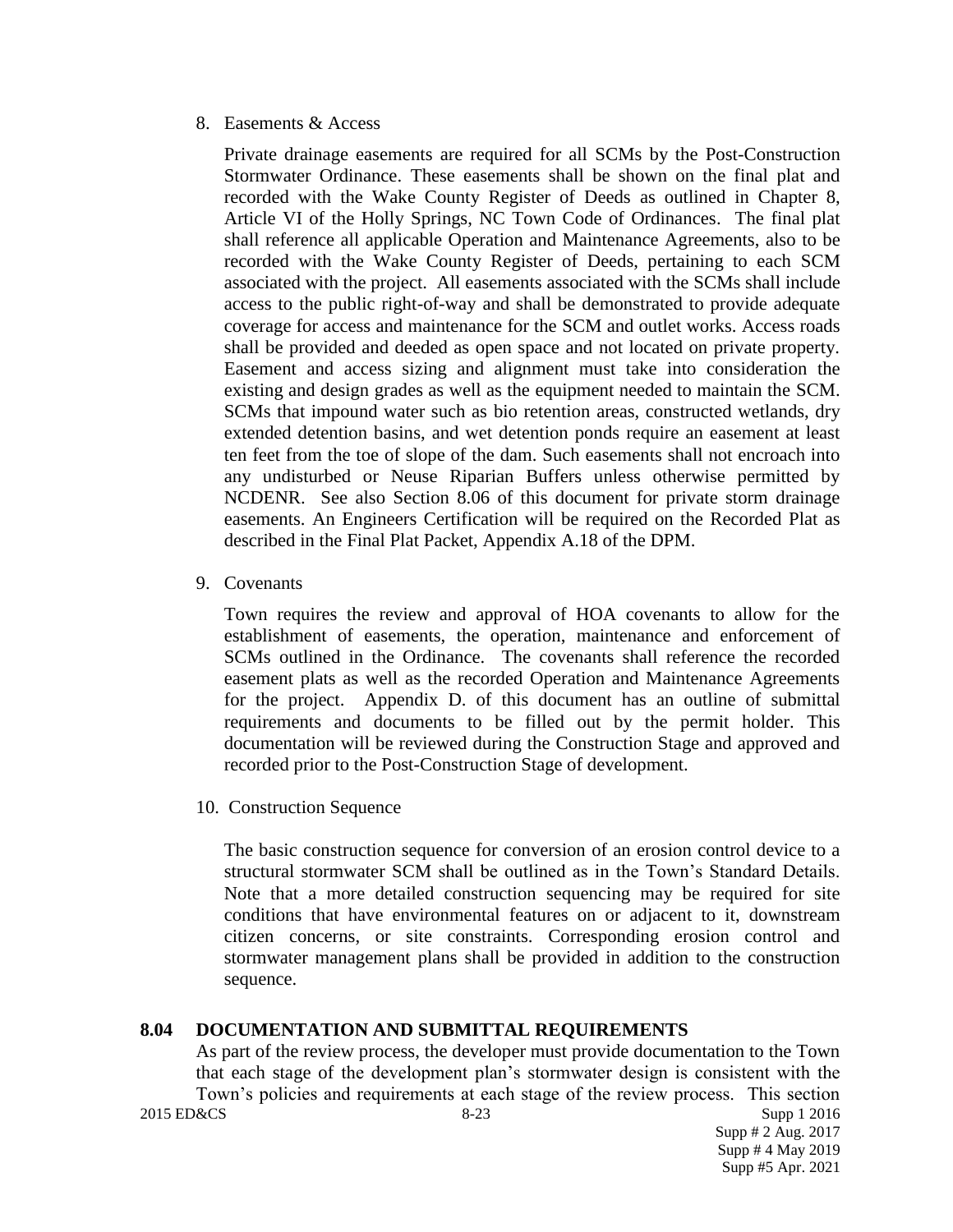includes general lists of required items to be provided to the Town at each development review stage. See Section 8.00 for a detailed description of each review stage and the Appendixes for additional submittal information.

- A. Concept Stage
	- **1.** Scoping Meeting
		- This is highly recommended but an optional meeting that is requested by the applicant to discuss and obtain the information listed below.
			- o Exchange of general information about the project between the developer and TOHS staff
			- o TOHS Engineering Department staff will provide guidance to the developer for critical items to consider prior to the Concept Plan Review Meeting
	- 2. Concept Plan Review Meeting
		- Sketch Plan: showing general site layout and proposed stormwater concepts
		- Completed Natural Resources Inventory: This document will assist staff in determining if a Flood Study will be required by the Town, applicable environmental regulations in the development such as but not limited to riparian buffers and possible locations and types of SCM may be appropriate for the development. This form is located in Appendix A of the Design Manual
	- 3. Preliminary Plan
		- Preliminary Stormwater Submittal Checklist: checklist includes a detailed description of the requirement for the items described below. If items included on the submittal checklist have not been received with each submittal, plans will be rejected and will not be able to return until the next review cycle until all submittal requirements have been provided for review. This form is located in Appendix B of the Design Manual.
		- Preliminary Stormwater Infrastructure Plans: (included as part of the plan set) shall include but not necessarily be limited to the items shown below. Note that in some cases, it may be acceptable to combine the plans shown below onto a single Preliminary Stormwater Infrastructure Plan.
			- o Preliminary Grading Plan: Existing and proposed grades shall be shown at a minimum of two foot contour intervals along with existing and proposed building finished floor elevations. Also, all other related information such as existing FEMA or TOHS floodplains and draft TOHS floodplains shall be shown.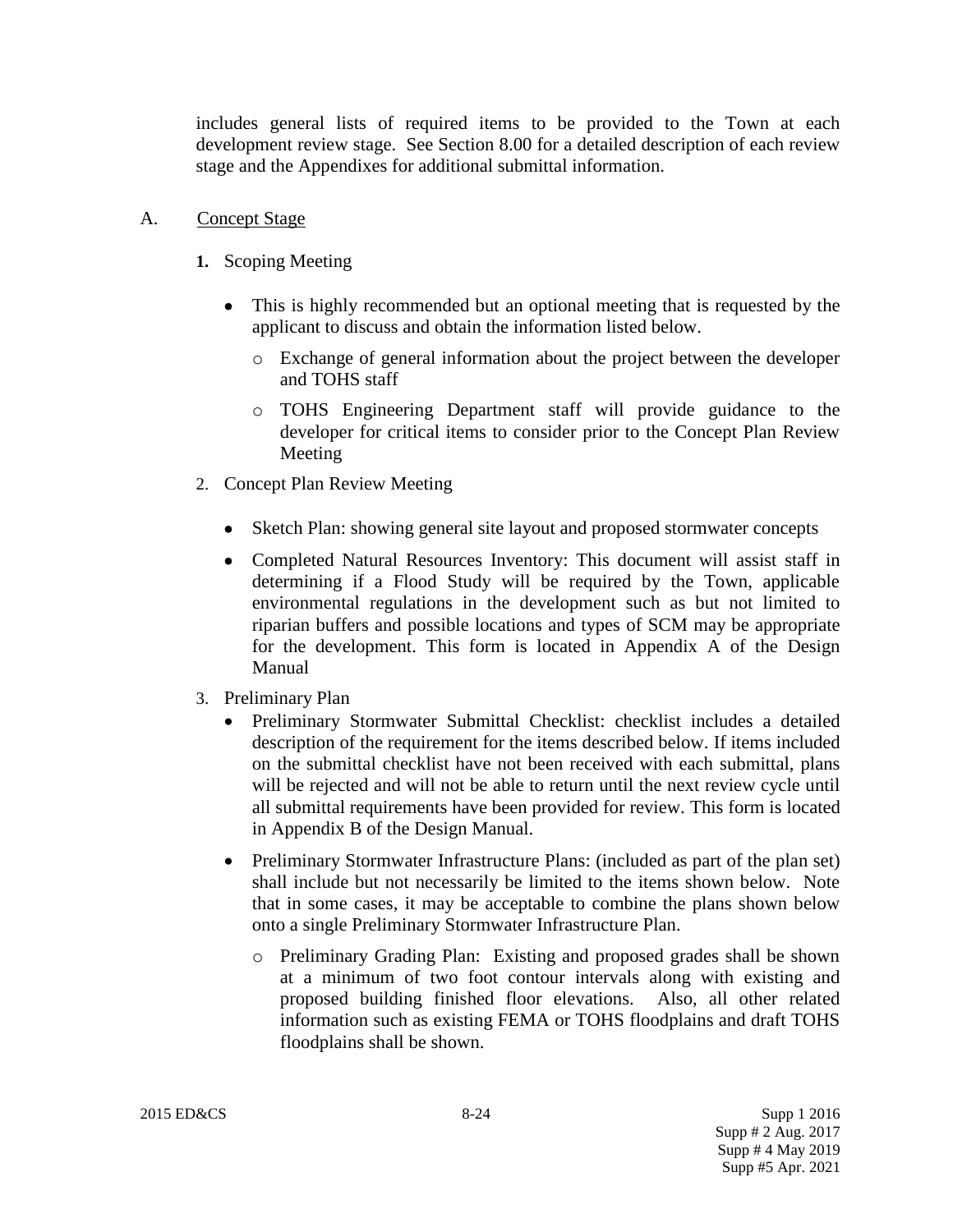- o Preliminary Stormwater Conveyance Plan: Existing and proposed drainage features including streams, open channels, pipe networks, storm piping, etc. Plans should indicate approximate sizing of such features.
- o Preliminary Stormwater Quality Plan: Proposed SCMs including type, size, and location in relation to pertinent site features such as riparian buffers, proposed site improvements, and stormwater conveyance systems.
- Preliminary Stormwater Management Report and Calculations: shall be a bound document and include at a minimum the following items:
	- o Cover Sheet: Name of project, name of developer, name of engineering firm, date of first issuance, all subsequent revision dates, and seal/signature of a registered professional engineer.
	- o Project Narrative: Narrative with a brief description of existing drainage patterns, environmental features, topography, proposed improvements, proposed drainage patterns, stormwater management objectives, and proposed stormwater management approach.
	- o Stormwater Design Executive Summary: Insert completed form found in Appendix C of the Design Manual.
	- $\circ$  Unless otherwise critical to other approvals such as 401/404 approvals (by-pass channel from SCM for instance) full SCM design/routing calculations and stormwater conveyance calculations are not typically required for the Preliminary Stormwater Management Report and Calculations.
	- o Existing and Proposed Drainage Area Maps: Maps showing and labeling land cover conditions, sub-shed drainage areas, proposed SCMs, time of concentration segments, drainage patterns/pipe networks, and interconnectivity of sub-shed areas. Separate maps maybe needed for stormwater management and storm drainage design purposes.
	- o Preliminary Sizing Calculations: Basic sizing calculations only to demonstrate compliance with required footprint (square feet) or length and DWQ sizing forms found at [http://h2o.enr.state.nc.us/su/bmp\\_forms.htm](http://h2o.enr.state.nc.us/su/bmp_forms.htm).
	- o Preliminary Nitrogen Export Calculations: Nitrogen Export Calculations based upon methodologies outlined in Section 8.03 and included in the Stormwater Design Executive Summary found in Appendix C of the Design Manual.
	- o TSS Removal Calculations: In many situations, this will simply be a statement of how 85% TSS is being removed. However, if impervious area is being bypassed from proposed SCMs or SCMs in series are being utilized to achieve 85% TSS, then calculations demonstrating compliance shall be provided.
	- o Soils Information: Site boundary overlay on USGS Quadrangle Maps and USDA Soils Maps.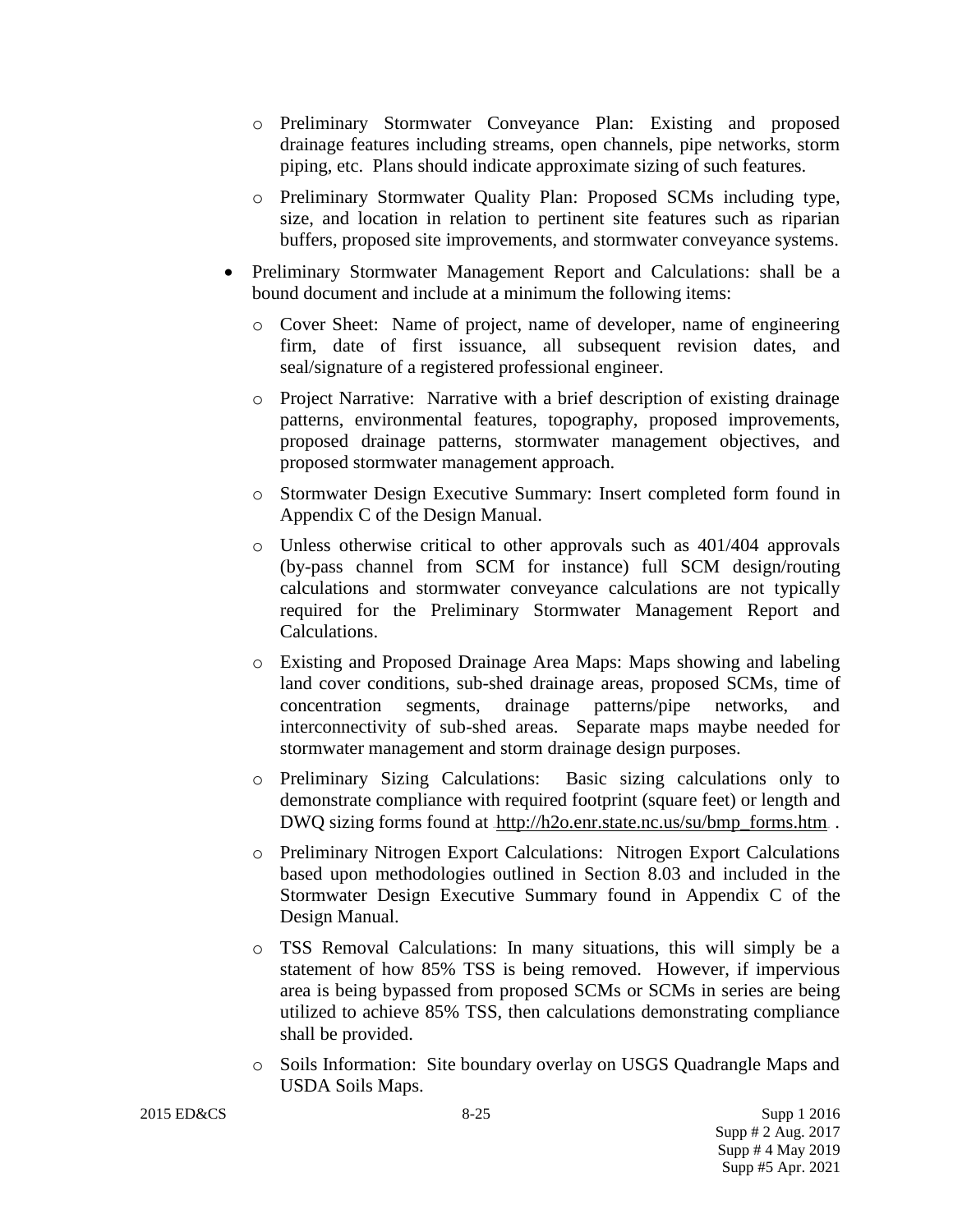- Preliminary Stormwater Fee-In-Lieu Request Form: Projects desiring to utilize the Stormwater Fee-In-Lieu to offset TN for the project must complete this form and provide it with supporting documentation in the preliminary stormwater report. Staff will conditionally approve or deny the request based on the site plan and preliminary calculations. This form will be finalized during the construction stage and is found in Appendix C of the Design Manual.
- Preliminary Flood Study or Stormwater Impact Analysis:
	- o Flood Study Narrative: Narrative with a brief description of existing drainage patterns, hydrologic/hydraulic conditions, environmental features, topography, proposed improvements, proposed drainage patterns, stormwater management objectives, and proposed stormwater management approach.
	- o Flood Study Schematic: Graphic schematic of the reach or reaches in the study with all cross-sections delineated, existing/proposed buildings with finished floor elevations, and existing/proposed water surface elevations.
	- o Drainage Basin Map: Map showing the drainage area used for the model. Show location for existing studies as appropriate. Show existing and proposed floodplain limits.
	- o Digital copy of HEC-RAS or HEC-HMS model
	- o Hard Copy of hydrology Calculations
	- $\circ$  Approved Land Use Map  $(8.5"x11")$ : Obtain from [www.hollyspringsnc.us](http://www.hollyspringsnc.us/)
- PE Certification: For matching the last applicable submittal
- Draft Preconstruction Notification (PCN), Supporting Documentation, Wetlands determinations, and Buffer/Stream Determinations: Obtain PCN form from [http://h2o.enr.state.nc.us](http://h2o.enr.state.nc.us/) or [http://www.saw.usace.army.mil](http://www.saw.usace.army.mil/)
- B. Construction Stage
	- Stormwater Submittal Checklist: This checklist includes a detailed description of the requirement for the items described below. If items included on the submittal checklist have not been received with each submittal, plans will be rejected and will not be able to return until the next review cycle until all submittal requirements have been provided for review. This form is found in Appendix C of the Design Manual.
	- Final Stormwater Infrastructure Plans: Shall include but not limited to the following items.
		- o Final Grading Plan: Existing and proposed grades shall be shown at a minimum of two foot contour intervals along with existing and proposed building finished floor elevations. Also, all other related information such as existing FEMA or TOHS floodplains and final TOHS floodplains per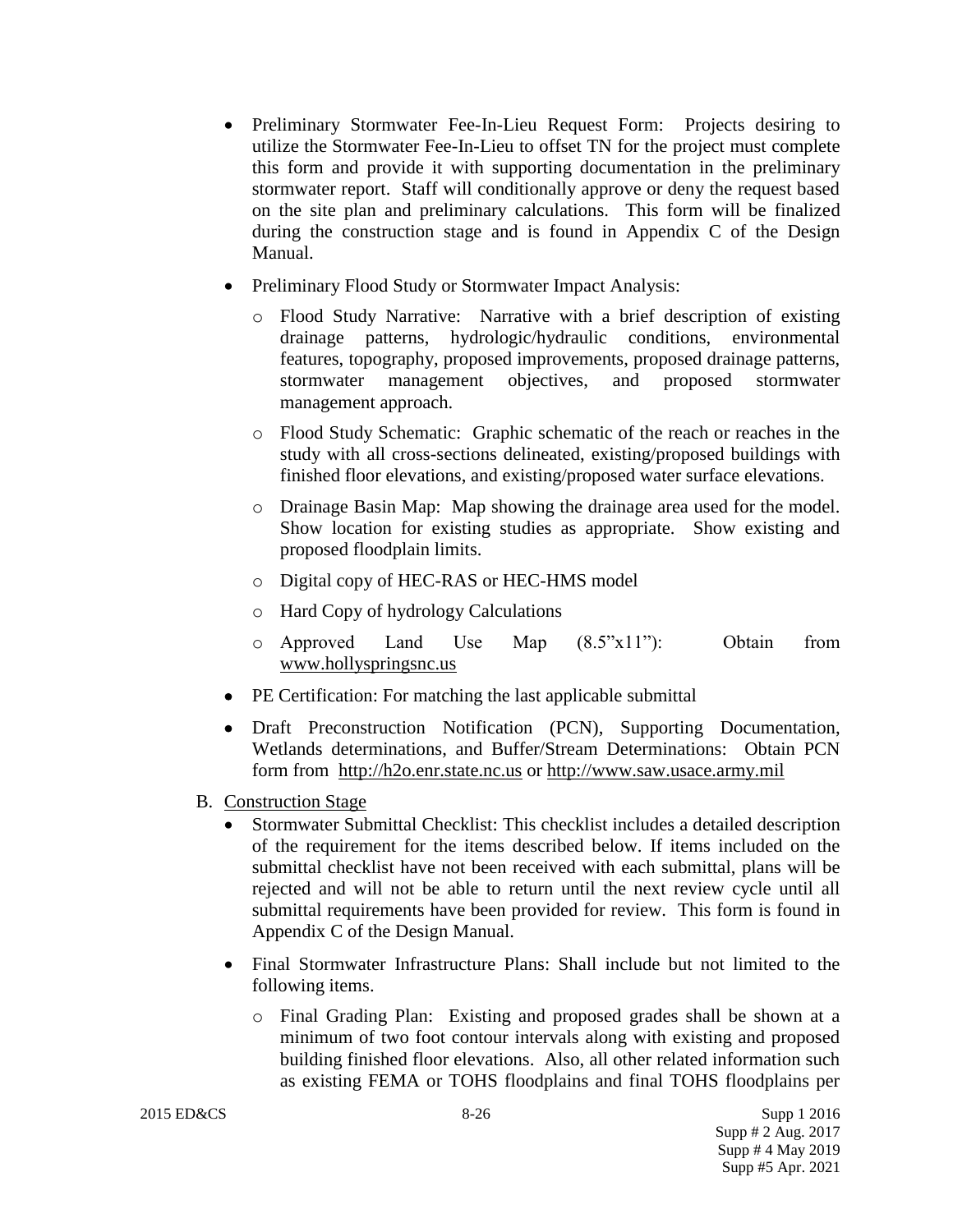the Final Flood Study shall be shown. Include spot elevations as required for constructability and to ensure stormwater goals are met.

- o Stormwater Conveyance Plan: Existing and proposed drainage features including streams, open channels, pipe networks, storm piping, etc. Plans must include final design of all stormwater conveyance features including detailed information pertaining to the construction of pipe systems such as structure type, top elevations, invert elevations, pipe material, and pipe slope. Open channel systems shall include grading and appropriate design details as needed for construction including dimensions, appropriate lining, and energy dissipation as needed.
- o Stormwater Quality Plan: Final SCM design including type, size, grading, location, section through outlet control structure, typical cross-section, pretreatment systems, level spreaders, by-pass structures, maintenance access, sub-drainage, spillways, easements/buffers, notes, and SCM planting (including source for nursery plants). Plans shall cross-reference Erosion Control Plans as necessary, especially for the construction sequence. Plans shall also include a table showing key design information with blanks for the contractor to verify this information during construction. Refer to the Sample SCM As-built Table located in Appendix C of the Design Manual.
- Final Stormwater Management Report and Calculations: Shall be a bound document and include at a minimum the following items:
	- o Cover Sheet: Name of project, name of developer, name of engineering firm, date of first issuance, all subsequent revision dates, and seal/signature of a registered professional engineer.
	- o Project Narrative: Narrative with a brief description of existing drainage patterns, environmental features, topography, proposed improvements, proposed drainage patterns, stormwater management objectives, and proposed stormwater management approach.
	- o Stormwater Design Executive Summary: Insert completed form found in Appendix C of the Design Manual.
	- o Existing and Proposed Drainage Area Maps: Maps showing and labeling land cover conditions, sub-shed drainage areas, proposed SCMs, time of concentration segments, drainage patterns/pipe networks, and interconnectivity of sub-shed areas. Separate maps maybe needed for stormwater management and storm drainage design purposes.
	- o Final Sizing Calculations: Basic sizing calculations only to demonstrate compliance with required footprint (square feet) or length and NCDEQ Minimum Design Criteria (MDC) sizing documents.
	- o First Flush Volume Calculations: Calculations demonstrating the first flush volume.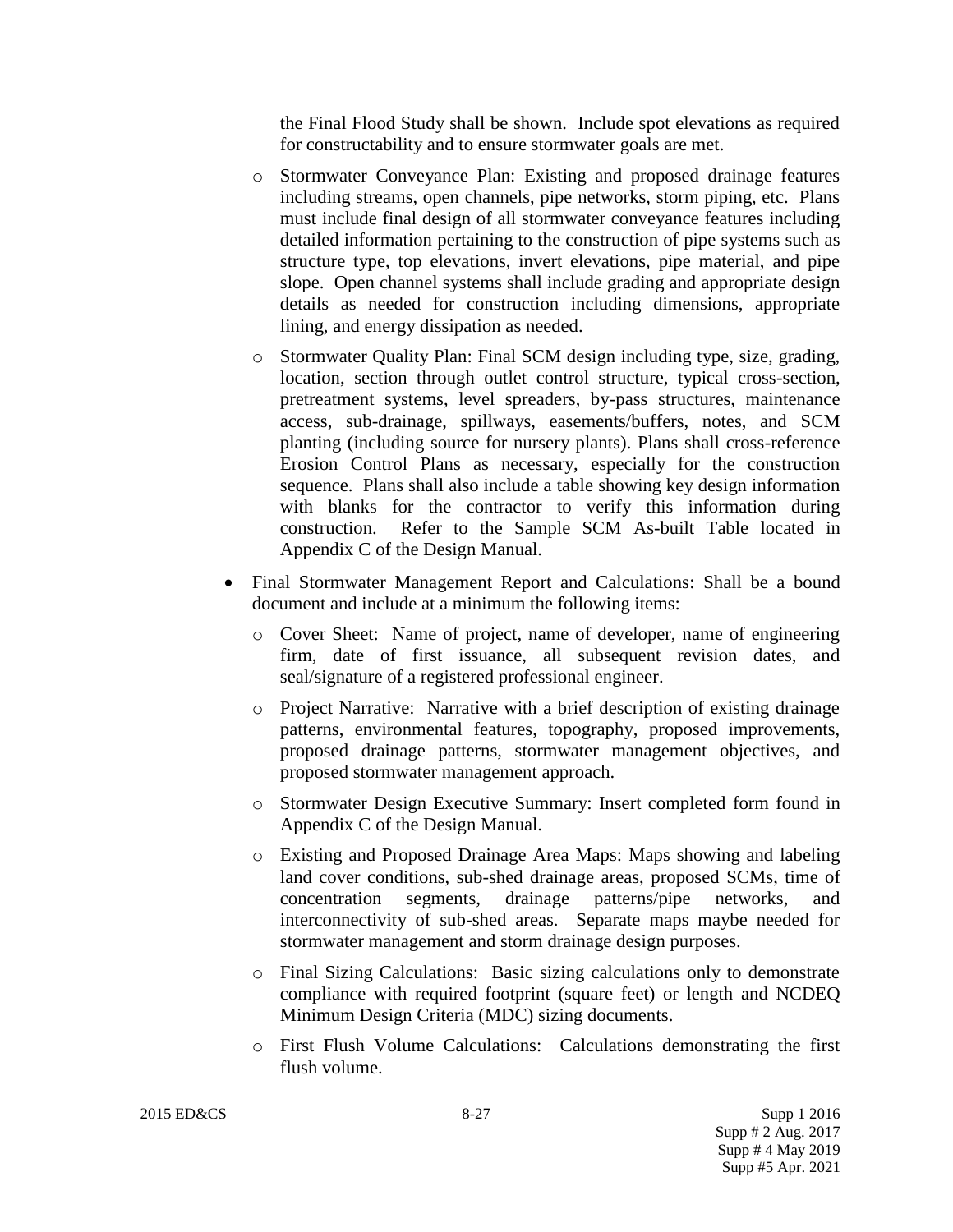- o Stormwater Management Routing Calculations: Calculations for routing of stormwater through each SCM. Include a system schematic, flow summaries for each node, design storm data used, Tc calculations, runoff coefficient calculations, hydrograph summaries or hydrographs, SCM volume calculations (elevation/area table), outlet structure design data, outlet structure flow calculations, and drawdown time calculations (first flush and 1-year storm).
- o Anti-floatation Calculations: Calculations for vertical stability of the riser/barrel systems at the most buoyant condition.
- o Preliminary Nitrogen Export Calculations: Nitrogen Export Calculations based upon methodologies outlined in Section 8.03 and included in the Stormwater Design Executive Summary found in Appendix C of the Design Manual.
- o TSS Removal Calculations: In many situations, this will simply be a statement of how 85% TSS is being removed. However, if impervious area is being bypassed from proposed SCMs or SCMs in series are being utilized to achieve 85% TSS, then calculations demonstrating compliance shall be provided.
- o Storm Drainage Design Calculations: Detailed calculations demonstrating compliance with TOHS storm system design and performance requirements. Typical storm drainage system design tables are located in Appendix C of the Design Manual. See also above for Drainage Area Map requirements.
- o Erosion Control Calculations: Detailed calculations for all erosion control measures such as sediment basins, channels/diversion ditches, skimmers, etc.
- o Soils Information: Site boundary overlay on USGS Quadrangle Maps and USDA Soils Maps. Where SCM design requires infiltration, provide appropriate geotechnical soils information such as infiltration testing.
- Stormwater Fee in Lieu Request Form: The preliminary form will be revised to reflect the final stormwater management plan and the Town's conditional approval. Payment must be received by the preconstruction meeting and prior to issuance of the stormwater permit. This form is located in Appendix D
- Final Flood Study
	- o Flood Study Narrative: Narrative with a brief description of existing drainage patterns, hydrologic/hydraulic conditions, environmental features, topography, proposed improvements, proposed drainage patterns, stormwater management objectives, and proposed stormwater management approach.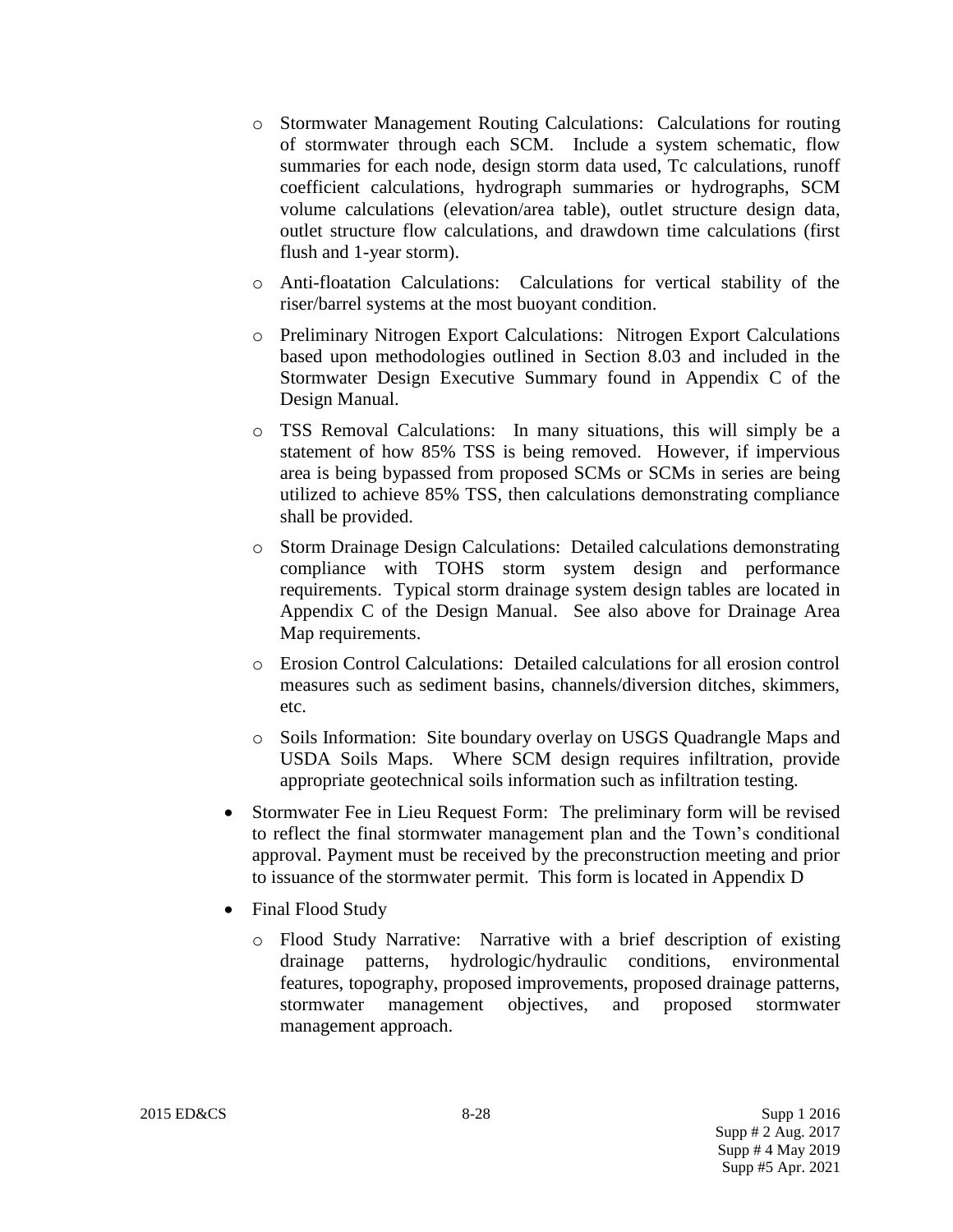- o Flood Study Schematic: Graphic schematic of the reach or reaches in the study with all cross-sections delineated, existing/proposed buildings with finished floor elevations, and existing/proposed water surface elevations.
- o Drainage Basin Map: Map showing the drainage area used for the model. Show location for existing studies as appropriate. Show existing and proposed floodplain limits.
- o Digital copy of HEC-RAS or HEC-HMS model
- o Paper copy of HEC-RAS or HEC-HMS model
- o Approved Land Use Map (8.5"x11"): Obtain from [www.hollyspringsnc.us](http://www.hollyspringsnc.us/)
- o CAD file: (dwg format) with floodplain, cross-section, 100-year water surface elevation and adjacent buildings with finished floor elevations.
- Preconstruction Notification (PCN), Supporting Documentation, Wetlands determinations, and Buffer/Stream Determinations: Provide documents and approvals received from outside agencies as appropriate. Please note that permit modifications may result due to changes made during the plan review process. All final permits must be received prior to issuance of the Land Disturbance Permit for the project.
- PE Certification: for applicable submittal & consistency with the approved preliminary plans
- Preliminary versions of Post-Construction Documents as appropriate such as:
	- o Preliminary Operations & Maintenance Agreement: This agreement between the owner or HOA and the Town outlines the SCMs that exist on the project and the required O&M criteria for each SCM. A sample O&M documents and O&M log templates are located in Appendix D.
	- o Preliminary Performance Guarantee submittal: Performance and Maintenance Securities will be required for each SCM, cost estimates and the SCM Summary Sheet shall be submitted. If a Performance Security is required prior to issuance of the Stormwater Permit rather than at Plat recordation or later in the construction process the preliminary forms must be finalized prior to issuance of the Stormwater Permit. See Appendix D for the Stormwater Bonding Checklist.
	- o Preliminary Covenants: Covenants will be reviewed by the Town Attorney and staff to determine that all requirements of the HOA have been adequately outlined to meet O&M requirements for the project.

## C. Post-Construction Stage

• Recorded Operations and Maintenance Agreement: Refer to Appendix D of the Design Manual for a Sample O&M Manual, SCM Maintenance Log Forms and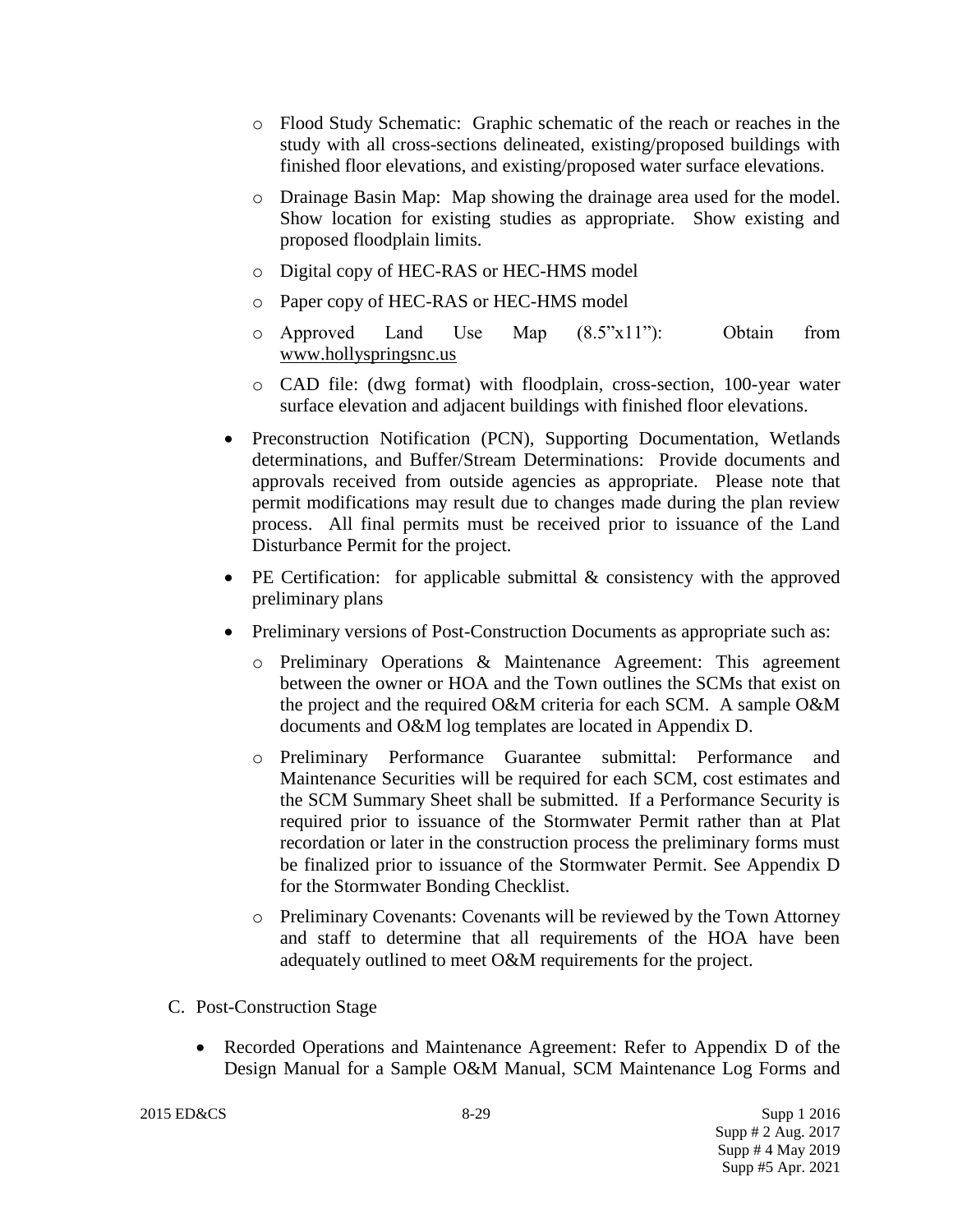Stormwater Bonding Checklist. Preliminary documents shall be updated, approved by the Town and recorded with the Wake County Register of Deeds.

- Recorded easements (plat or deed): Easements shall be reviewed by the Town and recorded with the Wake County Register of Deeds
- Record Drawings ("as-built drawings") of SCM(s) with Engineer's Certification: Provide in both digital (dwg format) and Mylar. Shall be submitted upon completion of construction of each SCM. Soils certifications shall be attached with this certification.
- Performance Guarantee:
	- o Stormwater Bonding Checklist: found in Appendix D of the Design Manual. Preliminary documents required for starting the security will be updated, the Maintenance Security will be updated with actual construction costs. The Performance guarantee cannot be released until the Maintenance Security has been approved.
- Covenants (if applicable): Will be finalized, approved by the Town and recorded with the Wake County Register of Deeds
- Environmental Education Packet: Packet generally describing the Town's Environmental programs and how they directly relate to the project. These documents will provide general guidance to homeowners regarding their property and common areas in respect to stewardship, maintenance, and development. See Appendix D for outline and sample document.

## **8.05 DESIGN METHODOLOGIES**

## **A** Hydrology Modeling

The objective of utilizing SCMs is to minimize the adverse effects of development by meeting the criteria established in the TOHS Stormwater Ordinance. The preferred stormwater management approach is to preserve the natural storage, infiltration, and pollutant-treatment functions of each drainage area where practical, and where not practical to construct SCMs that mimic those natural functions.

Stormwater calculations for discharge estimates for specified design storms shall be calculated assuming full development of the contributing watershed based on the most recent Land Use Plan or on existing development, whichever is greater. Routing of discharges through lakes, ponds, or other impoundments is not acceptable unless the impoundment is publicly owned and operated as a permanent discharge control structure. Additional calculations are required to design SCMs with appropriate treatment capacity and correctly sized outlet structures. Diversions of stormwater flow across drainage area boundaries are not acceptable due to the resulting change in the watershed. If no alternative to diversion is possible, then the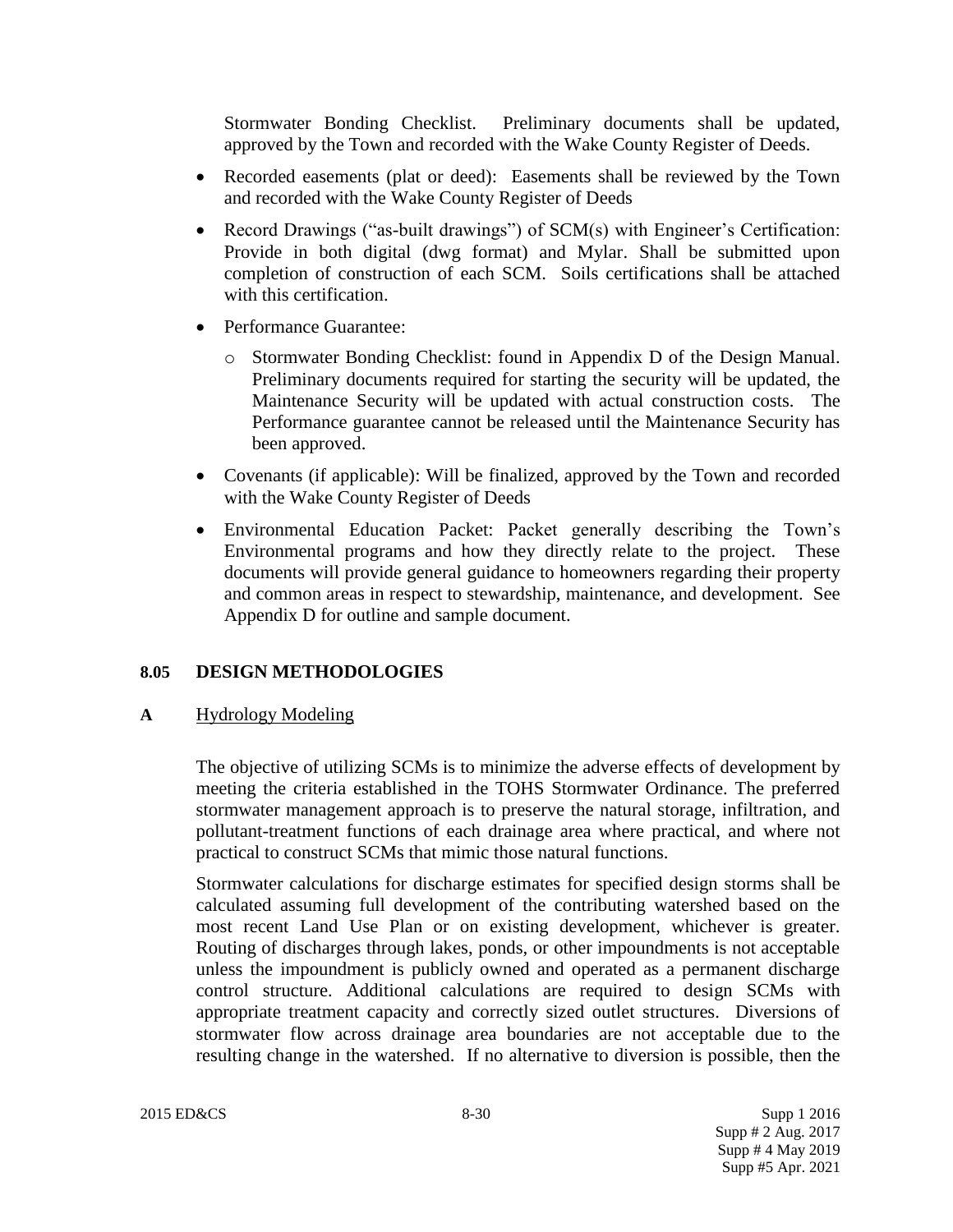development must evaluate the entire watershed to ensure no adverse effects in regards to water quantity and water quality.

The table below summarizes the stormwater calculations and allowable methods that will be presented in this chapter.

| <b>Calculation Value</b>   | Section | Allowable Methods                                                                                                                                     |
|----------------------------|---------|-------------------------------------------------------------------------------------------------------------------------------------------------------|
| Peak Flow                  | A.1     | <b>Rational Method</b><br>a)<br>NRCS (SCS)<br>b)<br><b>Regional Regression Equation Analysis</b><br>c)<br>(National Flood-Frequency Program)          |
| <b>Runoff Volume</b>       | A.2     | Simple Method<br>a)<br>NRCS (SCS)<br>b)                                                                                                               |
| Storage Volume             | A.3     | Stage-Storage Table                                                                                                                                   |
| Stage-Storage<br>Discharge | A.4     | Chainsaw Routing (upon pre-approval from TOHS<br>Engineering Dept only), NRCS (SCS), HEC-HMS,<br>WinTR-55, SWMM, other approved method or<br>software |

Table 8.05a Allowable Methods for Stormwater Calculations

1 Peak Flow Calculations

**a.** Rational Method: The rational method provides a simple yet reliable way to determine peak runoff rates for drainage areas that do not exceed 20 acres and do not utilize any stormwater attenuation devices.

The Rational equation is given as:

 $Q = C * I * A$ 

Where:

 $Q =$  Estimated design discharge (cfs)

- $C =$ Composite runoff coefficient (unit less) for the watershed. See Table 8.05d for C values based upon soil type.
- $I =$  Rainfall intensity (in/hr) for the designated design storm. \*Please refer to the following Table 8.05c for rainfall intensity, I.

 $A = W \text{atershed area (acres)}$ 

Although there is no conversion factor, the units are resolved because one acre-inch per hour is about the same as one cubic foot per second.

Please note that the precipitation intensity can be calculated either by equation as shown below or by interpolating values from Table 8.05c:

 $I = g / (h+T)$ 

Where: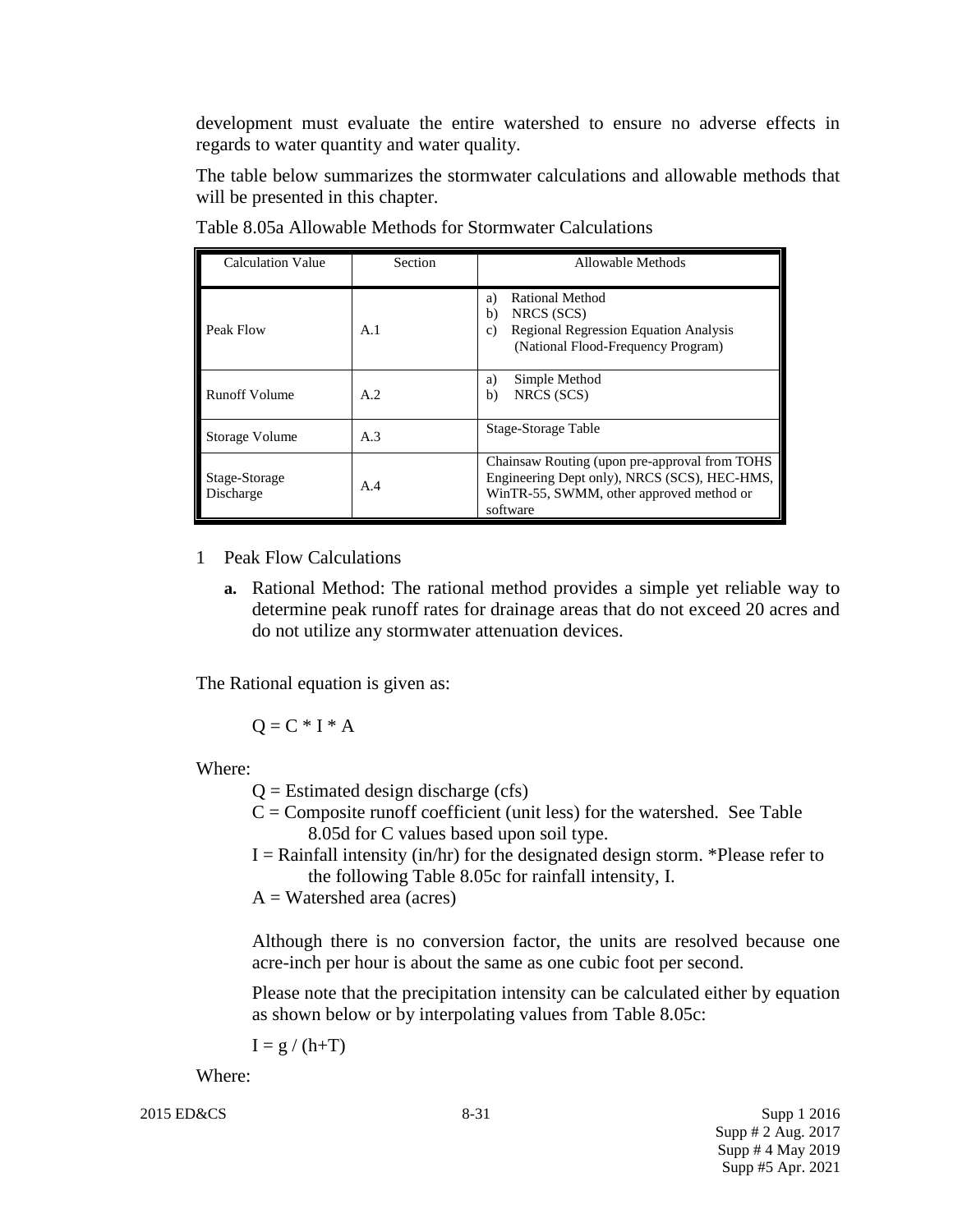$I = Precipitation intensity (in/hr)$ 

 $g$  and h = empirically derived constants (See Table 8.05b for values)

| Return            | g   | h  | Table 8.05c: Intensity-Duration Frequency Table |                   |                   |                   |                    |                    |                    |                     |
|-------------------|-----|----|-------------------------------------------------|-------------------|-------------------|-------------------|--------------------|--------------------|--------------------|---------------------|
| Period<br>(years) |     |    | <b>Duration</b>                                 | 1-Year<br>(in/hr) | 2-Year<br>(in/hr) | 5-Year<br>(in/hr) | 10-Year<br>(in/hr) | 25-Year<br>(in/hr) | 50-Year<br>(in/hr) | 100-Year<br>(in/hr) |
|                   | 104 | 18 | 5 minutes                                       | 4.52              | 5.76              | 6.58              | 7.22               | 8.19               | 8.96               | 9.72                |
| $\overline{2}$    | 132 | 18 | 10 minutes                                      | 3.71              | 4.76              | 5.54              | 6.13               | 7.01               | 7.71               | 8.40                |
| 5                 | 169 | 21 |                                                 | 3.15              | 4.04              | 4.74              | 5.25               | 6.03               | 6.64               | 7.24                |
| 10                | 195 | 22 | 15 minutes                                      |                   |                   |                   |                    |                    |                    |                     |
| 25                | 232 | 23 | 30 minutes                                      | 2.17              | 2.70              | 3.28              | 3.71               | 4.32               | 4.80               | 5.28                |
|                   |     |    | 60 minutes                                      | 1.33              | 1.70              | 2.12              | 2.41               | 2.84               | 3.17               | 3.50                |
| 50                | 261 | 24 | 2 hours                                         | 0.75              | 0.95              | 1.20              | 1.37               | 1.62               | 1.81               | 2.00                |
| 100               | 290 | 25 | 3<br>hours                                      | 0.53              | 0.71              | 0.89              | 1.02               | 1.21               | 1.35               | 1.50                |
|                   |     |    | 6 hours                                         | 0.28              | 0.44              | 0.56              | 0.65               | 0.77               | 0.86               | 0.96                |
|                   |     |    | 12 hours                                        | 0.14              | 0.26              | 0.33              | 0.39               | 0.46               | 0.52               | 0.57                |
|                   |     |    | 24 hours                                        | 0.07              | 0.15              | 0.19              | 0.22               | 0.27               | 0.30               | 0.33                |

| $T =$ Time of concentration (minutes, 5 minutes min.) |  |
|-------------------------------------------------------|--|
|-------------------------------------------------------|--|

Time of Concentration,  $T_c$ :

Time of concentration for the rational method may be calculated by the Kirpich equation as described below or by using Kinematic Wave Equation. The Kirpich Equation is best used in areas of low development intensities. Kinematic wave equation may also be used but is not described in this manual. Time of concentration shall be calculated using a segmented approach as reasonable based upon changes in slope, land cover conditions, or flow type.

Kirpich  $T_c$  Equation (Applicable to Rational Method only): Kirpich's equation (1940) was developed for small, agricultural watersheds. It was derived by examining the required time for the stream to rise from low to maximum stage during a storm. The time of concentration was then assumed equal to that time.

$$
\frac{T_c = [L^3/H]^{0.38}}{128}
$$

where:

 $T_c$  = Time of concentration in minutes

 $L =$ Longest flow path in feet

 $H =$  Elevation of difference along L in feet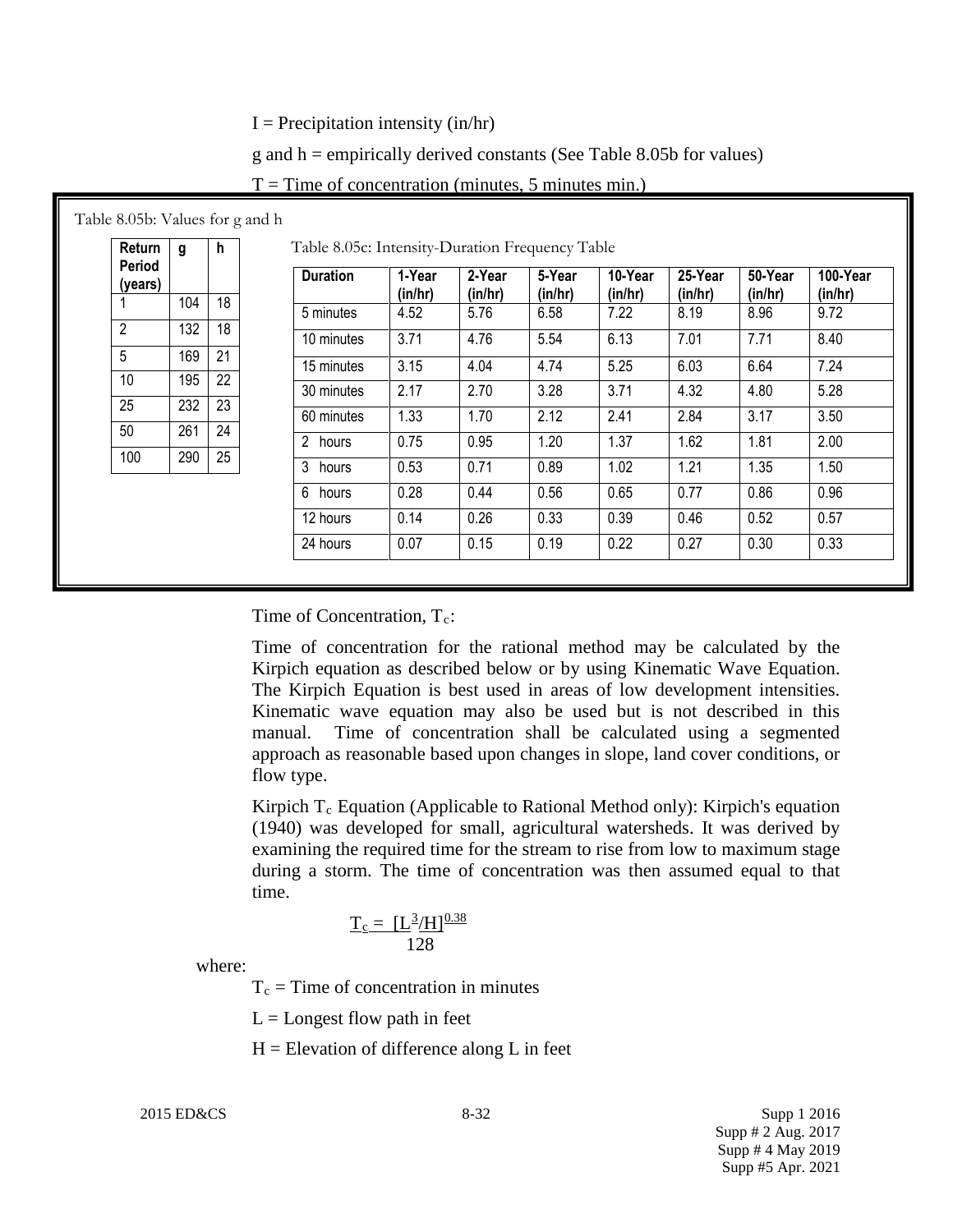The above equation was developed for overland flow on bare earth. For overland flow on grassy earth  $T_c$  should be multiplied by 2.0. On concrete and asphalt surface it should be multiplied by 0.4.

2015 ED&CS 8-33 Supp 1 2016 Supp # 2 Aug. 2017 Supp # 4 May 2019 Supp #5 Apr. 2021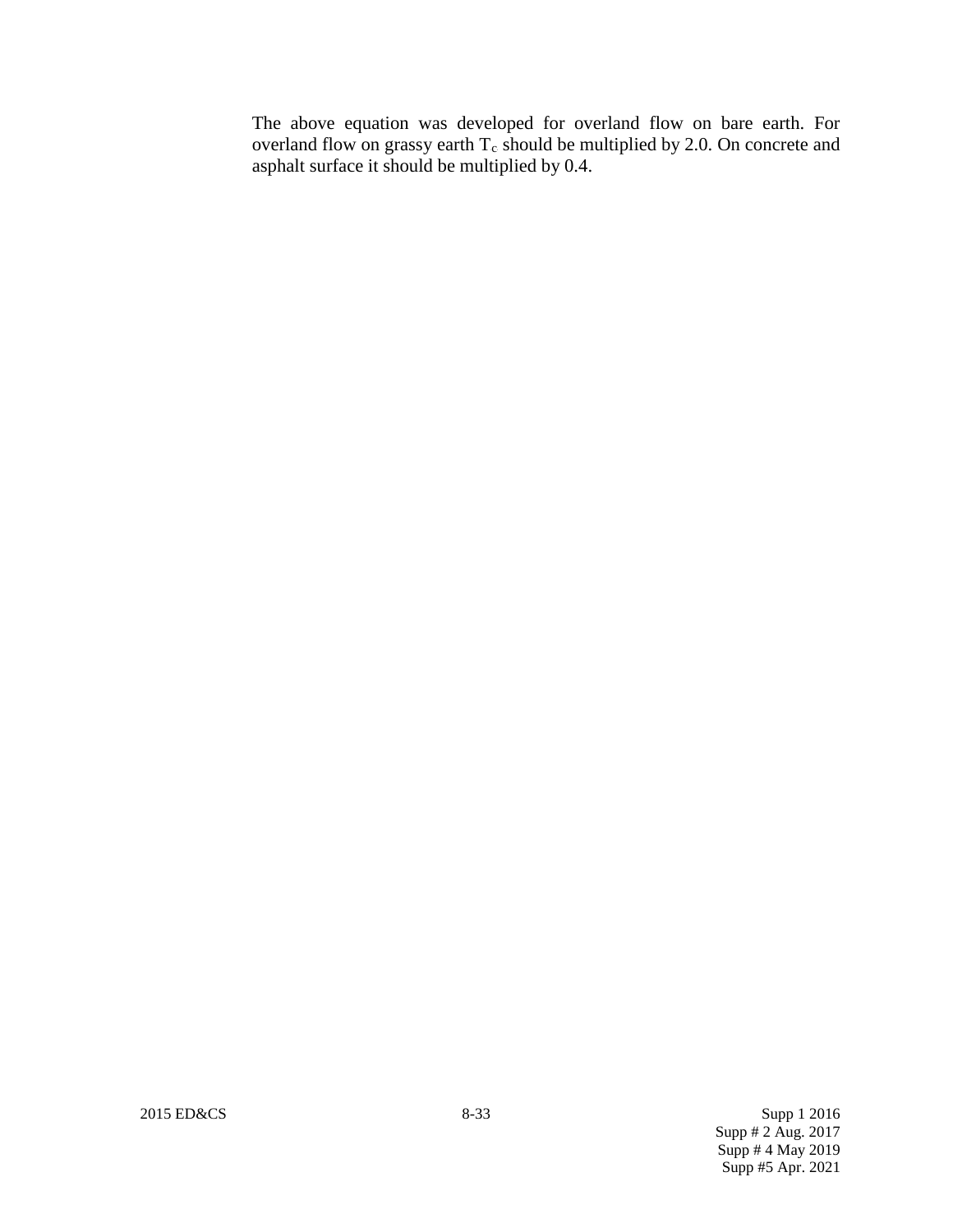| Cover Description               |                 |                 | <b>SCS Curve Number</b> |    |               |                   | Rational C |      | Percent                                                    |
|---------------------------------|-----------------|-----------------|-------------------------|----|---------------|-------------------|------------|------|------------------------------------------------------------|
|                                 |                 |                 |                         |    |               |                   |            |      | HSG   HSG   HSG   HSG   HSG   HSG   HSG   HSG   Impervious |
|                                 | А               | в               | с                       | D  | A             | в                 | с          | D    |                                                            |
| Fully developed urban areas     |                 |                 |                         |    |               |                   |            |      |                                                            |
| Open space                      |                 |                 |                         |    |               |                   |            |      |                                                            |
| Poor condition (<50%<br>grass)  | 68              | 79              | 86                      | 89 | 0.36          | 0.58              | 0.72       | 0.78 |                                                            |
| Fair condition (50 -75%         | 49              |                 |                         |    |               |                   |            |      |                                                            |
|                                 |                 | 69              | 79                      | 84 | 0.15          | 0.38              | 0.58       | 0.68 |                                                            |
| grass)<br>Good condition (>50%  | 39              |                 | 74                      |    |               |                   |            |      |                                                            |
| grass)                          |                 | 61              |                         | 80 | 0.15          | 0.22              | 0.48       | 0.60 |                                                            |
| Impervious areas                |                 |                 |                         |    |               |                   |            |      |                                                            |
| Pavement, roofs                 |                 |                 |                         |    |               |                   |            |      |                                                            |
| Gravel                          | 98              | 98              | 98                      | 98 | 0.96          | 0.96              | 0.96       | 0.96 |                                                            |
| Dirt                            | 76              | 85              | 89                      | 91 | 0.52          | 0.70              | 0.78       | 0.82 |                                                            |
|                                 | 72              | 82              | 87                      | 89 | 0.44          | 0.64              | 0.74       | 0.78 |                                                            |
| Urban districts                 |                 |                 |                         |    |               |                   |            |      |                                                            |
| Commercial and                  | 89              | 92              | 94                      | 95 | 0.78          | 0.84              | 0.88       | 0.90 | 85                                                         |
| business                        |                 |                 |                         |    |               |                   |            |      |                                                            |
| Industrial                      | 81              | 88              | 91                      | 93 | 0.62          | 0.76              | 0.82       | 0.86 | 72                                                         |
| Residential areas (by lot size) |                 |                 |                         |    |               |                   |            |      |                                                            |
| 1/8 acre (town houses,          | 77              | 85              | 90                      | 92 | 0.54          | 0.70              | 0.80       | 0.84 | 65                                                         |
| condos)                         |                 |                 |                         |    |               |                   |            |      |                                                            |
| 1/4 acre                        | 61              | 75              | 83                      | 87 | 0.22          | 0.50 <sub>1</sub> | 0.66       | 0.74 | 38                                                         |
| $1/3$ acre                      | 57              | 72              | 81                      | 86 | 0.15          | 0.44              | 0.62       | 0.72 | 30                                                         |
| $1/2$ acre                      | 54              | 70              | 80                      | 85 | 0.15          | 0.40              | 0.60       | 0.70 | $\overline{25}$                                            |
| 1 acre                          | 51              | 68              | 79                      | 84 | 0.15          | 0,36              | 0.58       | 0.68 | 20                                                         |
| 2 acres                         | 46              | 65              | 77                      | 82 | 0.15          | 0.30              | 0.54       | 0.64 | 12                                                         |
| Agricultural arcas              |                 |                 |                         |    |               |                   |            |      |                                                            |
| Pasture, grassland              |                 |                 |                         |    |               |                   |            |      |                                                            |
| Poor                            | 68              | 79              | 86                      | 89 | 0.36          | 0.58              | 0.72       | 0.78 |                                                            |
| Fair                            | 49              | 69              | 79                      | 84 | 0.15          | 0.38              | 0.58       | 0.68 |                                                            |
| Good                            | 39              | 61              | 74                      | 80 | 0.15          | 0.22              | 0.48       | 0.60 |                                                            |
| Meadow (mowed)                  | 30              | 58              | 71                      | 78 | 0.15          | 0.16              | 0.42       | 0.56 |                                                            |
| Brush                           |                 |                 |                         |    | 0.15          | 0.15              | 0.15       | 0.15 | ä,                                                         |
| Poor                            | 48              | 67              | 77                      | 83 | 0.15          | 0.34              | 0.54       | 0.66 |                                                            |
| Fair                            | $\overline{35}$ | 56              | 70                      | 77 | 0.15          | 0.15              | 0.40       | 0.54 |                                                            |
| Good                            | 30              | 48              | 65                      | 73 | 0.15          | 0.15              | 0.30       | 0.46 |                                                            |
| Woods and grass (orchard)       |                 |                 |                         |    |               |                   |            |      |                                                            |
| Poor                            | 57              | 73              | 82                      | 86 | 0.15          | 0.46              | 0.64       | 0.72 |                                                            |
| Fair                            | 43              | $\overline{65}$ | 76                      | 82 | 0.15          | 0.30              | 0.52       | 0.64 |                                                            |
| Good                            | 32              | 58              | 72                      | 79 | 0.15          | 0.16              | 0.44       | 0.58 |                                                            |
| Woods                           |                 |                 |                         |    |               |                   |            |      |                                                            |
| Poor                            | 45              | 66              | 77                      | 83 | 0.15          | 0.32              | 0.54       | 0.66 |                                                            |
| Fair                            | 36              | 60              | 73                      | 79 | 0.15          | 0.20              | 0.46       | 0.58 |                                                            |
| Good                            | 30              | $\overline{55}$ | $\overline{70}$         | 77 | 0.15          | 0.15              | 0.40       | 0.54 |                                                            |
| Row crops, straight, good       | 67              | 78              | 85                      | 89 | 0.34          | 0.56              | 0.70       | 0.78 |                                                            |
| Row crops, contoured, good      | 65              | $\overline{75}$ | 82                      | 86 | 0.30          | 0.50              | 0.64       | 0.72 |                                                            |
| Small grain, good               | 63              | $\overline{75}$ | 83                      | 87 | 0.26          | 0,50              | 0.66       | 0.74 |                                                            |
| Farmsteads                      | 59              | 74              | 82                      | 86 | $0.18$   0.48 |                   | 0.64       | 0.72 |                                                            |

Table 8.05d Curve Numbers and Rational C

*Source: Malcom 2003, Supplement to Elements of Urban Stormwater Design*

- **b.** NRCS (SCS) Method: See Section 8.5.A.2 for both peak flow and volume calculations.
- **c.** Regional Regression Equation Analysis: Regression equations for rural and urban areas in North Carolina for various return periods are listed in the documents WRIR 96-4114 and WRIR 96-4084, The National Flood-

2015 ED&CS 8-34 Supp 1 2016 Supp # 2 Aug. 2017 Supp # 4 May 2019 Supp #5 Apr. 2021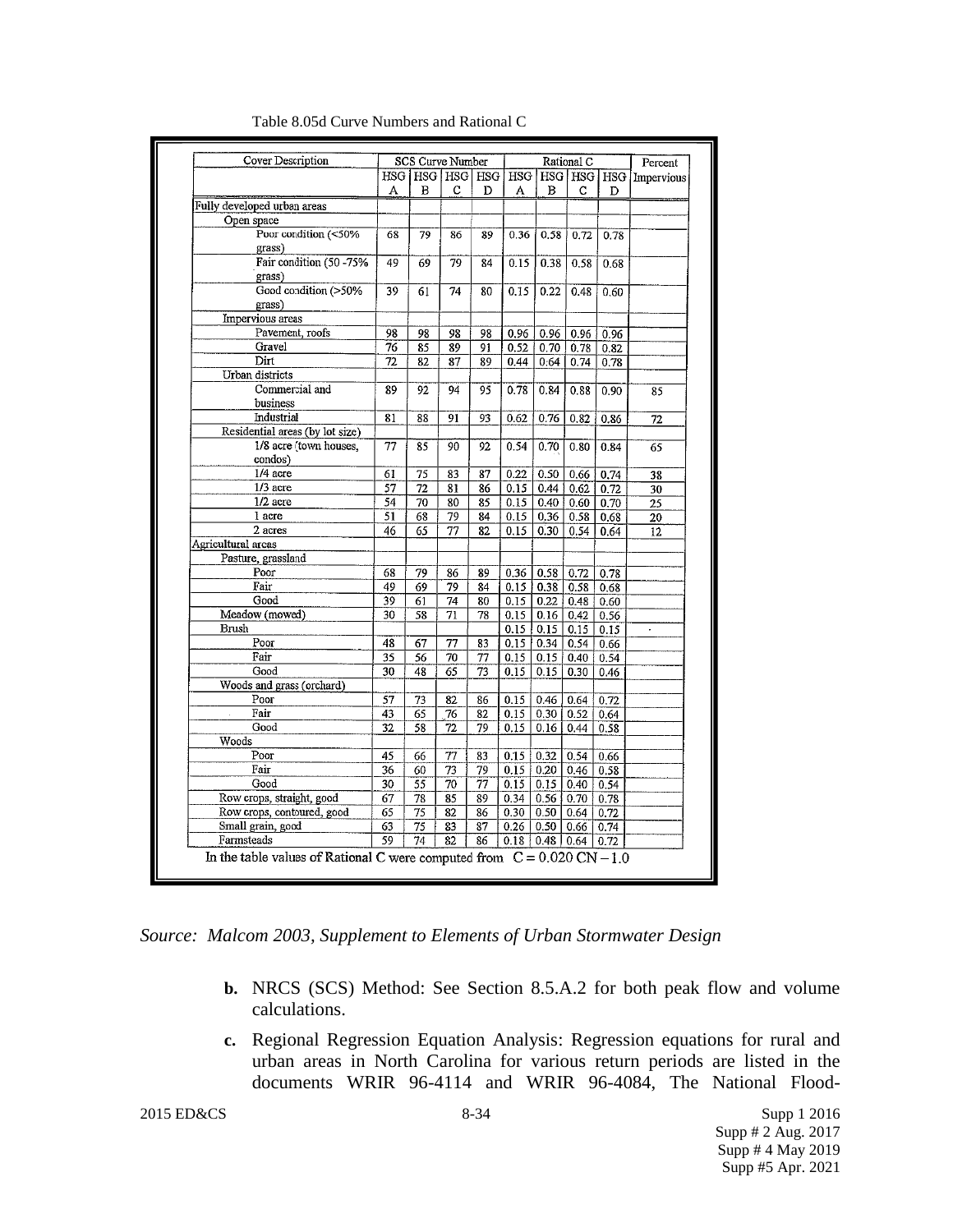Frequency Program—Methods for Estimating Flood Magnitude and Frequency in Rural and Urban Areas in North Carolina, 2001, otherwise known as USGS Fact Sheet 007-00, January, 2002. Fact sheets can be found at the following USGS website http:// water.usgs. gov/osw /programs/ nffpubs.html.

A typical North Carolina Rural Regression Equation:

 $Q_T$  = K \* (DA)<sup>X</sup>

Where:

- $Q_T$  = Peak discharge in cubic feet per second for a storm event of recurrence interval T
- $T =$  Recurrence interval that ranges from 2 to 500 years

DA = Drainage Area in Square Miles

K,  $X =$  Empirical Constants (Vary with equation. Refer to WRIR 96-4112)

A typical North Carolina Urban Regression Equation:

 $U_T = L * (DA)^X * (IA)^Y$ 

Where:

- $U_T$  Reak discharge in cubic feet per second for a storm event of recurrence interval T
- $T =$  Recurrence interval that ranges from 2 to 100 years

DA = Drainage Area in Square Miles

- $IA =$  Percentage of drainage area covered by impervious surfaces
- L, X ,Y= Empirical Constants (Vary with equation. Refer to WRIR 96-4084)

The Regional Regression Analysis shall be used for flood analysis only as approved by the TOHS Engineering Department. This method shall not be used for SCM routing or analysis.

- **2.** Runoff Volume
	- **a.** Simple Method: The Simple Method (1" first flush volume) uses a minimal amount of information such as watershed drainage area, impervious area, and design storm depth to estimate the volume of runoff associated with the water quality storm (first flush volume). The Simple Method was developed by measuring the runoff from many watersheds with known impervious areas and curve-fitting a relationship between percent imperviousness and the fraction of rainfall converted to runoff (the runoff coefficient). The Simple Method shall be used for calculating first flush volumes only and shall not be used for any other purpose.

This relationship is presented below:

 $R_V = 0.05 + 0.9 * I_A$ 

Where:

2015 ED&CS Supp 1 2016 Supp # 2 Aug. 2017 Supp # 4 May 2019 Supp #5 Apr. 2021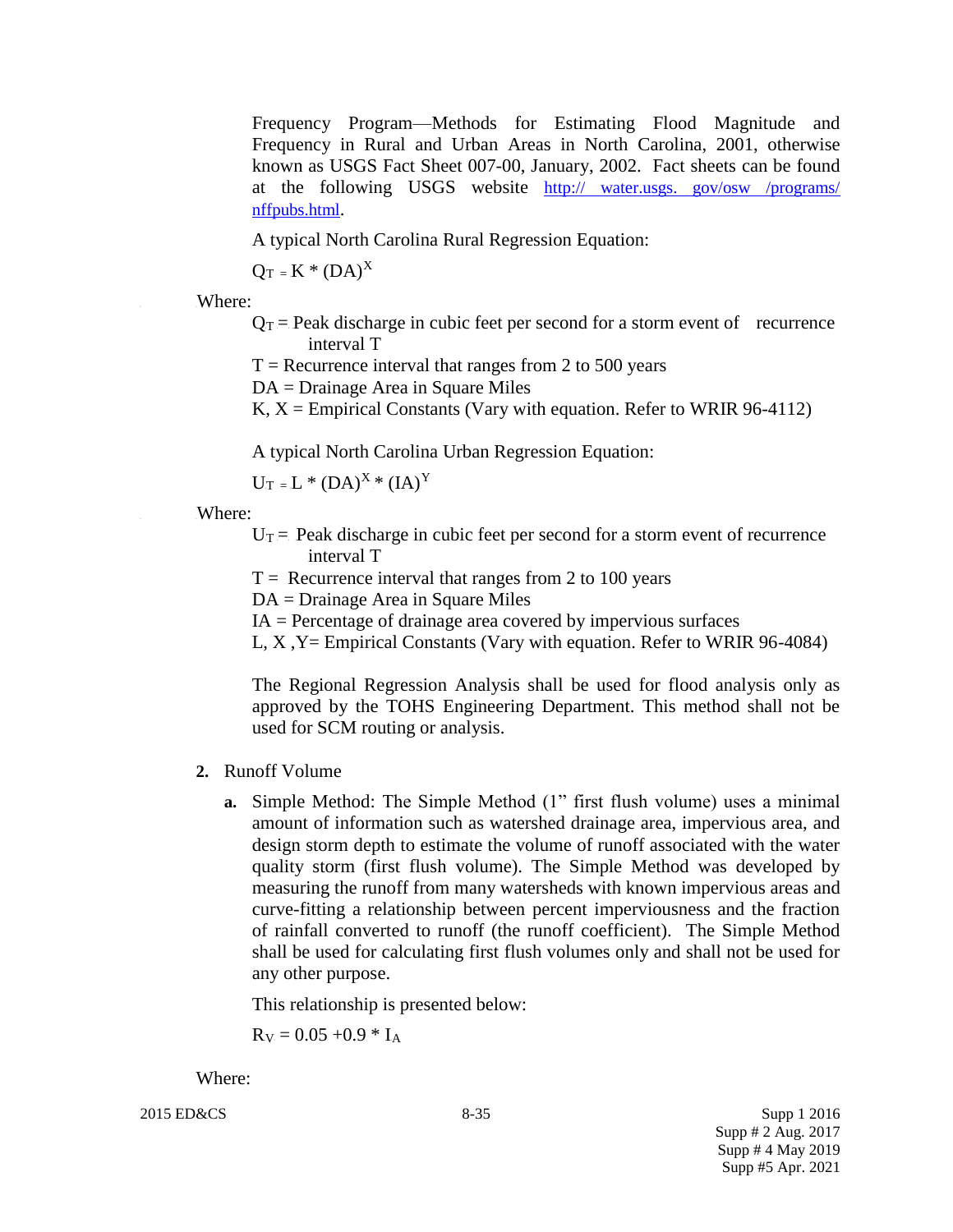$R_V =$  Runoff coefficient [storm runoff (in)/storm rainfall (in)], unitless

 $I_A$  = Impervious fraction [impervious portion of drainage area (ac) / drainage area (ac)], unitless.

Once the runoff coefficient is determined, the volume of runoff that must be controlled is given by the equation below:

 $V = 3630 * R_d * R_v * A$ 

Where:

 $V =$  Volume of runoff that must be controlled for the design storm (ft3)  $RD = Design storm rainfall depth = 1" for water quality treatment$  $A = W \text{atershed area (ac)}$ 

**b.** NRCS (SCS) Method: The SCS method (SCS, 1985; NRCS, 1986) is an alternative method for calculating the volume of stormwater runoff that is generated from a given amount of rainfall. It may not be used for calculating the water quality volume, but should be used for SCM routing/analysis and low impact development projects. First flush volumes for water quality treatment shall be based upon the Simple Method as described above. The following is a brief summary of the SCS Method. Refer to Technical Release 55 for a full description of this calculation methodology. This method should not be used on drainage areas exceeding 640 acres.

The SCS runoff equation is given below:

$$
Q^* = \frac{(P-0.2S)^2}{P+0.8S}
$$

Where:

- $Q^*$  = Runoff depth (in)
- $P =$  Rainfall depth (in)
- $S =$  Potential max. retention after rainfall begins (in)

S is related to the soil and surface characteristics of the drainage area through the curve number (CN) by the following equation:

 $S = (1000/CN) - 10$ 

The curve number, CN, describes the characteristics of the drainage area that determine the amount of runoff generated by a given storm: hydrologic soil group and ground cover. Soils are classified into four hydrologic soil groups (A, B, C, and D) based on their minimum infiltration rate, with A having the highest infiltration potential and D having the lowest. Refer to Technical Release 55 (TR-55) for a detailed list of soil names and associated hydrologic soil groups. Curve numbers should be prorated based upon actual land cover conditions in the event that land use is not homogenous. The four soil groups are summarized in the table below:

2015 ED&CS Supp 1 2016 Supp # 2 Aug. 2017 Supp # 4 May 2019 Supp #5 Apr. 2021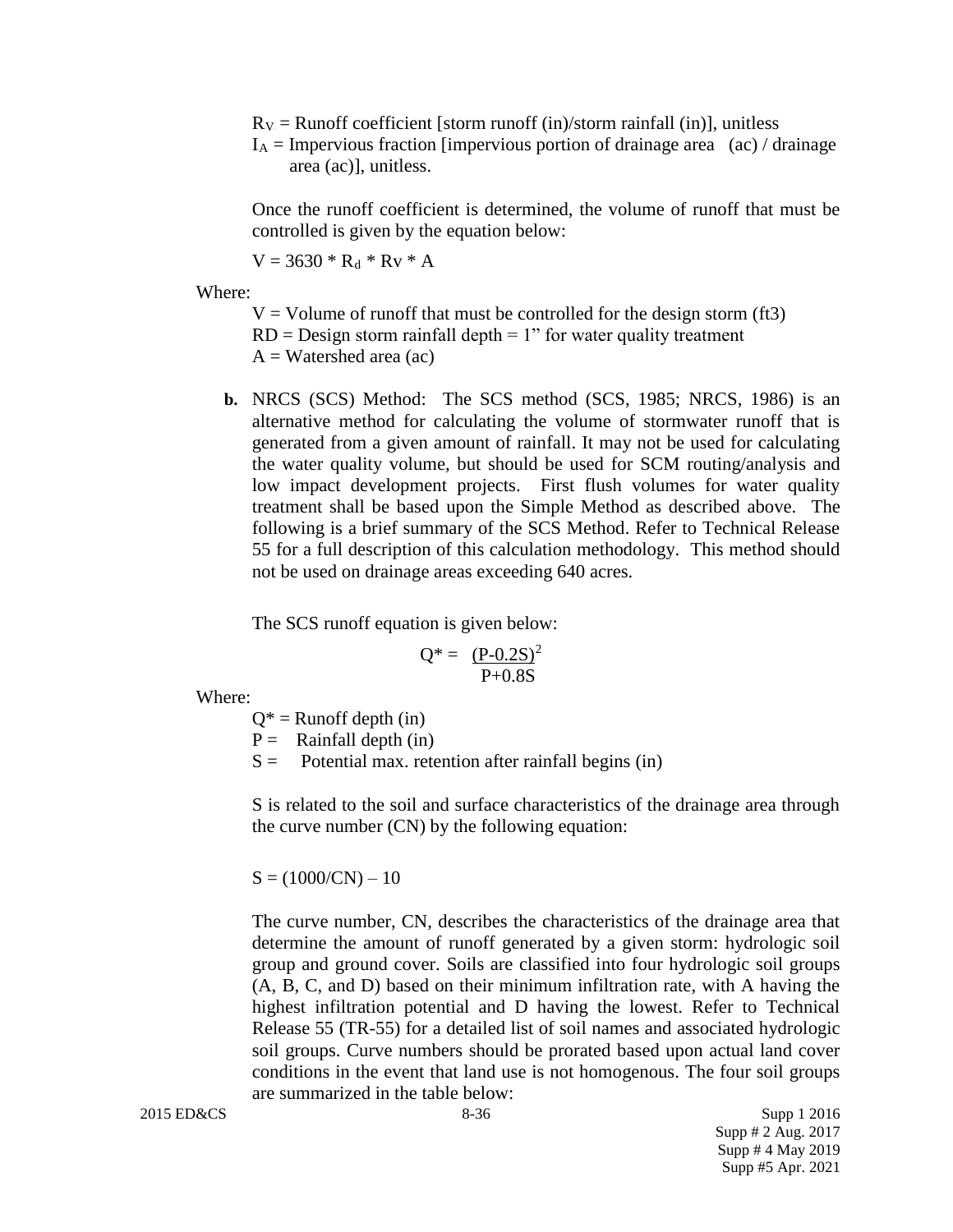Table 8.05e – Hydrologic Soil Groups

| Soil group | Characteristics                                                                                                                                                                                                                                                                                                                                                                                                                                                                                                                |
|------------|--------------------------------------------------------------------------------------------------------------------------------------------------------------------------------------------------------------------------------------------------------------------------------------------------------------------------------------------------------------------------------------------------------------------------------------------------------------------------------------------------------------------------------|
| Group A    | A soils have low runoff potential and high infiltration rates even when thoroughly<br>wetted. They consist chiefly of deep, well to excessively drained sand or gravel and have<br>a high rate of water transmission (greater than $0.30$ in/hr). The textures of these soils are<br>typically sand, loamy sand, or sandy loam.                                                                                                                                                                                                |
| Group B    | B soils have moderate infiltration rates when thoroughly wetted and consist chiefly of moderately deep<br>to deep, moderately well to well drained soils with moderately fine to moderately coarse textures. These<br>soils have a moderate rate of water transmission (0.15-0.30 in/hr). The textures of these soils are<br>typically silt loam or loam.                                                                                                                                                                      |
| Group C    | C soils have low infiltration rates when thoroughly wetted and consist chiefly of soils with a layer that<br>impedes downward movement of water and soils with moderately fine to fine texture. These soils have<br>a low rate of water transmission (0.05-0.15 in/hr). The texture of these soils is typically sandy clay<br>loam.                                                                                                                                                                                            |
| Group D    | D soils have high runoff potential. They have very low infiltration rates when thoroughly wetted and<br>consist chiefly of clay soils with a high swelling potential, soils with a permanent high water table, soils<br>with a claypan or clay layer at or near the surface, and shallow soils over nearly impervious material.<br>These soils have a very low rate of water transmission $(0-0.05 \text{ in/hr})$ . The textures of these soils are<br>typically clay loam, silty clay loam, sandy clay, silty clay, or clay. |

As described in 8.6.A.1.a, the time of concentration shall be based upon a segmented approach. Although not needed to calculated runoff volumes, the time of concentration is important for both peak flow analysis and SCM routing. For the SCS method, the time of concentration segments may include sheet flow, shallow concentrated flow, and open channel flow. All calculations in the TOHS shall be based upon a Type II, 24-hour rainfall distribution. Again, refer to Technical Release 55 for more detailed information on this methodology.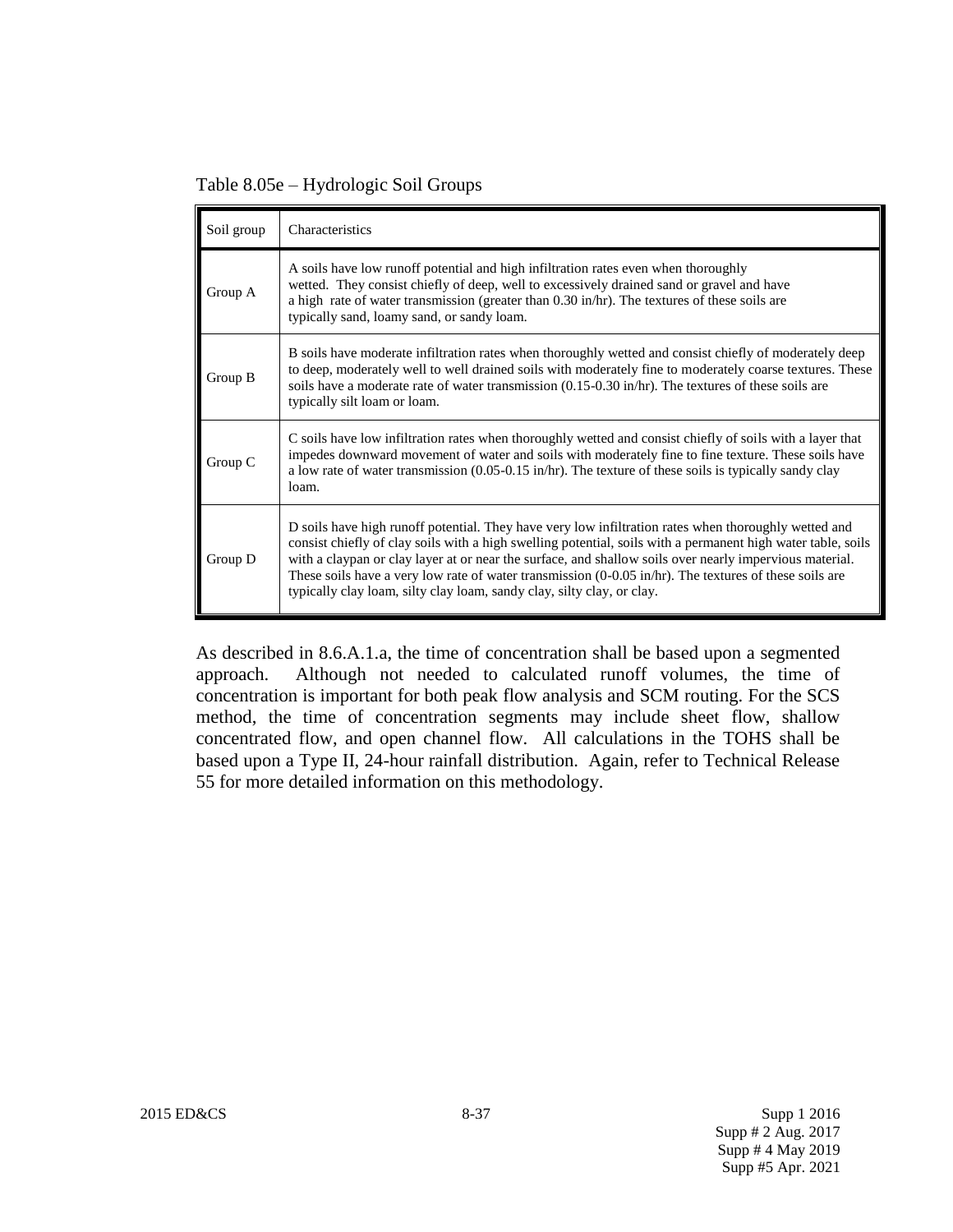#### Table 8.05f: Local Rainfall Depth

|                                          | Precipitation Frequency Estimates (inches)                                                                                                         |    |    |    |    |            |                                                                                          |    |    |    |    |      |              |      |      |                    |     |                                                                                                                          |
|------------------------------------------|----------------------------------------------------------------------------------------------------------------------------------------------------|----|----|----|----|------------|------------------------------------------------------------------------------------------|----|----|----|----|------|--------------|------|------|--------------------|-----|--------------------------------------------------------------------------------------------------------------------------|
|                                          |                                                                                                                                                    |    |    |    |    |            |                                                                                          |    |    |    |    |      |              |      |      |                    |     |                                                                                                                          |
| $ARI*$                                   | 5                                                                                                                                                  | 10 | 15 | 30 | 60 | <b>120</b> | 3                                                                                        | 6  | 12 | 24 | 48 | 4    | 7            | 10   | 20   | 30                 | 45  | 60                                                                                                                       |
| $(years)  min  min  min  min  min  min $ |                                                                                                                                                    |    |    |    |    |            | hr                                                                                       | hr | hr | hr | hr | day  | day          | day  | day  | day                | day | day                                                                                                                      |
| 1                                        | $\vert 0.39 \vert 0.63 \vert 0.79 \vert 1.08 \vert 1.34 \vert 1.56 \vert 1.65 \vert 2.00 \vert 2.37 \vert 2.83 \vert 3.26$                         |    |    |    |    |            |                                                                                          |    |    |    |    | 3.63 | 4.21         | 4.79 | 6.39 | $\vert 7.92 \vert$ |     | 10.12  12.16                                                                                                             |
| $\overline{2}$                           |                                                                                                                                                    |    |    |    |    |            | $[0.46]$ $0.74$ $[0.93]$ $1.28$ $[1.61]$ $1.86$ $[1.98]$ $2.39$ $[2.84]$ $3.42$ $[3.92]$ |    |    |    |    | 4.35 | $\vert$ 5.02 | 5.69 | 7.54 | 9.32               |     | $\ 11.84\ 14.16\ $                                                                                                       |
| 5                                        | $\vert 0.53 \vert 0.85 \vert 1.07 \vert 1.52 \vert 1.95 \vert 2.29 \vert 2.44 \vert 2.95 \vert 3.52 \vert 4.27 \vert 4.86$                         |    |    |    |    |            |                                                                                          |    |    |    |    | 5.35 | 6.10         | 6.82 | 8.90 |                    |     | $\ 10.83\ 13.55\ 15.98\ $                                                                                                |
| 10                                       | $\left  0.59 \right  0.94 \left  1.19 \right  1.72 \left  2.24 \right  2.65 \left  2.83 \right  3.44 \left  4.11 \right  4.93 \left  5.58 \right $ |    |    |    |    |            |                                                                                          |    |    |    |    | 6.13 | 6.95         | 7.72 | 9.98 |                    |     | $\ 12.00\ 14.87\ 17.38\ $                                                                                                |
| 25                                       | $\left  0.65 \right  1.03 \left  1.31 \right  1.93 \left  2.58 \right  3.08 \left  3.33 \right  4.06 \left  4.89 \right  5.83 \left  6.55 \right $ |    |    |    |    |            |                                                                                          |    |    |    |    | 7.19 | 8.10         | 8.92 |      |                    |     | $\ 11.45\ 13.54\ 16.59\ 19.17\ $                                                                                         |
| 50                                       | $\vert 0.69 \vert 1.10 \vert 1.39 \vert 2.09 \vert 2.83 \vert 3.43 \vert 3.74 \vert 4.57 \vert 5.56 \vert 6.54 \vert 7.30$                         |    |    |    |    |            |                                                                                          |    |    |    |    | 8.02 | 9.01         | 9.86 |      |                    |     | $\ 12.61\ 14.72\ 17.91\ 20.53\ $                                                                                         |
| 100                                      | $\vert 0.73 \vert 1.15 \vert 1.46 \vert 2.23 \vert 3.08 \vert 3.76 \vert 4.15 \vert 5.09 \vert 6.22 \vert 7.26 \vert 8.07$                         |    |    |    |    |            |                                                                                          |    |    |    |    | 8.87 | 9.93         |      |      |                    |     | $\ 10.81\ 13.78\ 15.89\ 19.19\ 21.83\ $                                                                                  |
| 200                                      | 0.76  1.20  1.52  2.36  3.31  4.09  4.56  5.62  6.93  8.00  8.84                                                                                   |    |    |    |    |            |                                                                                          |    |    |    |    | 9.73 |              |      |      |                    |     | $\ 10.88\ 11.77\ 14.96\ 17.06\ 20.47\ 23.09\ $                                                                           |
| 500                                      | $\ 0.79\ 1.25\ 1.58\ 2.51\ 3.60\ 4.51\ 5.10\ 6.33\ 7.88\ 8.99\ 9.88$                                                                               |    |    |    |    |            |                                                                                          |    |    |    |    |      |              |      |      |                    |     | $\ 10.89\ 12.15\ 13.06\ 16.57\ 18.62\ 22.14\ 24.70\ $                                                                    |
| 1000                                     |                                                                                                                                                    |    |    |    |    |            |                                                                                          |    |    |    |    |      |              |      |      |                    |     | $\ 0.82\ 1.29\ 1.62\ 2.62\ 3.82\ 4.84\ 5.55\ 6.92\ 8.69\ 9.77\ 10.68\ 11.79\ 13.14\ 14.05\ 17.81\ 19.80\ 23.39\ 25.90\ $ |
|                                          |                                                                                                                                                    |    |    |    |    |            |                                                                                          |    |    |    |    |      |              |      |      |                    |     |                                                                                                                          |
| Raleigh-Durham Airport Data              |                                                                                                                                                    |    |    |    |    |            |                                                                                          |    |    |    |    |      |              |      |      |                    |     |                                                                                                                          |
| Reference: NOAA                          |                                                                                                                                                    |    |    |    |    |            |                                                                                          |    |    |    |    |      |              |      |      |                    |     |                                                                                                                          |
|                                          |                                                                                                                                                    |    |    |    |    |            |                                                                                          |    |    |    |    |      |              |      |      |                    |     |                                                                                                                          |

#### **3.** Storage Volume

Volume control for peak flow attenuation is typically provided through detention structures with volume above the water operating level and below the required freeboard. Some SCMs do not have the capability to provide this volume control due to their design, and others can include storage volume within the media of the SCM. Each individual SCM chapter discusses the specific calculations for meeting the volume control requirements. However, since many of the SCMs use storage volume in a detention structure, this section will discuss an acceptable method of calculating that volume. Storage volume within a detention structure shall be calculated using a stage-storage method. A table shall be provided showing incremental elevations of the SCM with square footage values at the listed elevations. The elevation increments shall be no more than 1 foot. Columns can then be produced showing the incremental volume and cumulative volume of storage provided. The drainage areas used in this analysis shall not exceed that allowed by the methodology used to generate the runoff volumes being analyzed.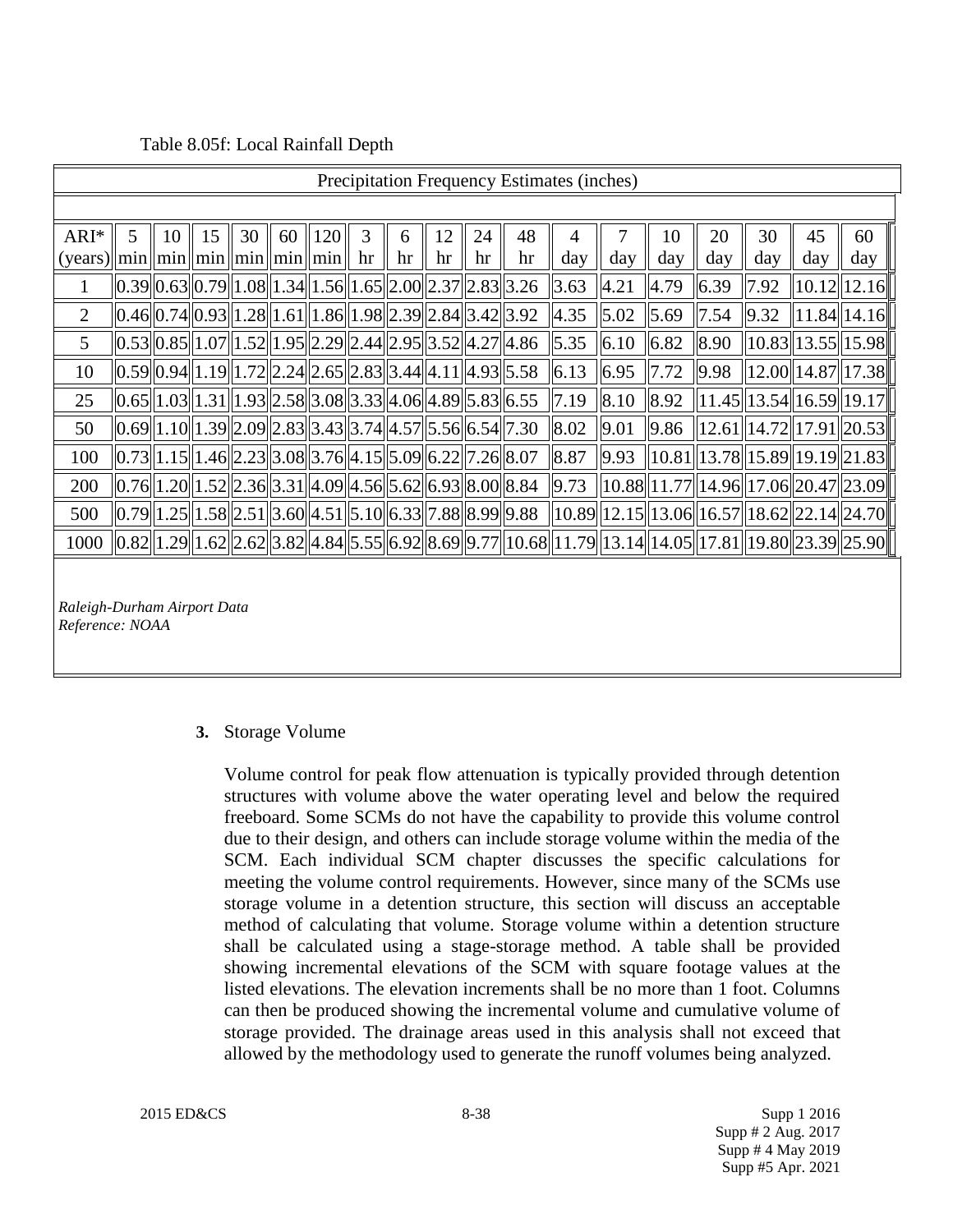**a.** Stage-Storage Table: This method can be used for basin shapes as simple as a rectangle or as intricate as a curved, landscape designed wetland feature. It can also be used to calculate sediment storage volume and operating volume within SCMs. Below is an example of a Stage-Storage volume calculation table.

| Table 8.05g. Stage Storage Volume Table |  |
|-----------------------------------------|--|
|-----------------------------------------|--|

| Elevation       | Surface Area (sf) | Incremental Volume (cf) | Cumulative Volume<br>(cf) |
|-----------------|-------------------|-------------------------|---------------------------|
| less than 725   | operating volume  |                         |                           |
| 725             | 10,000            |                         |                           |
| 726             | 13,000            | 11,500                  | 11,500                    |
| 727             | 16,500            | 14,750                  | 26,250                    |
| 728             | 21,500            | 19,000                  | 45,250                    |
| 729             | 26,000            | 23,750                  | 69,000                    |
| <b>Over 729</b> | freeboard         |                         | 69,000                    |

**4.** Stage-Storage-Discharge Model

Creating a stage-storage-discharge model is crucial for SCMs that involve detention of stormwater, particularly stormwater wetlands and wet detention basins. These SCMs provide volume control for the specified storm (for example, the 1-inch storm) in a temporary pool that is above the permanent pool.

- **a.** Models: The following models may be used to assist in determining stagestorage-discharge through a detention SCM. These models include:
	- HEC-HMS, developed by the U.S. Army Corps of Engineers, provides a variety of options for simulating precipitation-runoff processes. This model can simulate unit hydrograph and hydrologic routing options. The latest version also has capabilities for continuous soil moisture accounting and reservoir routing operations. http://www.hec.usace.army.mil/software/hec-hms/download.html.
	- WinTR-55, develop by the NRCS, can be used to analyze the hydrology of small watersheds. A final version (including programs, sample data, and documentation) is now complete. http://www.wcc.nrcs.usda.gov/hydro/hydro-tools-models-intr55.html.
	- SWMM, developed by the EPA, can be used to analyze stormwater quantity and quality associated with runoff from urban areas. Both singleevent and continuous simulation can be performed on catchments having storm sewers, or combined sewers and natural drainage, for prediction of flows, stages and pollutant concentrations. [http://www.epa.gov/ceampubl/swmm.htm.](http://www.epa.gov/ceampubl/swmm.htm)
	- Other programs may be used upon approval from the TOHS Engineering Department.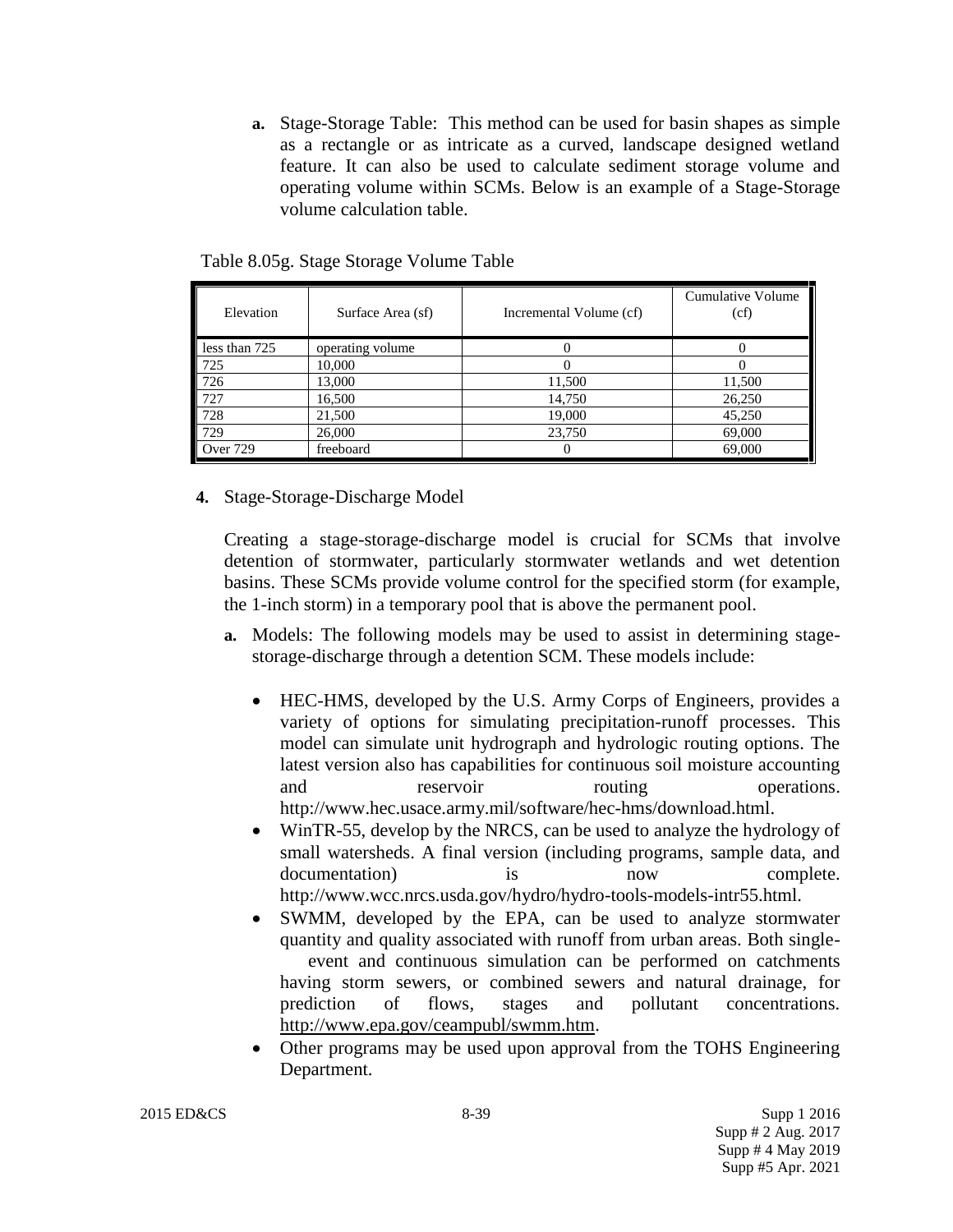- **b.** Chainsaw Routing: The Chainsaw Routing method is appropriate for the routine design of some small systems. Chainsaw routing is not appropriate for many applications and shall only be used upon pre-approval from the TOHS. Three sets of source data are needed to apply the Chainsaw Routing method:
	- The inflow hydrograph
	- The size and shape of the storage basin
	- The hydraulics of the outlet device.

The application of the Chainsaw Routing method is described in detail in Elements of Urban Stormwater Design (Dr. H. Rooney Malcom, P.E. 1989).

#### **B** Hydraulics Modeling

- **1.** Channel Geometry: The Manning Equation is the equation of choice for determining the cross-section for a trapezoidal stormwater channel. It is applicable where (Malcom 1989):
	- Stormwater is flowing under the influences of gravity, and
	- Flow is steady it does not vary with time (Although discharge does vary during the passage of a flood wave, it is essentially steady during the time around the peak, the time of interest in channel design.)

The Manning Equation can be stated as:

$$
Q = \frac{1.489}{n} A R^{0.667} S^{0.5}
$$

Where:

 $Q =$  Peak discharge to the channel (cfs)

- $n =$ Manning roughness coefficient (dimensionless)
- $A = Cross-sectional area of flow (sq ft), the area through which flow takes$ place

(see below)

- $R =$  Hydraulic radius (ft), found by dividing cross-sectional area, A (sq ft), by wetted perimeter, P (ft) (see below)
- $S =$  Longitudinal slope of the invert of the channel (ft fall/ft run).

Figure 8.04a Diagram of a trapezoidal channel



Supp # 2 Aug. 2017 Supp # 4 May 2019 Supp #5 Apr. 2021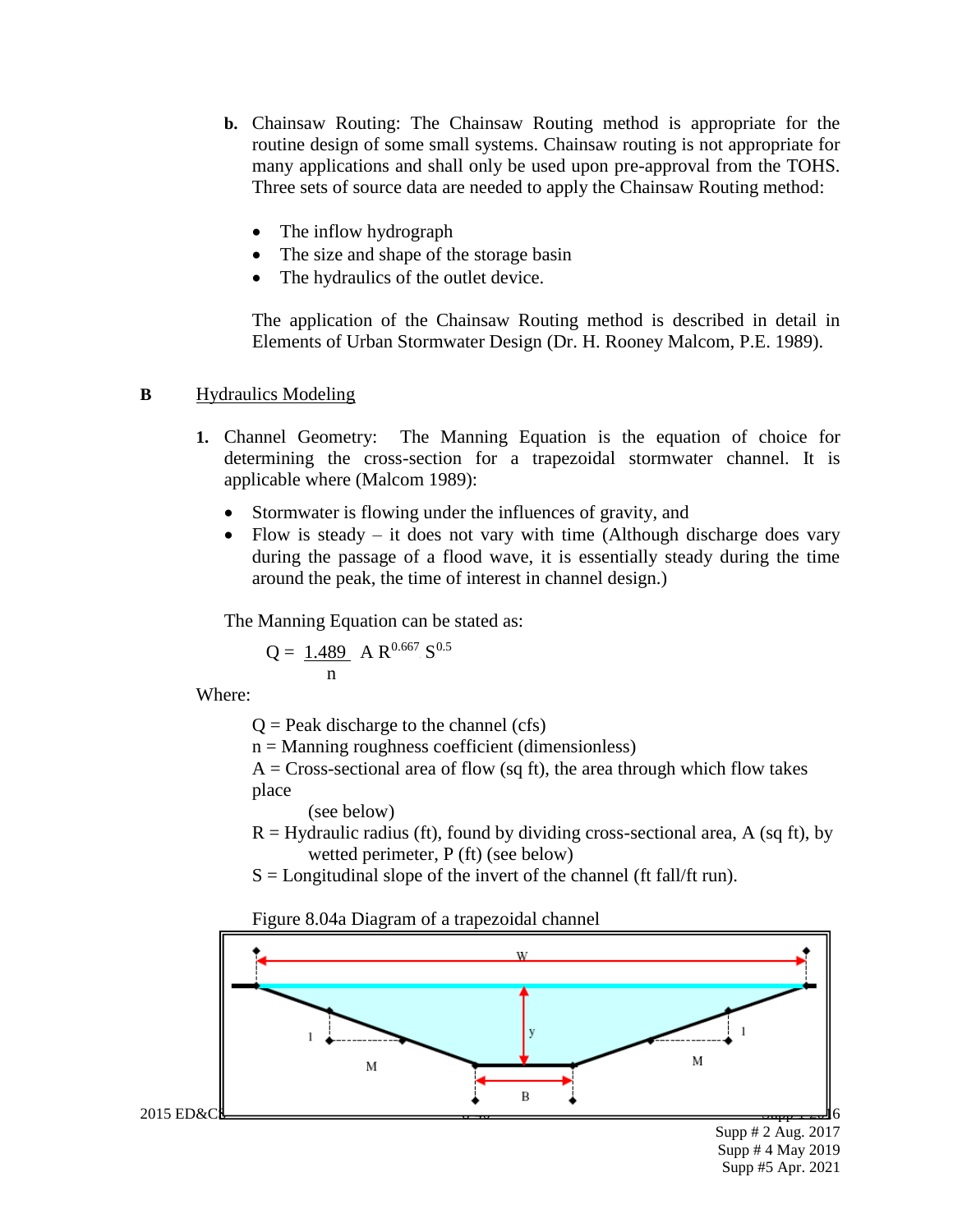The Manning roughness coefficient is an experimentally determined value that is a function of the nature of the channel lining.

Table 8.05h Rational runoff coefficients (Munson, et al., 1990 and Chow et al., 1988)

| Channel lining                  | Manning roughness coefficient,<br>n |
|---------------------------------|-------------------------------------|
| Asphalt                         | 0.016                               |
| Concrete, finished              | 0.012                               |
| Concrete, unfinished            | 0.014                               |
| Grass                           | 0.035                               |
| Gravel bottom with riprap sides | 0.033                               |
| Weeds                           | 0.04                                |

The cross-sectional area of flow, A, can be determined by the following equation:

 $A = By + My^2$ 

The wetted perimeter, P, is the distance along the cross section against which the water is flowing. It does not include the free water surface. P can be determined by the following equation:

 $P = B + 2y (1 + M^2)^{0.5}$ 

The hydraulic radius, R, can be determined by the following equation:

$$
R = \frac{A}{P}
$$

For the three equations above, the variables have the following meanings:

 $A = Cross-sectional area of flow (sq ft)$  $B =$  Bottom width of the channel (ft)  $M =$  Side slope ratio (ft horizontal/ft vertical)  $P = W$ etted perimeter (ft)  $R =$  Hydraulic radius (ft)  $y =$ Depth of flow (ft)

The tractive force for a channel flowing at a specific depth can be calculated as:

 $T = y \times S \times W$ , where W is the unit weight of water (62.4 #/cf). The tractive force experienced in the channel must be less than the resistance provided by the channel surface or channel lining for the design storm (10-year event, typical).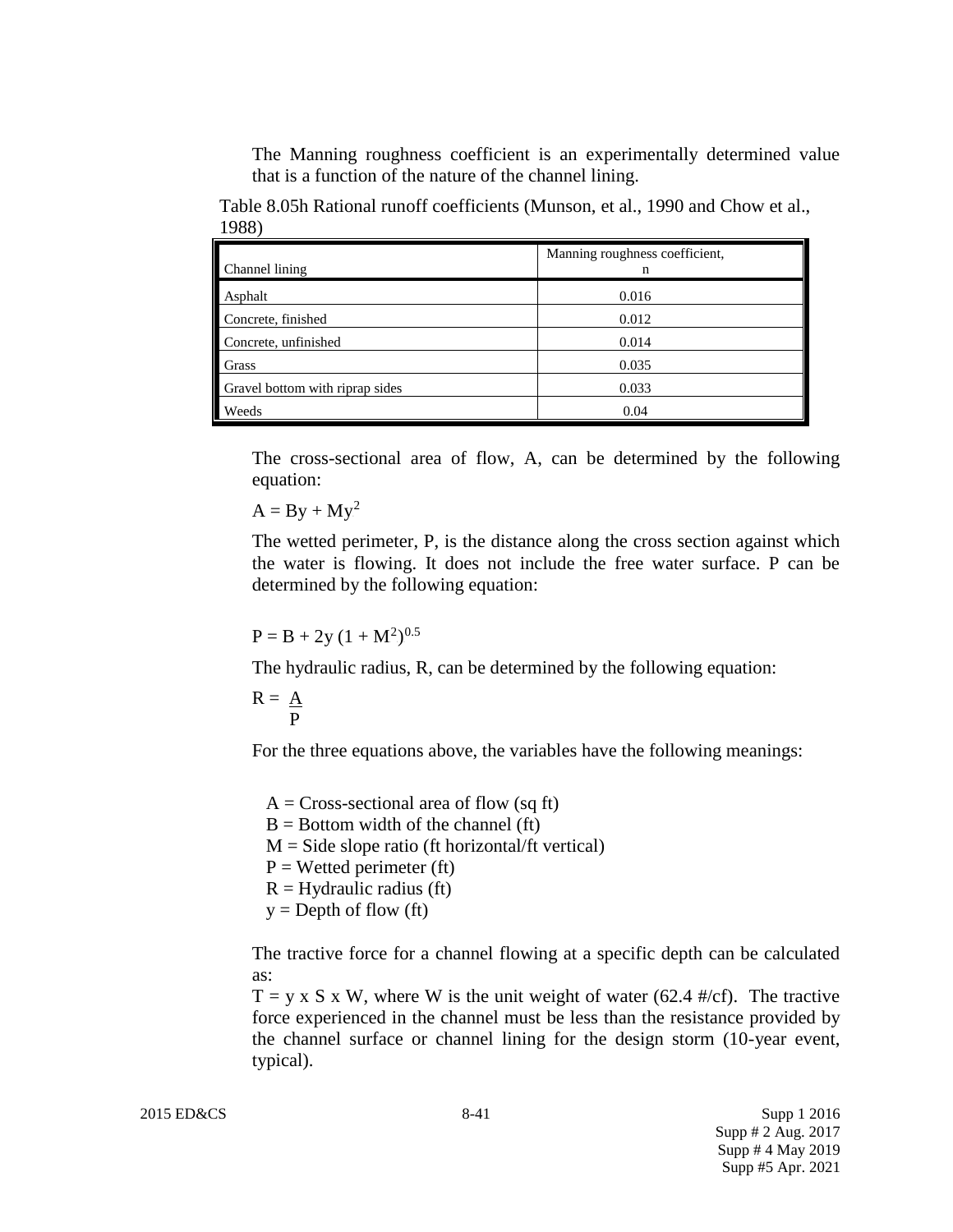**2.** Weir Equations: Three kinds of weirs are typically used: sharp-crested, broadcrested and v-notch. For sharp-crested and broad-crested weirs, the basic equation is: 5.

$$
Q = C_w L H^{1.5}
$$

Where:

- $Q =$  Discharge (cfs)
- $C_w =$  Coefficient of discharge (dimensionless) see below
- $L =$  Length of weir (ft), measured along the crest
- $H =$  Driving head (ft), measured vertically from the crest of the weir to the water surface at a point far enough upstream to be essentially level.

Figure 8.05b: Schematic sections through weirs (Malcom 1989)



For v-notch weirs, the basic equation is:

$$
Q=C_{\nu}\;H_{\rm w}{}^{5/2}
$$

Where:

 $Q =$  Discharge (cfs)  $C_w$  = Weir flow coefficient for V-notch weirs 2.50 for 90 degrees 1.44 for 60 degrees 1.03 for 45 degrees  $H =$  Difference between pool elevation and notch (ft)

2015 ED&CS 8-42 Supp 1 2016 Supp # 2 Aug. 2017 Supp # 4 May 2019 Supp #5 Apr. 2021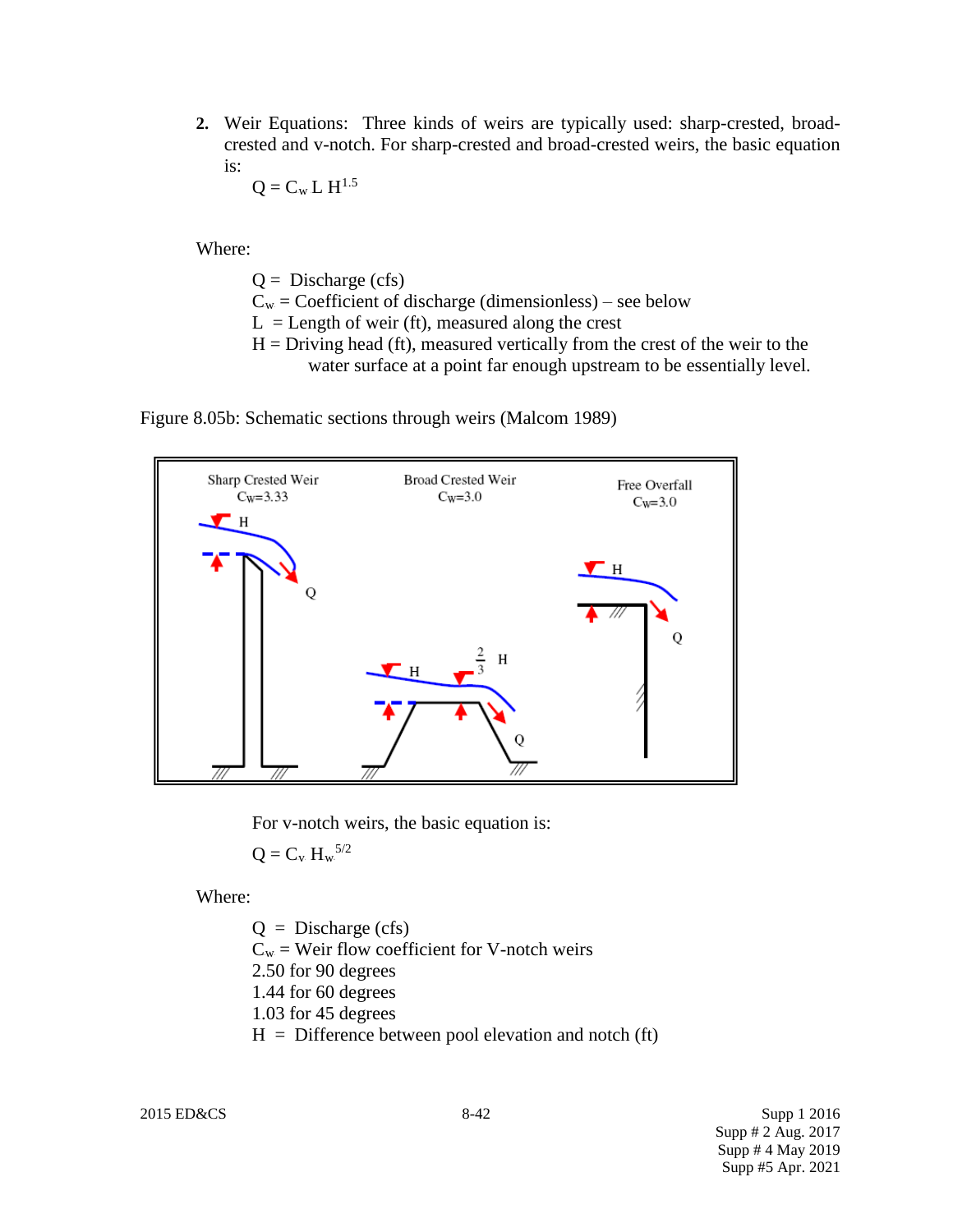

#### **3.** Orifice Equation

The basic equation for orifices is:

$$
Q = C_o A (2gH_o)^{0.5}
$$

Where:

- $Q = Discharge (cfs)$
- $C<sub>o</sub>$  = Coefficient of discharge (dimensionless) see below
- $A = Cross-sectional area of flow at the orifice entrance (sq ft)$
- $g =$  Acceleration of gravity (32.2 ft/sec<sup>2</sup>)
- $H<sub>o</sub> =$  Driving head (ft), measured from the centroid of the orifice area to the water surface – Note: Usually use  $H_0/3$  to compute drawdown through an orifice to reflect the fact that head is decreasing as the drawdown occurs. Alternatively, designer may use a incremental falling head calculation to better simulate actual performance.

Figure 8.05d: Schematic section through an orifice

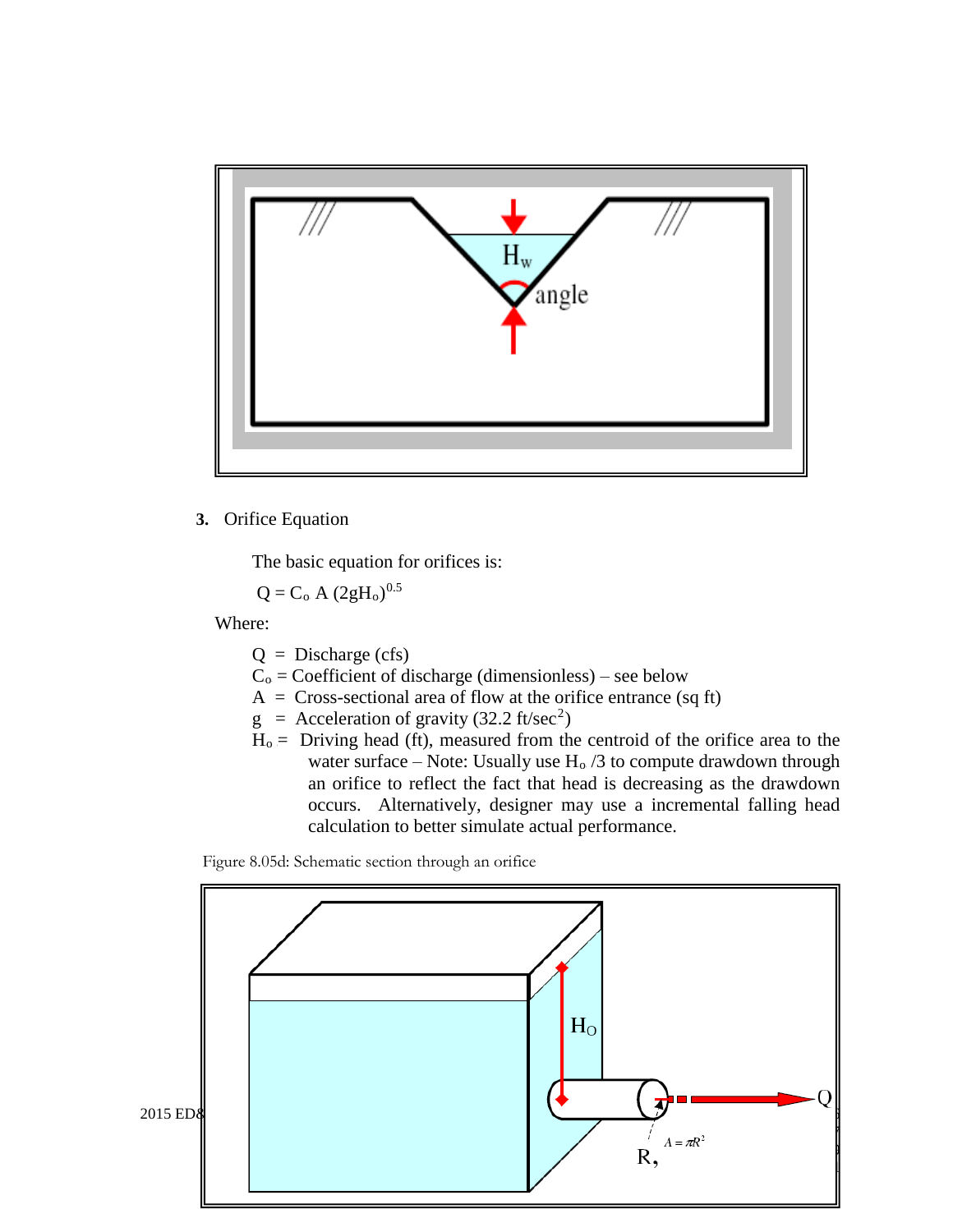Table 8.05i: Values of Coefficient of Discharge, Co (Malcom, 1989)

| <b>Entrance Condition</b>                   |      |
|---------------------------------------------|------|
| Typical default value                       | 0.6  |
| Square-edged entrance                       | 0.59 |
| Concrete pipe, grooved end                  | 0.65 |
| Corrugated metal pipe, mitred to slope      | 0.52 |
| Corrugated metal pipe, projecting from fill |      |

**4.** Pipe Systems: HEC-22. Nomograph, Inlet control, outlet control or other method approved by the Town Engineer.

# **8.06 STORM DRAINAGE DESIGN**

When development of an area changes the flow regime from existing to developed or redeveloped flow conditions, drainage systems shall be designed according to the following standards:

## **A** Applicability

The following design standards apply to all development within the TOHS corporate limits or ETJ, except for storm drainage systems constructed within the NCDOT right-of-way. Storm drainage facilities constructed in the NCDOT right-of-way shall be reviewed and approved by NCDOT and shall be in compliance with NCDOT standards and specifications, unless otherwise stated. Storm drainage facilities constructed within NCDOT right-of-way shall be subject to all applicable NCDOT's design requirements.

## **B** Private Drainage Easements

Private drainage easements are required for any development which accepts or conveys stormwater runoff. Exemptions may be permitted by the Executive Director of Utilities and Infrastructure Services in instances where it can be proven that the storm drainage system on non-residential parcel(s) has been designed to serve lands only internal to the property. Drainage easements are intended to provide access, inspection, maintenance, and repair of structural portions of storm drainage conveyance systems. In addition to SCMs, all other portions of the storm drainage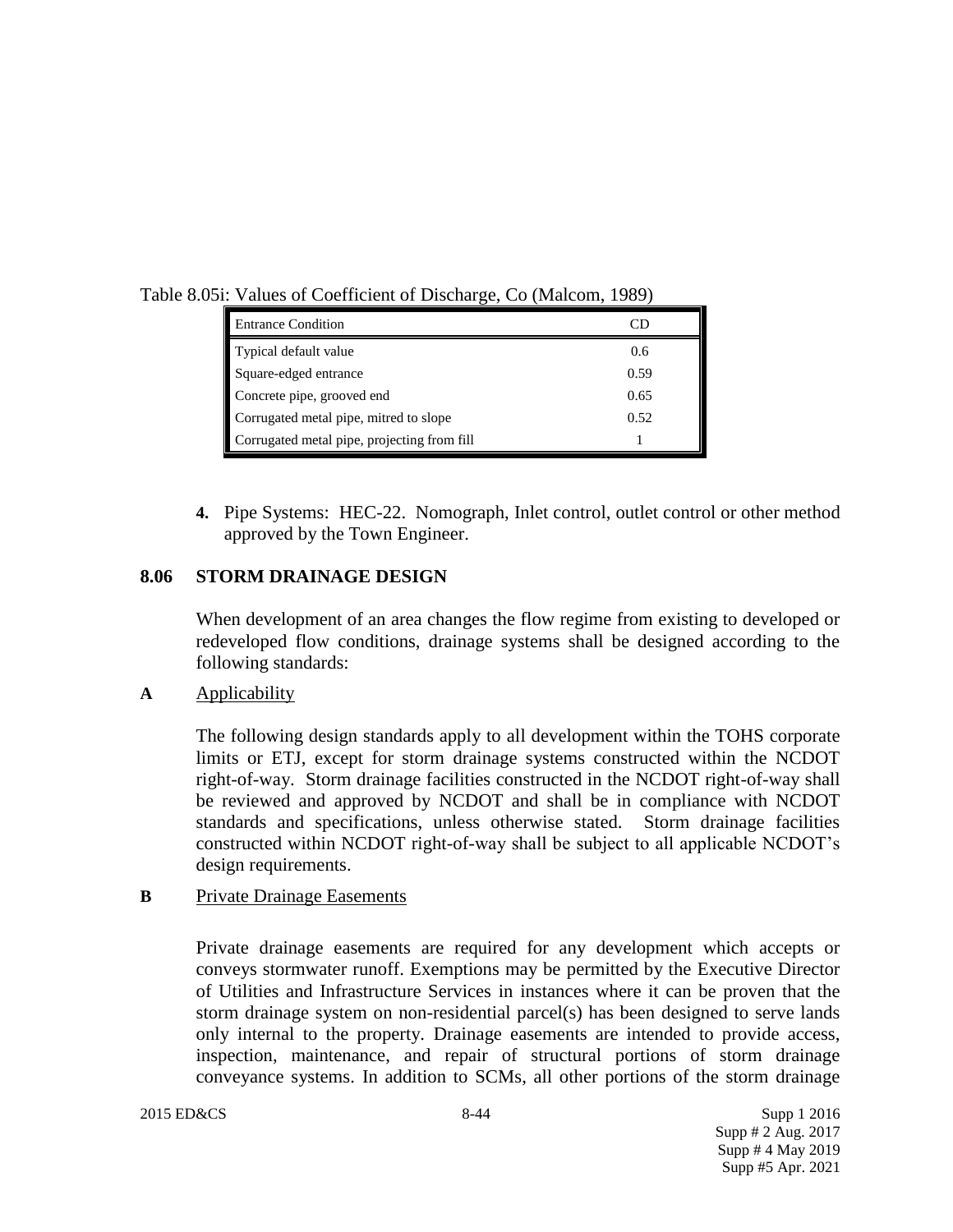systems shall be maintained by the property owner, unless otherwise dedicated to and accepted by the Town of Holly Springs. In the event that privately-owned storm drainage systems are not maintained by the property owner, and are causing an emergency situation, the Town of Holly Springs may take corrective action and charge the property owner for all costs associated with the corrective action. All private drainage easements shall be recorded after construction but prior to certificate of occupancy.

Private drainage easements shall be provided on all storm drainage and structures, including but not limited to:

- All drainage conveyance systems and structures, such as: pipes, channels, inlets, junction boxes, etc.
- All stormwater management SCMs, such as: ponds, wetlands, devices, etc.
- All new impoundments or existing impoundments on or adjacent to new development
- Streams, wetlands and other natural stormwater conveyances
- Other locations deemed appropriate by the TOHS Engineering Department
- Existing impoundments off site and adjacent to development must have a minimum 20-foot easement adjacent to the device and the property line.

Private drainage easements shall be indicated on the final plat, labeled and recorded as "Private Drainage Easement". Such easements shall be located on commonly owner property unless it is required for individual lot use. All private drainage easements shall be at least twenty (20) feet in width unless otherwise specified in the Town of Holly Springs Engineering and Design Construction Standards.

Easements widths shall be as follows:

- 1. Pipe Systems: Pipe systems shall be a minimum of 20' or  $10' + 2$  times the invert depth rounded to the nearest 5' (whichever is greater) and shall be centered on the pipe unless otherwise approved by the TOHS Engineering Department. Multiple culverts will be reviewed on a case-by-case basis but should generally have easements no less than the outside dimensions plus 40'.
- 2. Open Channel Systems: Easement widths shall be provided (unless an engineering study is provided to and approved by the TOHS Engineering Department that demonstrates that a lesser width will allow for proper construction, access, and maintenance) as follows as measured from top of bank or centerline of channel if there is no discernable top of bank:

Table 8.06a: Required easement widths for channels based on drainage areas

| $\mathbf \mathbf I$<br>ac | ∽ |
|---------------------------|---|
|                           |   |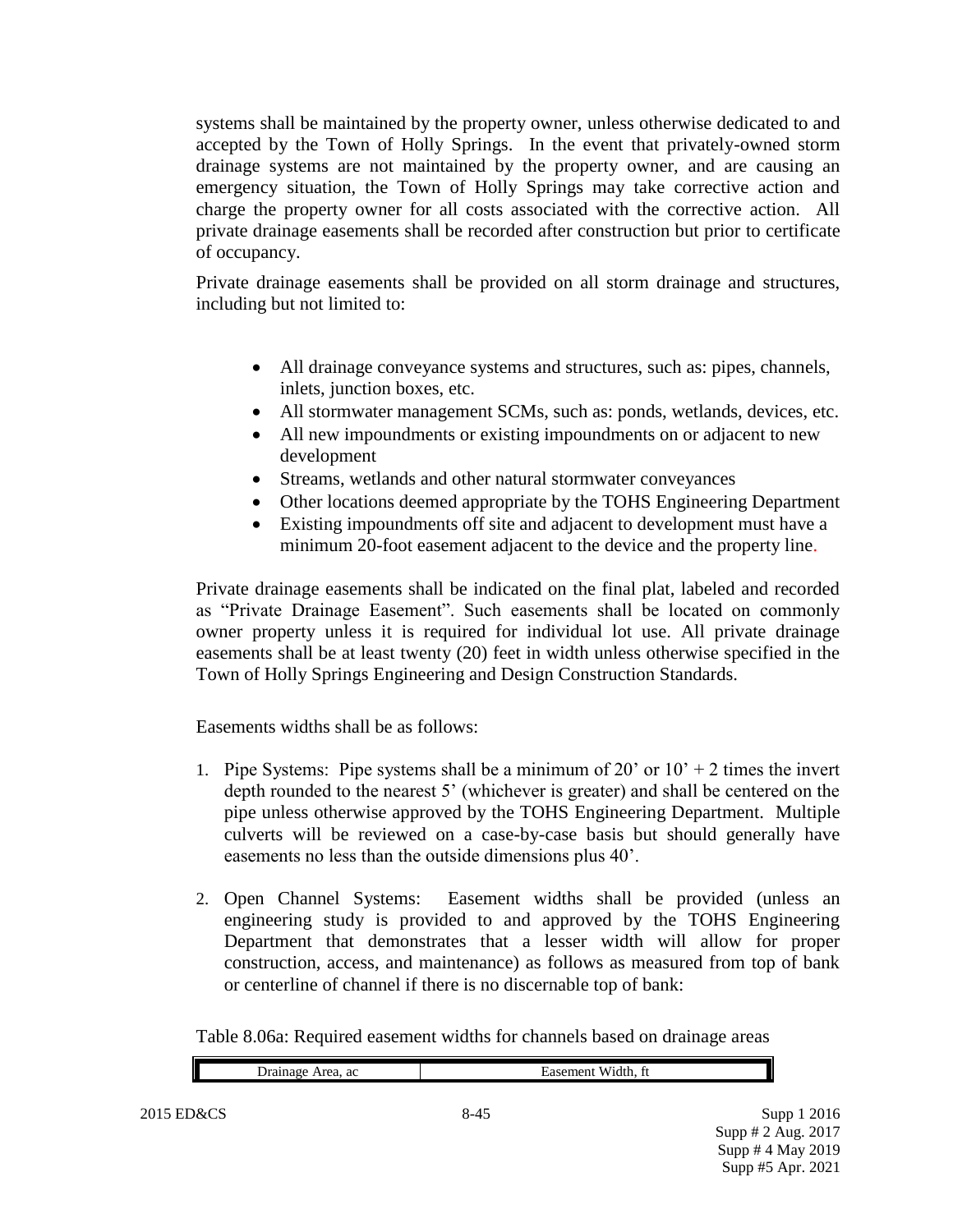| $<$ 10 ac     | $10'$ on each side                       |
|---------------|------------------------------------------|
| $10 - 25$ ac  | 20' on each side                         |
| $25 - 50$ ac  | 30' on each side                         |
| $50 - 100$ ac | 40' on each side                         |
| $>100$ ac     | The greater of the floodway width or 50' |

The owners of real estate containing drainage features shall ensure that actions performed on the owned property do not negatively impact upstream or downstream neighbors, including other uses included in a common development. Any changes to existing natural drainage ways or other stormwater conveyance systems shall be subject to TOHS review as needed to evaluate potential impacts to upstream or downstream neighbors.

Structures are not permitted on/in private drainage easements with the exception of the following:

- 1. Pipe Systems: Structure cannot be placed over piped systems contained in a private drainage easement with the exception of fences, landscaping, and driveways that may encroach into the private drainage easements in a manner that will not impede the flow of stormwater or damage the storm drainage pipe in anyway or block access to a SCM.
- 2. Open Channel Systems: Structures cannot be placed in an open channel system such as ditches swales or natural drainage features contained in private drainage easements with the exception of fences or landscaping that is installed in a manner that is above the bank-full elevation and does not impede flow of the stormwater or damage the storm drainage system in anyway or block access to a structure stormwater SCM.
- 3. Retaining walls are not permitted within private drainage easements regardless if it is a piped or open channel system. Retaining walls maybe permitted on a case by case basis by the Executive Director of Utilities and Infrastructure Services in areas adjacent to the structural SCMs.
- **C** Gutter Spread

The horizontal width of stormwater runoff conveyed along a curb system is known as gutter spread. Gutter spread requirements apply only to public roadways to be owned and maintained by the TOHS. The following is a list of required design criteria:

| <b>Hydraulic Analysis</b> | $HEC - 12$ or $HY - 22$                                       |
|---------------------------|---------------------------------------------------------------|
| Hydrology                 | Rational Method                                               |
| Design Storm Intensity    | 5.76 IN/HR (2-year storm with 5 minute time of concentration) |

|  |  | Table 8.06b: Required Design Criteria |  |
|--|--|---------------------------------------|--|
|--|--|---------------------------------------|--|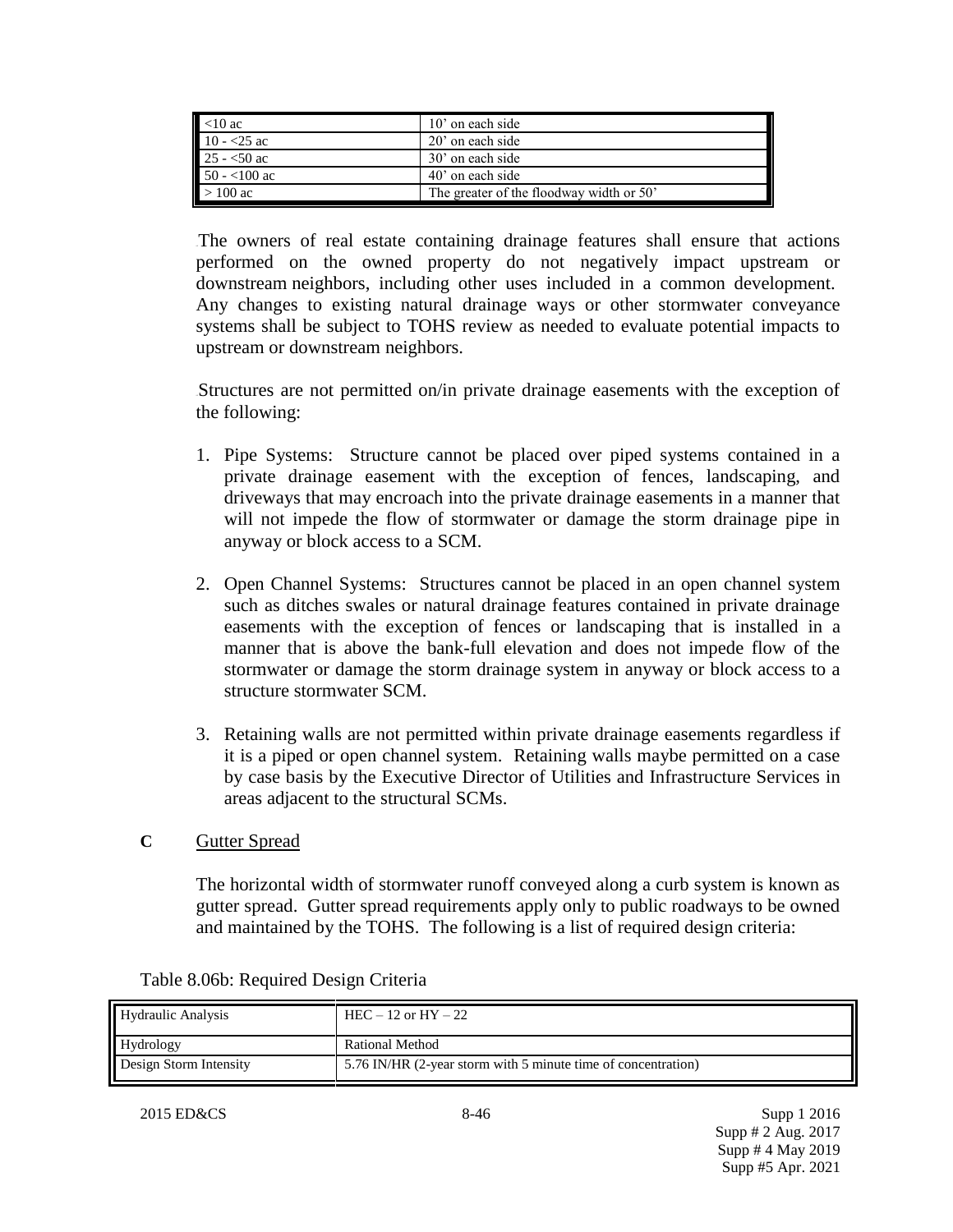| Manning's 'N'                                                                      | 0.016                                                                                                                                                                                                     |
|------------------------------------------------------------------------------------|-----------------------------------------------------------------------------------------------------------------------------------------------------------------------------------------------------------|
| <b>Inlet Clogging Factor</b>                                                       | 50% Clogging for sag inlets                                                                                                                                                                               |
| By-Pass                                                                            | Consider All By-Pass (No By-Pass Across Streets, Through Intersections, or Around<br>Radius Allowed)                                                                                                      |
| <b>Required Inlet Locations</b>                                                    | 2 At Every Sag Point (one on each side of road if road is crowned)<br>As Required For Accessibility<br>Where no overflow outlet is available, double inlets must be used (4 total if road is<br>crowned). |
| Allowable Spread:<br>Roads without Roadside Parking<br>Roads With Roadside Parking | Minimum of either $\frac{1}{2}$ outermost travel lane or 8 feet from flow line of curb                                                                                                                    |
|                                                                                    | No Encroachment Into Travel Lanes                                                                                                                                                                         |

# **D** Storm Drainage Piping

All storm drainage piping systems shall sized in accordance with Manning's equation and shall be in compliance with the following unless otherwise approved by the TOHS Engineering Department:

| Materials (Town Right-of-Way or Property) | Class III RCP or Greater (15" Min.) as Required by Depth or Loading.                                                                                                                                                                                                            |
|-------------------------------------------|---------------------------------------------------------------------------------------------------------------------------------------------------------------------------------------------------------------------------------------------------------------------------------|
| Materials (Private Property)              | Designer's Discretion – specify rcp or hdpe. All pipe connections to the public<br>right-of-way must be RCP.                                                                                                                                                                    |
|                                           | ADS N-12 High Density Polyethylene Corrugated Storm Sewer Pipe (with<br>approval from TOHS Eng. Dept.)                                                                                                                                                                          |
|                                           | ADS pipe shall not be installed under any pavement or curb and gutter, and<br>shall not be installed with Class I or Class II bedding to the spring line for the<br>pipe. Pipe material shall meet the product specifications of ASTM F667 and<br>shall have a smooth interior. |
| Hydraulic Grade Line (HGL) Analysis       | HEC - 22 Energy Loss or Approved Alternative                                                                                                                                                                                                                                    |
| - Based on Full Buildout Conditions       | 10-Year HGL Inside Pipe                                                                                                                                                                                                                                                         |
|                                           | 25-Year HGL 1' Freeboard to Inlet Grate or Lid                                                                                                                                                                                                                                  |
| Min. Slope                                | 0.5%                                                                                                                                                                                                                                                                            |
| Max. Slope Concrete Pipes                 | 10% Without Submittal of Structural Calculations and Supporting                                                                                                                                                                                                                 |
|                                           | Documentation                                                                                                                                                                                                                                                                   |
| Max. Flow Velocity at Outfall             | 20 fps for the 25-year storm, unless otherwise approved by the TOHS<br>Engineering Dept.                                                                                                                                                                                        |
| <b>Outfall Protection</b>                 | Outfalls shall be protected by riprap as needed to meet NCDENR-DLQ                                                                                                                                                                                                              |
|                                           | standards (see also Section 4 of the TOHS Engineering Design and                                                                                                                                                                                                                |
|                                           | Construction Standards).                                                                                                                                                                                                                                                        |
| Outlets                                   | Outlets less than 36" require Flared End Sections. Outlets 36" and Over<br>require Endwalls (Endwalls must meet criteria specified in table 8.06e)                                                                                                                              |
| Flared End Sections Used as Inlets        | Flared End Sections May Only Be Used as Inlets when:                                                                                                                                                                                                                            |
|                                           | Drainage area is less than or equal to 3 lots or equivalent<br>a)                                                                                                                                                                                                               |
|                                           | 3 CFS max.<br>$\mathbf{b}$                                                                                                                                                                                                                                                      |
| Tailwater                                 | Use Known Tailwater Conditions Where Appropriate, use 7/8 pipe diameter                                                                                                                                                                                                         |
|                                           | min. at outlet pipe                                                                                                                                                                                                                                                             |
| Analyze 100-Year Storm                    | >20 AC Cumulative Drainage Area or as required by the TOHS Engineering<br>Department                                                                                                                                                                                            |
| Min. Cover (Town R/W or Property)         | 2' of cover to Subgrade                                                                                                                                                                                                                                                         |

## Table 8.06c Storm Drainage Piping Requirement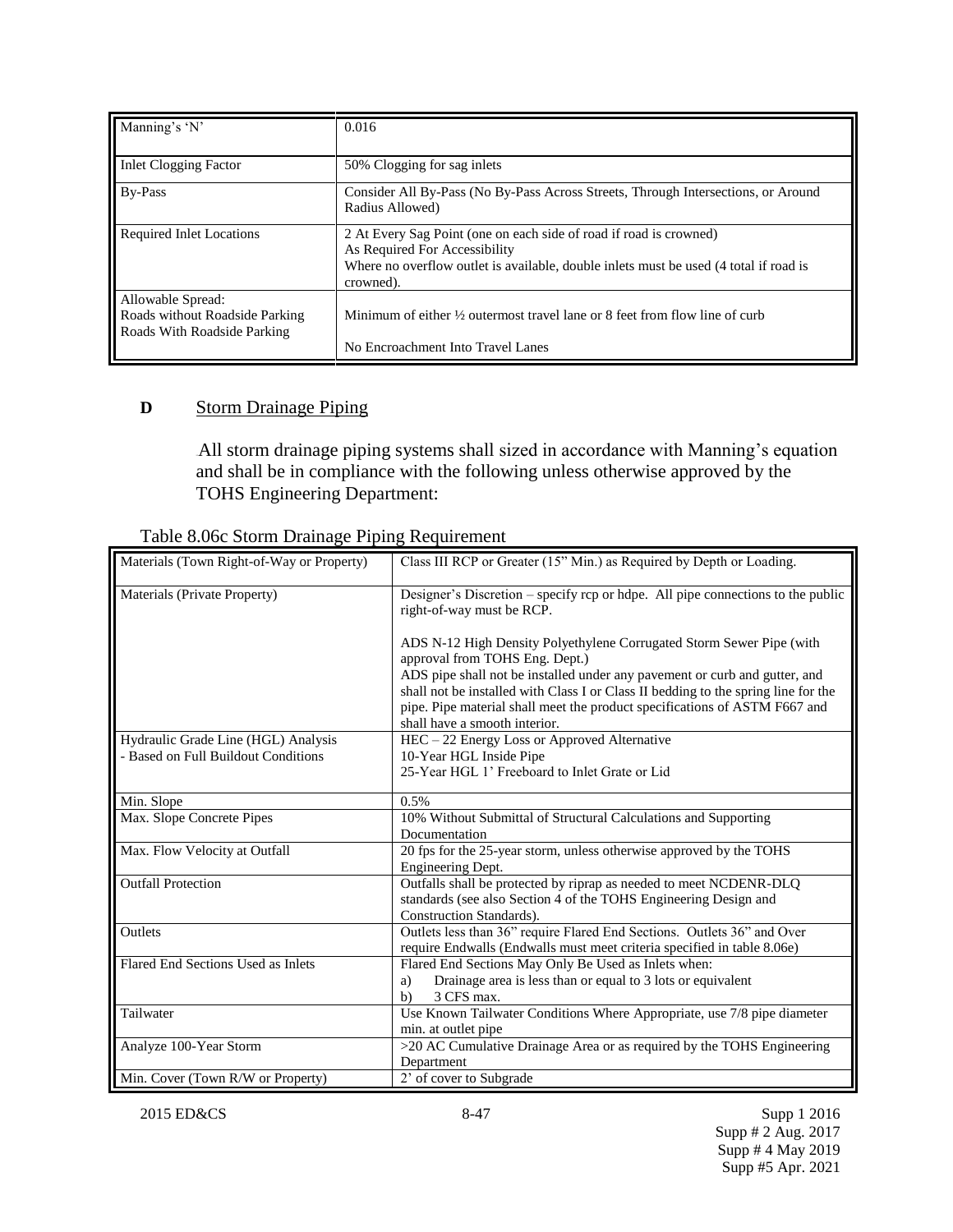| Min. Cover (Private/non-load bearing) | 1' of cover to Subgrade                                                                   |
|---------------------------------------|-------------------------------------------------------------------------------------------|
| <b>Bedding Class</b>                  | As Appropriate for Proposed Conditions                                                    |
| Deflection                            | True to Grade, No Vertical or Horizontal Deflection                                       |
| <b>RCP</b> Joints                     | Ram-Nek, Butyl Rubber Sealant, or Approved Equal                                          |
| Max. Distance Between Access          | 300 Feet (less than 48" diameter)                                                         |
|                                       | 400 Feet (48" diameter Or Greater)                                                        |
| Pipe Separation                       | See sections 6.00 and 7.00 for these Standards for horizontal and vertical                |
|                                       | separation requirements between storm drainage pipe, water lines, and sanitary            |
|                                       | sewer lines.                                                                              |
| Discharge on Residential Lots         | Unless prevented by topographic constraints, storm sewer shall not discharge              |
|                                       | into front yards of lots, but shall extend within 20 feet of the rear property line       |
|                                       | in lots up to $\frac{1}{2}$ acre in size shall extend a minimum of 150 feet from right of |
|                                       | way in lots larger than $\frac{1}{2}$ acre.                                               |

# **E** Storm Drainage Structures

All storm drainage structures shall be in compliance with the following unless otherwise approved by the TOHS Engineering Department:

| Table 8.06d: Storm Drainage Structure Requirements |  |  |  |
|----------------------------------------------------|--|--|--|
|                                                    |  |  |  |

| Applicability                        | May Not Apply to SCMs or Private Systems                                                  |
|--------------------------------------|-------------------------------------------------------------------------------------------|
| <b>Allowable Structure Materials</b> | Masonry                                                                                   |
|                                      | Concrete Block                                                                            |
|                                      | Precast Concrete may be installed only to depths certified acceptable by the              |
|                                      | manufacturer.                                                                             |
|                                      | Waffle Boxes are NOT permitted                                                            |
| <b>Structure Materials:</b>          |                                                                                           |
| Masonry                              | ASTM C32, Grade MS                                                                        |
| (clay brick)                         | Mortar Joints $\leq 3/8$ " (non-shrink mortar required)                                   |
|                                      | May not be appropriate for structures with large drops or high HGL's                      |
|                                      |                                                                                           |
|                                      | ASTM C139                                                                                 |
| Concrete Block                       | $\frac{1}{2}$ " Mortar Joints (non-shrink mortar required)                                |
| or Brick                             | May not be appropriate for structures with large drops or high HGL's                      |
|                                      |                                                                                           |
|                                      | ASTM C478                                                                                 |
|                                      | <b>Eccentric Cone</b>                                                                     |
| <b>Precast Manholes</b>              | Joints Conforming to Federal Spec SS-S-00210 (Ram-Nek, Butyl Rubber, or                   |
|                                      | Approved Equal)                                                                           |
|                                      | Shall not be used for curb inlets                                                         |
| Manhole Frames and Covers            | Cast Iron or Ductile Iron                                                                 |
|                                      | Stamped "Storm Sewer - Flows Into Waterways, Do Not Dump Waste"                           |
|                                      | $(2)$ 1" Holes                                                                            |
|                                      | Continuous Bearing On Bottom                                                              |
|                                      | Casting shall be grey iron made in the USA free of porosity and blowholes ASTM            |
|                                      | 48CL35B                                                                                   |
|                                      | Solid Lids may be required in site specific locations                                     |
| Catch Basins (Combination Inlets)    | NCDOT Standards - 840.03                                                                  |
| Drop Inlets and Yard Inlets          | Cast "Flows Into Waterways, Do Not Dump Waste" as Appropriate For New                     |
|                                      | Structure, Weather Resistant Plaque For Existing                                          |
|                                      | Casting shall be grey iron made in the USA free of porosity and blowholes ASTM<br>48CL35B |
|                                      | No stormwater inlets shall be placed within the travel lane areas of the roadway.         |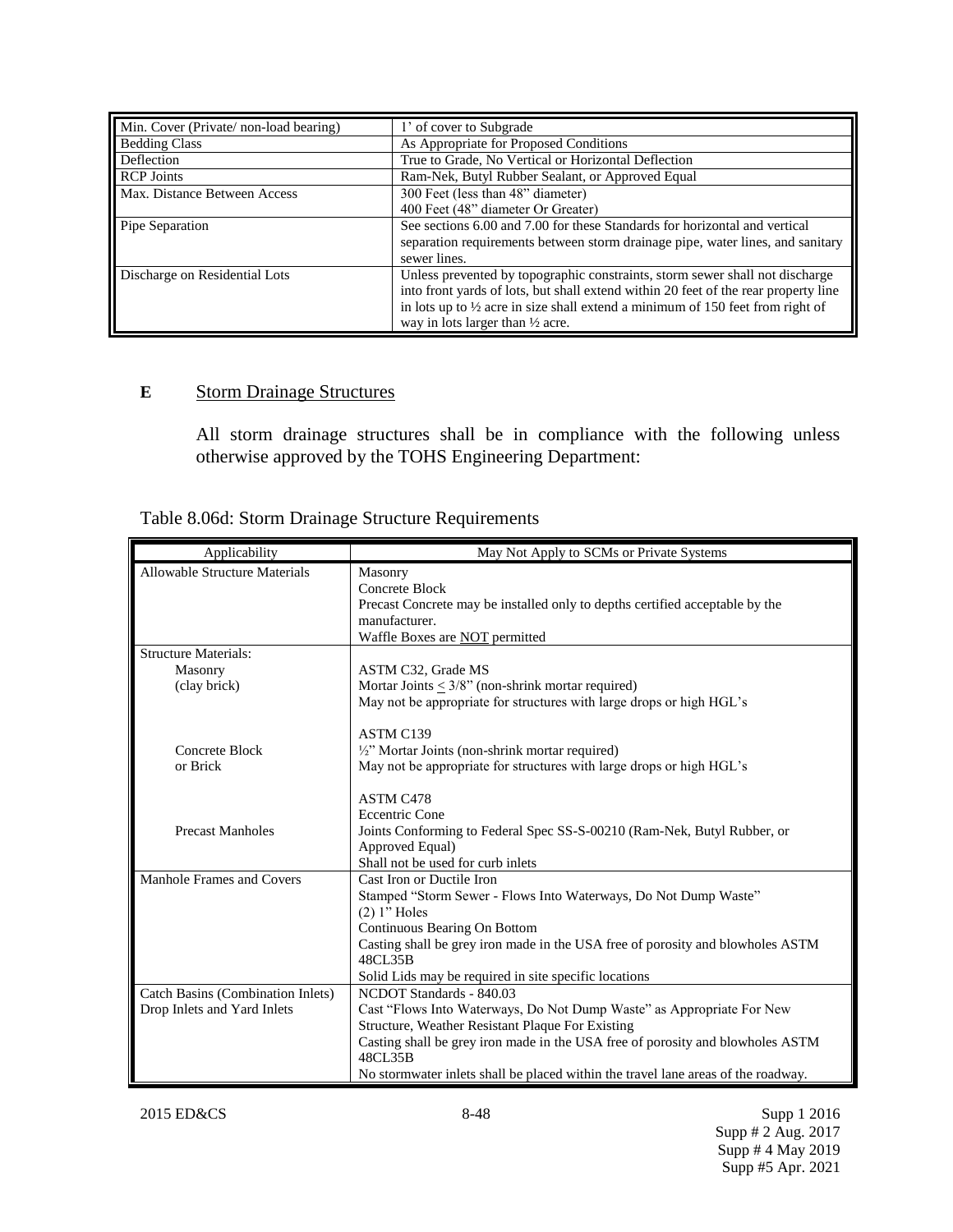| <b>Structure Steps</b>        | 10" Wide Min. Polypropylene w/ 1/2" Rebar                                        |  |
|-------------------------------|----------------------------------------------------------------------------------|--|
|                               | $16$ " O.C.                                                                      |  |
|                               | 4" Projection                                                                    |  |
|                               | Steps In Precast By Manufacturer                                                 |  |
| Minimum Drop Inside Structure | $0.1$ ' (0<0<45°)                                                                |  |
|                               | 0.2' $(45^{\circ} \le \cancel{0} \le 90^{\circ})$                                |  |
|                               | $\emptyset$ >90° Not Allowable w/o Approval of Town of Holly Springs Engineering |  |
|                               | Department                                                                       |  |

# **F** Culverts

All culverts shall be in compliance with the following unless otherwise approved by the TOHS Engineering Department:

# Table 8.06e: Culvert and Channel Requirements

| <b>Hydraulic Modeling</b>                         | Consider cross-sectional area loss due to siltation.<br>a)<br>Consider inlet control and outlet control methods and use<br>b)<br>controlling method. |
|---------------------------------------------------|------------------------------------------------------------------------------------------------------------------------------------------------------|
|                                                   | Others as deemed appropriate by Town Engineer<br>c)                                                                                                  |
|                                                   | 25-yr. design storm for culverts required<br>d)                                                                                                      |
|                                                   | 25-yr. design storm for channels required<br>e)                                                                                                      |
| Allowable Materials                               |                                                                                                                                                      |
|                                                   | RCP (18" Min.)<br>a)                                                                                                                                 |
|                                                   | b)<br>If weep holes used, non-clogging filter material around pipe                                                                                   |
|                                                   | is required                                                                                                                                          |
| Design Storm Frequency/Duration:                  |                                                                                                                                                      |
| Thoroughfare Roads<br>1.                          | $100 - Year$ , 24-hour                                                                                                                               |
| 2.<br><b>Collector Roads</b>                      | $50 - Year$ , 24-hour                                                                                                                                |
| 3.<br>Minor (Local) Roads                         | $25 - Year$ , 24-hour                                                                                                                                |
| $\overline{4}$ .<br>Streams with FEMA Floodplains | $100 - Year$ , 24-hour                                                                                                                               |
| 5.<br><b>Temporary Culverts</b>                   | Case-by-case                                                                                                                                         |
| Streams with TOHS 100-yr. Floodplain<br>6.        | See Section 8.7                                                                                                                                      |
|                                                   |                                                                                                                                                      |
|                                                   |                                                                                                                                                      |
| 100 - Year Analysis For All Culverts To Ensure:   | Post-Developed Backwater Does Not Flood Upstream<br>a)                                                                                               |
|                                                   | Properties,                                                                                                                                          |
|                                                   | Roadway Embankment Remains Stable<br>b)                                                                                                              |
|                                                   | Proposed & Existing Utilities Are Not Inundated Due To<br>c)                                                                                         |
|                                                   | Culvert                                                                                                                                              |
| Backwater Analysis (If Applicable)                | Free Outfall Critical Depth And Equivalent Hydraulic Grade<br>a)<br>Line                                                                             |
|                                                   |                                                                                                                                                      |
|                                                   | Stage-Discharge Curve To Determine Flow Depths<br>b)<br>Consideration Of Actual Site Conditions Such As Other                                        |
|                                                   | $\mathbf{c}$ )                                                                                                                                       |
| Minimum Free Board (100yr-24hr storm):            | <b>Culverts Or Water Bodies</b>                                                                                                                      |
| Culverts 18" - 36" Diameter                       | 1.0'                                                                                                                                                 |
| Culverts > 36" Diameter                           | 1.5'                                                                                                                                                 |
|                                                   |                                                                                                                                                      |
| <b>Inlet/Outlet Conditions</b>                    | Energy Dissipaters (10-year or largest required design storm<br>a)                                                                                   |
|                                                   | min.) At All Discharge Points To Prevent Scour (See Also                                                                                             |
|                                                   | Section 4 of the TOHS Engineering Design and                                                                                                         |
|                                                   | <b>Construction Standards)</b>                                                                                                                       |
|                                                   | Additional channel and channel stability analysis is required<br>b)                                                                                  |
|                                                   | downstream of the culvert until either the next structure is                                                                                         |
|                                                   | encountered or a point representing 110% of the drainage                                                                                             |
|                                                   | area to the subject culvert, whichever is met sooner.                                                                                                |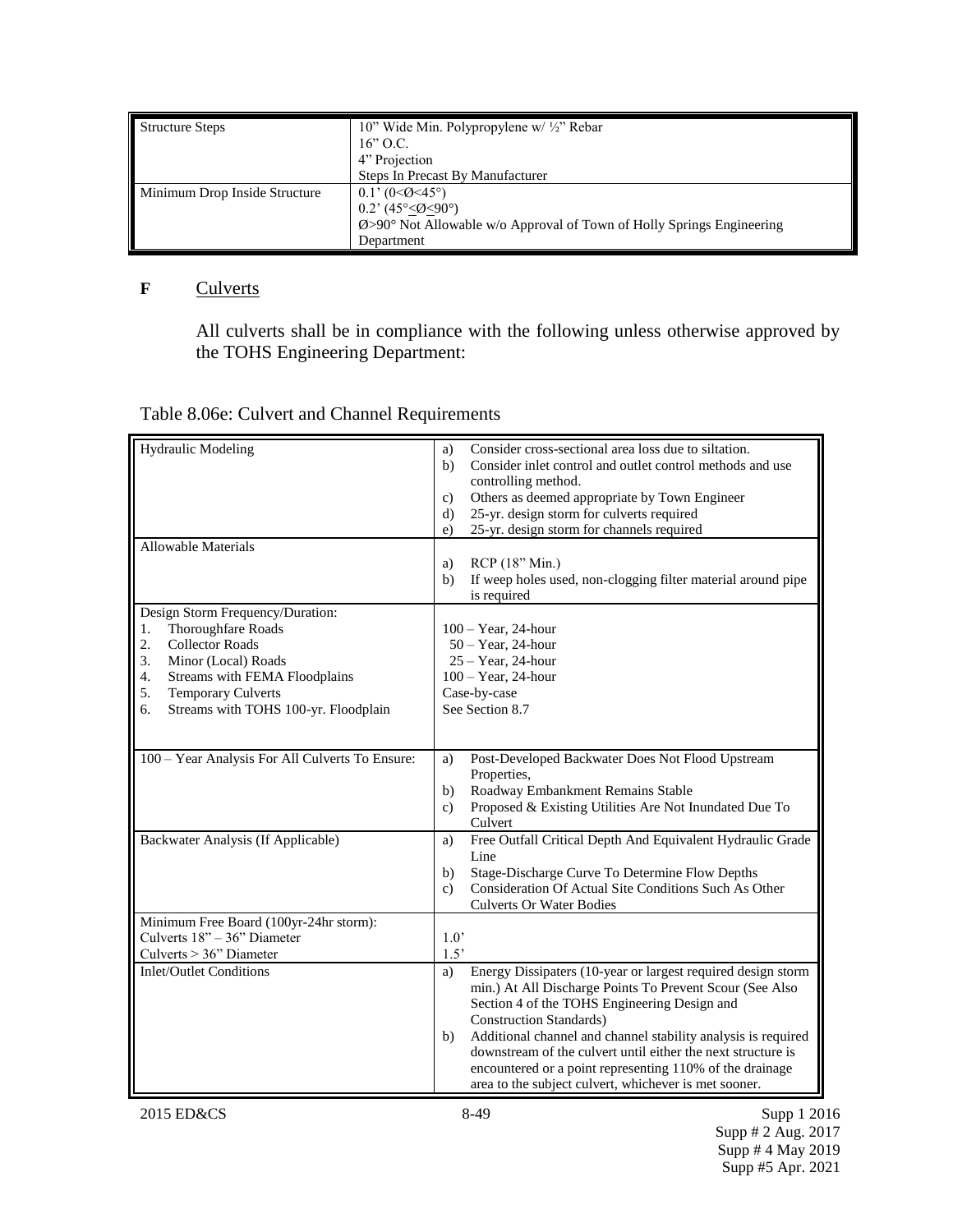|                                       | Geotextile Filter Fabric Between Stone and Natural Ground<br>c)<br>Headwalls are Required on Driveway Pipes 24" and greater<br>d)<br>Precast Headwalls/Endwalls For Single Pipes Only<br>e)<br>Headwalls, Endwalls, or Flared End Sections Required At<br>f)<br>All Inlets/Discharges. Flared End Sections Are Not<br>Permitted For Pipes 36" Or Greater.<br>Headwalls and Endwalls are required at all locations where<br>g)<br>multiple discharges occur at the same point.<br>Headwalls Required Where Skew Is Less Than $75^{\circ}$ Or<br>h)<br>Greater Than 105°<br>Wingwalls Recommended As Appropriate<br>$\ddot{1}$<br>Headwalls and Endwalls must be made of solid poured<br>$\mathbf{i}$<br>concrete below and equal to the 100-year water surface<br>elevation<br>Headwalls and Endwalls 4 foot in height or taller must be<br>$\bf{k}$<br>engineered and obtain a building permit prior to<br>construction.                                                                                                                                                                                                                                                                                                                                                   |
|---------------------------------------|----------------------------------------------------------------------------------------------------------------------------------------------------------------------------------------------------------------------------------------------------------------------------------------------------------------------------------------------------------------------------------------------------------------------------------------------------------------------------------------------------------------------------------------------------------------------------------------------------------------------------------------------------------------------------------------------------------------------------------------------------------------------------------------------------------------------------------------------------------------------------------------------------------------------------------------------------------------------------------------------------------------------------------------------------------------------------------------------------------------------------------------------------------------------------------------------------------------------------------------------------------------------------|
| Deflection                            | True To Grade, No Vertical Or Horizontal Deflection Unless<br>Otherwise Approved                                                                                                                                                                                                                                                                                                                                                                                                                                                                                                                                                                                                                                                                                                                                                                                                                                                                                                                                                                                                                                                                                                                                                                                           |
| Allowable Depths                      | Depths Shall Not Exceed Those Certified By The Manufacturer<br>For The Service Condition                                                                                                                                                                                                                                                                                                                                                                                                                                                                                                                                                                                                                                                                                                                                                                                                                                                                                                                                                                                                                                                                                                                                                                                   |
| Allowable Skew                        | 45° Maximum As Measured Perpendicular To Roadway Without<br>Approval From Town Engineer                                                                                                                                                                                                                                                                                                                                                                                                                                                                                                                                                                                                                                                                                                                                                                                                                                                                                                                                                                                                                                                                                                                                                                                    |
| Allowable Flow Velocity<br><b>RCP</b> | No Maximum But Ensure Stability At Entrance And Outlet<br>a)                                                                                                                                                                                                                                                                                                                                                                                                                                                                                                                                                                                                                                                                                                                                                                                                                                                                                                                                                                                                                                                                                                                                                                                                               |
| Other                                 | To Be Reviewed On A Case-By-Case Basis<br>a)                                                                                                                                                                                                                                                                                                                                                                                                                                                                                                                                                                                                                                                                                                                                                                                                                                                                                                                                                                                                                                                                                                                                                                                                                               |
| 3-sided or Bottomless Culvert         | An estimate of potential Scour depth is required for all<br>a)<br>bridge sites. The procedure for this analysis is<br>presented in HEC-18 reference (12) and HEC-20<br>reference (14). 100 yr. 24 hr. storm must be analyzed.<br>Channel stability analysis is required; if channel is not<br>b)<br>stable downstream of the structure an energy<br>dissipation device will be required.<br>Hydraulic analysis of the structure, 100 yr. 24 hr. storm<br>c)<br>event must be analyzed.<br>Headwall and endwalls are required.<br>d)<br>True to grade no vertical or horizontal deflection.<br>e)<br>Footing required to be attached to non-weathered<br>f)<br>crystalline rock, standard penetration test to refusal in<br>accordance with ASTM D1586 shall be used to<br>determine the location of rock. For the purposes of this<br>provision, "Rock" is defined as a continuous intact<br>natural material in which the penetration rate with a<br>rock auger is less than 2 in (50mm) per 5 minutes of<br>drilling at full crowd force. This definition excludes<br>discontinuous loose natural materials such as boulders<br>and man-made materials such as concrete, steel, timber,<br>etc.<br>All other requirements set forth for the culvert in<br>g)<br>section. |
| Debris Control Structures             | Per USACE Hydraulic Engineer Circular No. 9                                                                                                                                                                                                                                                                                                                                                                                                                                                                                                                                                                                                                                                                                                                                                                                                                                                                                                                                                                                                                                                                                                                                                                                                                                |
| Roadways Used As Dams                 | Must Be $\leq$ 15 Feet In Height Measured From Upstream Inlet To<br><b>Water Source Elevation</b><br>Any dam determined to be high hazard must be permitted by<br><b>NCDEQ</b>                                                                                                                                                                                                                                                                                                                                                                                                                                                                                                                                                                                                                                                                                                                                                                                                                                                                                                                                                                                                                                                                                             |
| Pipe Separation                       | See sections 6.00 and 7.00 for these Standards for horizontal and<br>vertical separation requirements between storm drainage pipe,<br>water lines, and sanitary sewer lines.                                                                                                                                                                                                                                                                                                                                                                                                                                                                                                                                                                                                                                                                                                                                                                                                                                                                                                                                                                                                                                                                                               |
| <b>Limitation Of Property Damage</b>  | Existing And Proposed Inhabited Areas, HVAC Equipment,<br>a)                                                                                                                                                                                                                                                                                                                                                                                                                                                                                                                                                                                                                                                                                                                                                                                                                                                                                                                                                                                                                                                                                                                                                                                                               |
| 2015 ED&CS                            | $8 - 50$<br>Supp 1 2016                                                                                                                                                                                                                                                                                                                                                                                                                                                                                                                                                                                                                                                                                                                                                                                                                                                                                                                                                                                                                                                                                                                                                                                                                                                    |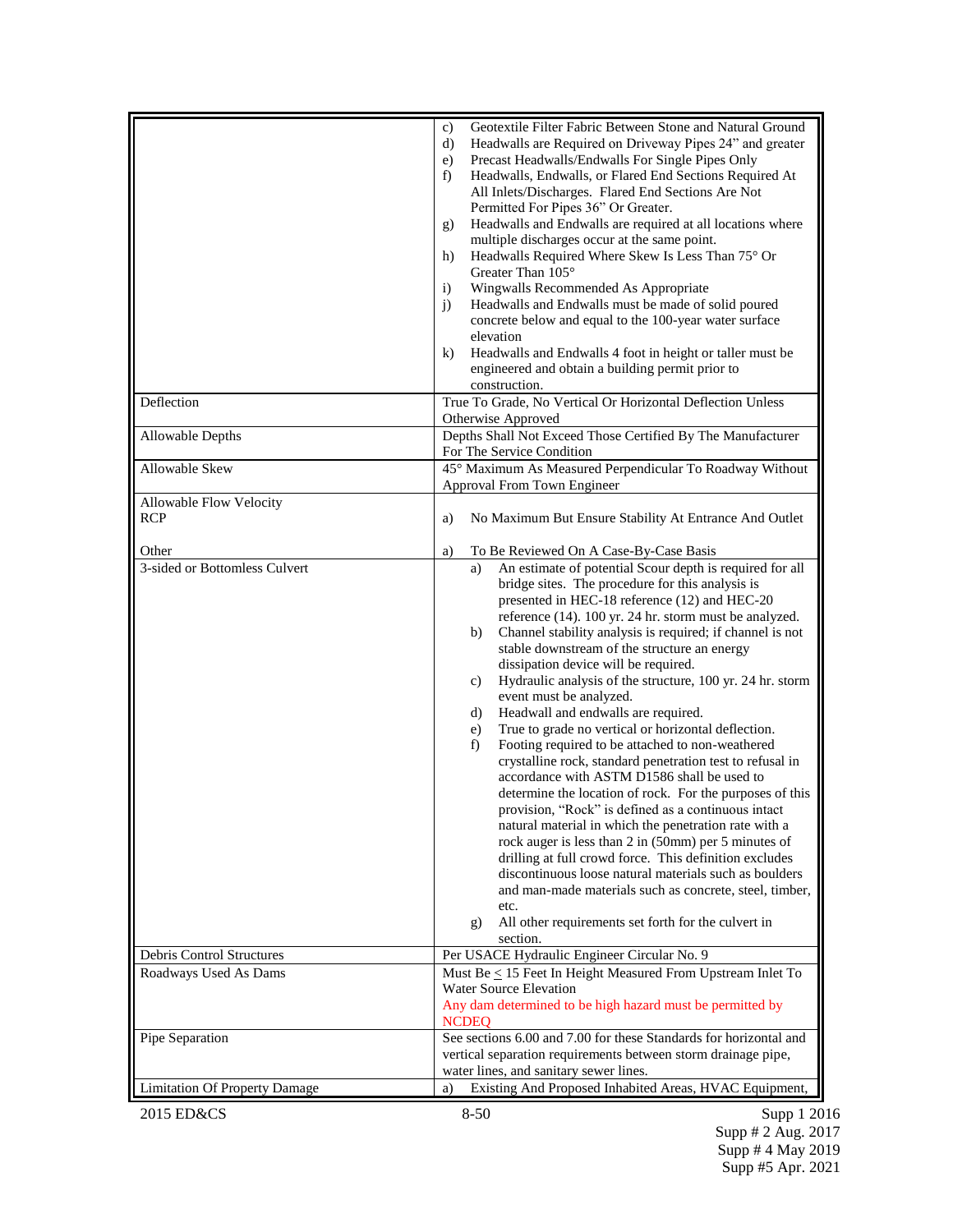| And Other Significant Improvements Subject To Flooding<br>Damage Shall Be 2' Above Elevation Established By<br>Design Frequency Analysis, Unless Otherwise Approved By<br>The Town Engineer<br>Compliance With Flood Prevention Ordinances And Other<br>b)<br><b>Applicable State/Federal Regulations</b><br>Upstream And Downstream Must Remain Stable. Use<br>C) |
|--------------------------------------------------------------------------------------------------------------------------------------------------------------------------------------------------------------------------------------------------------------------------------------------------------------------------------------------------------------------|
| Aprons And Other Stabilization Methods As Needed                                                                                                                                                                                                                                                                                                                   |

- a. An estimate of potential Scour depth is required for all bridge and bottomless culvert sites. The procedure for this analysis is presented in HEC-18, reference,(12). And HEC-20, reference (14), 100 yr. 24 hr. storm must be analyzed.
- b. Channel stability analysis is required, if channel is not stable downstream of the structure an energy dissipation device will be required.
- c. Hydraulic analysis of the structure, 100 yr. 24 hr. storm event must be analyzed.
- d. Headwall and end walls are required.
- e. Bridge and bottomless culverts must be true to grade, no vertical or horizontal deflection.
- f. Footing required to be attached to non-weathered crystalline rock, standard penetration test to refusal in accordance with ASTM D1586 shall be used to determine the location of rock. For the purposes of this provision, "Rock" is defined as a continuous intact natural material in which the penetration rate with a rock auger is less than 2 in (50 mm) per 5 minutes of drilling at full crowd force. This definition excludes discontinuous loose natural materials such as boulders and man-made materials such as concrete, steel, timber, etc.

# **G** Open Channels

All open channels shall be in compliance with the following unless otherwise approved by the Town Engineer:

| Hydraulic Analysis       | Manning's Equation, HEC – RAS (Particularly For Non-uniform Flow Conditions) Or Other<br>Methodology Approved By Town Engineer |
|--------------------------|--------------------------------------------------------------------------------------------------------------------------------|
| Hydrology                | Rational Method                                                                                                                |
|                          | <b>SCS</b> Method                                                                                                              |
|                          | Other As Approved By Town Engineer                                                                                             |
|                          | Use Full Build-Out Conditions                                                                                                  |
| <b>Channel Stability</b> | Must Remain Stable Up To And Including 10 - Year Storm                                                                         |
|                          | Un-reinforced Grass Swales Shall Have A Max. Velocity Of 4 fps For The 10 – Year Storm                                         |
|                          | Full Vegetation Must be Established If Applicable                                                                              |
| Capacity                 | 10– Year Storm Within Banks                                                                                                    |
|                          | 100 – Year Storm Must Be Analyzed To Determine Flood Impacts                                                                   |
|                          | Based Upon Worst Hydraulic Condition Of Channel (Low Slope, High Weeds, Etc.)                                                  |
| Maximum Side Slopes      | 2:1<br>Vegetated                                                                                                               |
|                          | 1.5:1<br><b>Stone</b>                                                                                                          |
|                          | <b>Grid Pavers</b><br>2:1                                                                                                      |
|                          | <b>Gabions</b><br>Vertical                                                                                                     |
|                          | Vertical<br>Retaining Wall                                                                                                     |

| Table 8.06f Open Channel Requirements |
|---------------------------------------|
|---------------------------------------|

**H** Installation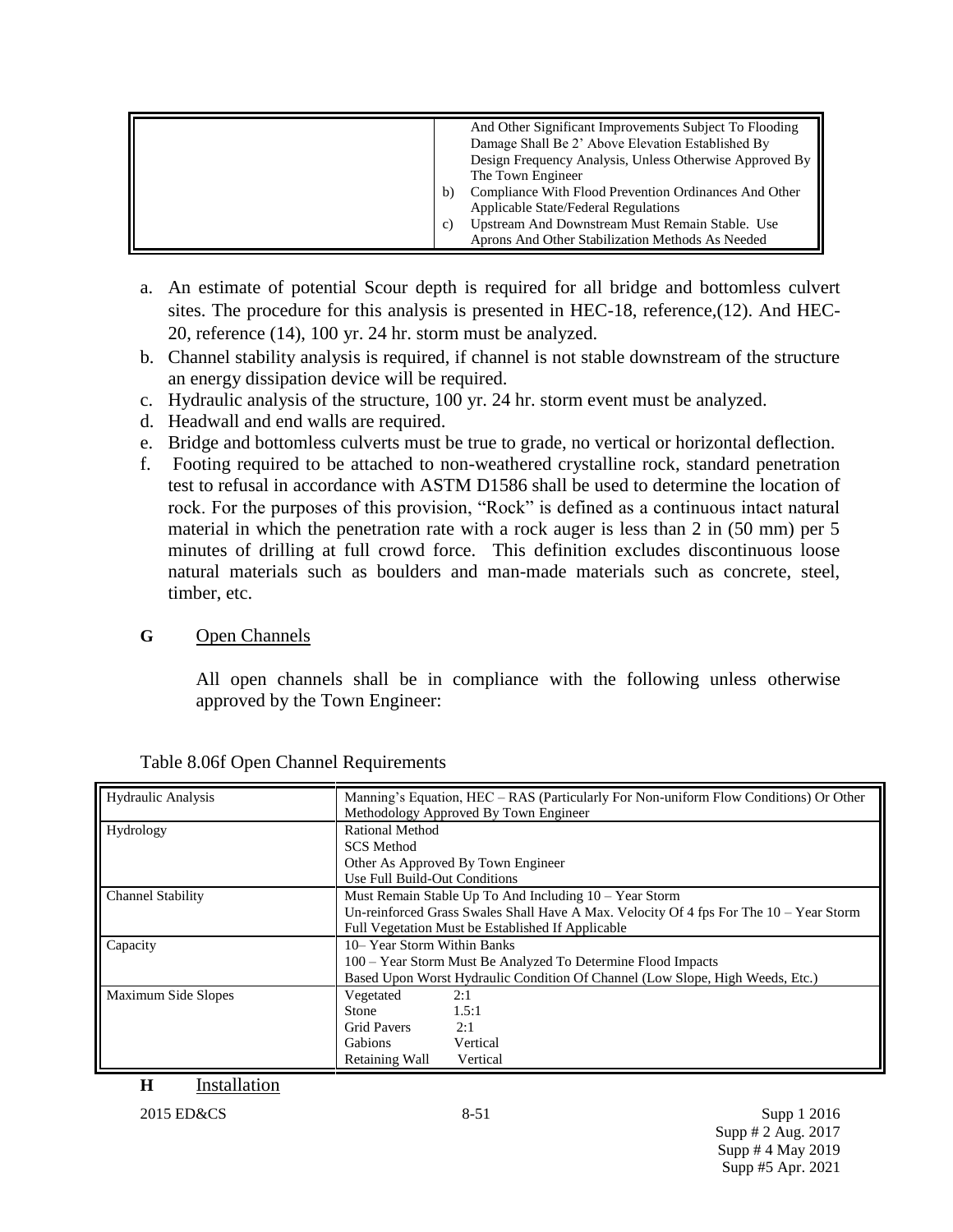- 1. All storm sewers shall be installed to provide a true line and grade between structures.
- 2. Structures shall be installed at each deflection of line and/or grade.
- 3. The maximum length between access points shall meet specifications outlined in Table 8.06c.
- 4. No inaccessible storm drainage structures shall be allowed.
- 5. Pipe may enter through the corner of all structure material types as long as it has been certified by a Professional Engineer.
- 6. A reinforced concrete slab, designed by a Professional Engineer, may be used at oversized structures to adjust an inlet to standard horizontal dimensions.
- 7. The minimum cover for storm sewer pipe shall meet specifications outlined in Table 8.06c. Trench excavation and backfilling shall be in accordance with Section 5.00 of these standards.
- 8. Pipe shall not project into a drainage structure but shall be finished flush with the inside of the structure.
- 9. Catch basins between 5 and 20 feet in depth shall have minimum interior dimensions of 4 feet by 4 feet, and those over 20 feet in depth shall have minimum interior dimensions of 5 feet by 5 feet.
- 10. Each drainage structure shall have a shaped invert constructed from concrete, and a bench with a maximum 5:1 slope. The bench shall begin at a height of one-half the pipe diameter for 15 to 24-inch pipe, one-third the pipe diameter for 30 to 48 inch pipe, and one-fourth the diameter for pipe greater than 48 inches in diameter.
- 11. Precast concrete structures may be installed only to depths certified as acceptable by the manufacturer.
- 12. All voids in structures shall use concrete brick and block with non-shrink mortar.

## **I** Inspections & Testing

The contractor shall furnish all materials, labor, and equipment to perform inspections of storm drainage systems. Below is a summary of the Town inspections requirements:

- 1. Materials used must be approved by the Town Inspector prior to installation. Rejected materials shall be immediately removed from the construction site.
- 2. Town Inspector may require any materials installed without previous inspection or installed in a manner not consistent with the approved plans and specifications to be removed and reinstalled.
- 3. Storm drain lines shall be clean and free from obstructions and shall be visually inspected from every structure and opening.
- 4. All piping and structures must be approved by the inspector prior to paving.

## **J** Retaining Wall Drainage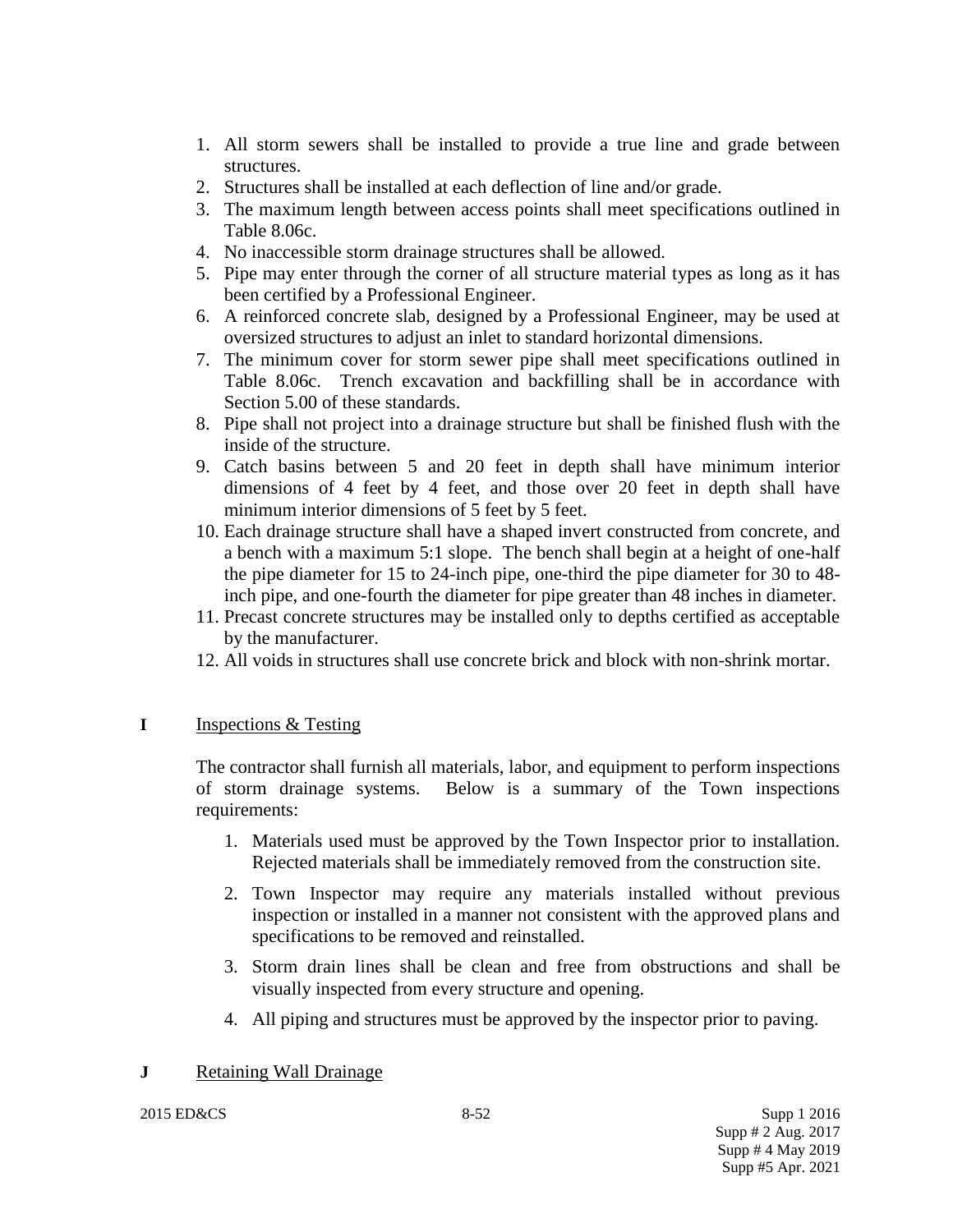When subsurface of surface drainage is discharged, it shall be discharged in such a manner that it will not cause and increase hazard to the stability of any cut and fill slope or any building or structure. Drainage shall not be discharged in quantities or velocities above which existed prior to grading except in approved drainage system. Every yard shall be properly graded in order to obtain positive drainage and to prevent the ponding of stagnant water.

## **8.07 FLOOD STUDIES**

There are two types of flood studies that a project may be subject to: a Town regulated flood study or a FEMA regulated flood study. Flood studies are required pursuant to the Post-Construction Stormwater Ordinance, Basin Models Required and as outlined in the Town of Holly Springs Policy Statement P-018, and the TOHS Flood Damage Prevention Ordinance. Drainage basins where a current flood study exist or established downstream finished floor elevations are within the basin, the existing flood study shall be updated and no-rise to the downstream 100 yr. water surface elevation will be allowed. Any new flood study required in areas with downstream drainage complaints or established downstream finished flood elevations shall demonstrate there is no-rise to existing downstream 100 year water elevations.

#### **A** Stages of Review

For each stage of the review process, there may be a flood study component depending on existing and proposed conditions. The following is a general description of the required submittal items for flood studies at various stages of review. See Section 8.04 and Appendices for a more detailed description of the overall development plan review process and submittal items referenced below.

#### **1.** Concept Stage

The first step for flood studies in the Concept Stage is attendance of the Scoping Meeting. At the scoping meeting, TOHS Engineering Department staff will review any information the developer has available regarding the proposed project area and share any information that the staff can at that point in time.

- **a.** Concept Plan Review Meeting: Following the Scoping Meeting (if applicable), the next step is the Concept Plan Review Meeting. At the Concept Plan Review Meeting, the developer will present such items as a sketch plan for the proposed project along with general stormwater approach including general SCM information. The developer must bring a copy of the completed Natural Resources Inventory, Appendix A. The TOHS Engineering Department staff will use the Natural Resources Inventory to provide guidance to the developer on key considerations for development and how to proceed.
- **b.** Preliminary Plan Review: The Preliminary Plan Stage represents the first formal development submittal to the Town. Along with the other submittal requirements at this stage as discussed in Section 8.04, a Preliminary Flood Study (AKA "Draft Flood Study" or "Draft Stormwater Impact Analysis") must be submitted. The Preliminary Flood Study may be based upon Wake County GIS topography. The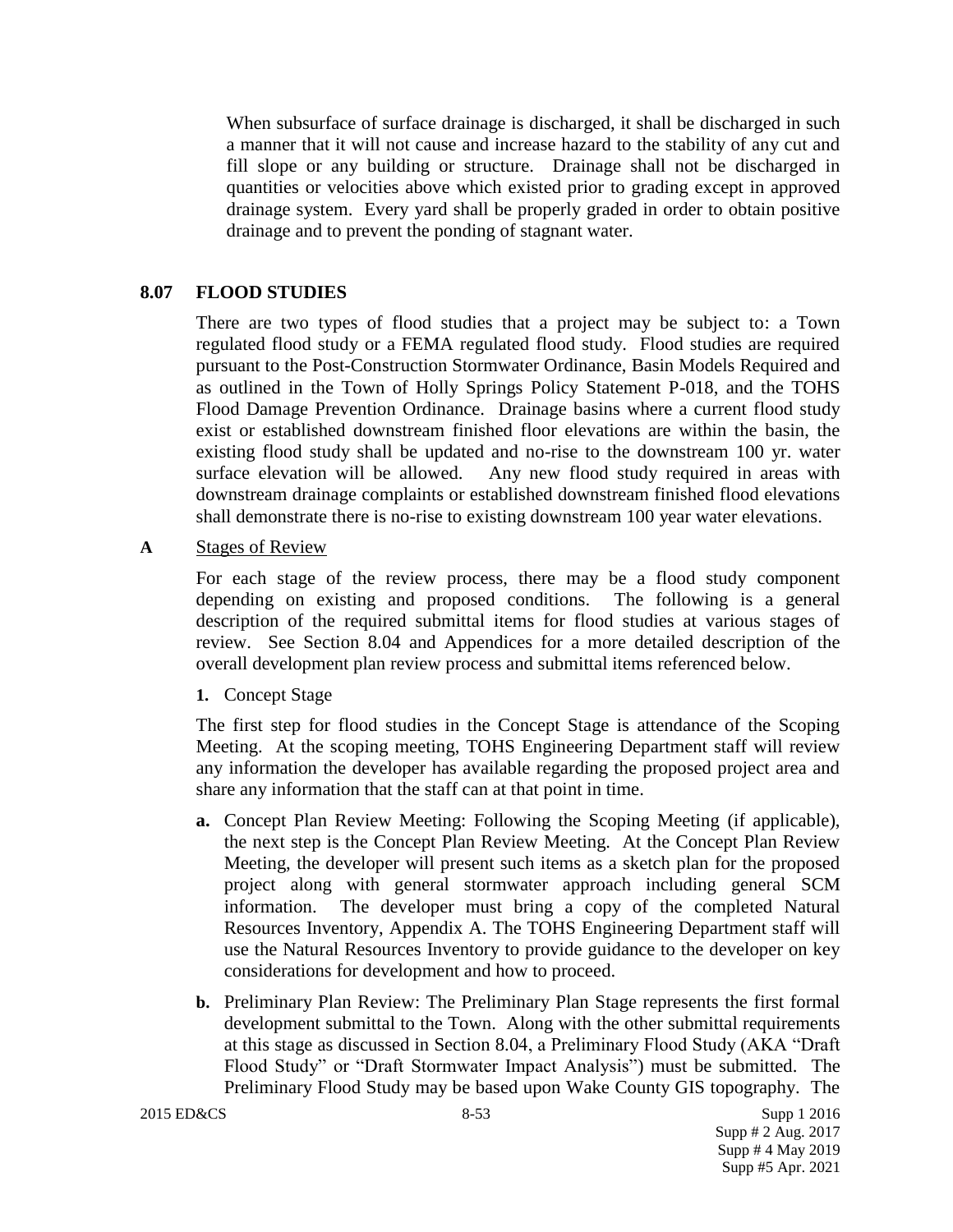flood plain established by the Preliminary Flood Study shall be represented on the Preliminary Plans.

2. Construction Stage

At the Construction Stage, the developer is responsible for finalizing the Flood Study. The final Flood Study shall be based upon surveyed cross-section data (GIS topography is NOT acceptable for use at the Construction Plan Review Stage.)

## B. Types of Flood Studies

Depending on the location and nature of the proposed improvements, the TOHS has three different types flood studies. These include a Stormwater Impact Analysis (a more limited detail Town flood study), Town Flood Studies, and FEMA Flood Studies as described below. Where applicable, all flood studies must tie to existing flood studies based upon the same methodology.

**1.** Stormwater Impact Analysis

Stormwater Impact Analysis generally apply to areas where the receiving stream has five to 20 acres of drainage area at the analysis point and none of the following apply:

- History of upstream/downstream drainage complaints
- Existing Detailed Town Flood Study upstream or immediately downstream
- Existing unmapped residential or commercial structures with finished floors
- Existing topography or channel geometry indicates likely floodplain
- Existing Limited Detail Town Flood Study failed to verify no increase in the flow rates or failed to indicate that stormwater flows remain in existing drainage easements
- Study revisions as needed due to plan changes during the review process
- Hydraulic and hydrologic analysis for TOHS Flood Studies shall typically be taken to a point downstream of the site that represents 110% of the peak flow discharges generated by the undetained, post-developed conditions. The TOHS Engineering Department may require additional analysis especially where there are site specific concerns or existing downstream studies.

Stormwater Impact Analysis typically include the following (See also Appendices for other pertinent submittal data) and are used to establish natural and/or manmade drainage or backwater easements:

- Current Land Use Map (11"x17")
- Drainage Area Map showing adjacent property grading, topography, property lines, proposed development, hydrology information, structures w/ finished floor elevations, reaches, etc.
- Stormwater Infrastructure Plan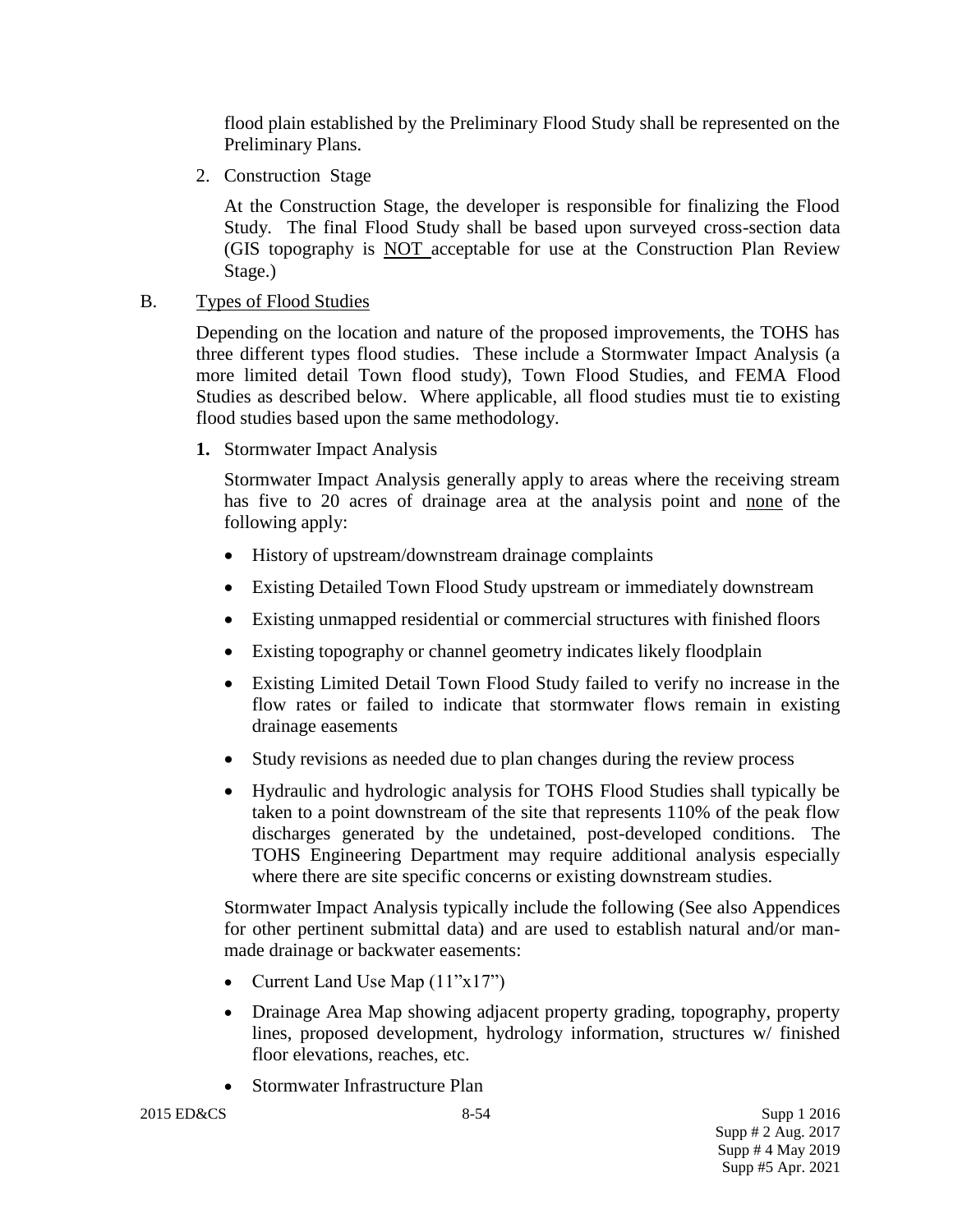- Hydrologic and Hydraulic Calculations with cross-sections (HEC-RAS, typical. HEC-HMS may be required in areas where current data exists, or as determined by the TOHS Policy Statement P-018). HEC-RAS to be used to determine water surface elevations. However, additional HEC-HMS modeling will also be required to determine peak flows for areas where current watershed models exist.
- Study revisions as needed due to plan changes during the review process
- **2.** Town Flood Studies

Town Flood Studies are required for all drainage features with 20 acres or more of drainage area. Note that special consideration shall be made when studies are performed within or directly adjacent to existing mapped FEMA floodplains.

Town Flood Studies typically include the following (See also Appendices for other pertinent submittal data) and are used to establish the 100-year floodplain and drainage/backwater easements:

- Current Land Use Map  $(11"x17")$
- Drainage Area Map showing adjacent property grading, topography, property lines, proposed development, hydrology information, structures w/ finished floor elevations, reaches, etc.
- Stormwater Infrastructure Plan
- Hydrologic and Hydraulic Calculations with cross-sections (HEC-RAS, typical. HEC-HMS may be required in areas where current data exists, or as determined by the TOHS Policy Statement P-018)
- Hydraulic and hydrologic analysis for TOHS Flood Studies shall typically be taken to a point downstream of the site that represents 110% of the peak flow discharges generated by the undetained, post-developed conditions. The TOHS Engineering Department may require additional analysis especially where there are site specific concerns or existing downstream studies.
- Surveyed cross-sections
- Study revisions as needed due to plan changes during the review process
- **3.** FEMA Flood Studies

In areas where FEMA floodplain is present on or adjacent to the project Flood Studies, maps must be required in a manner consistent with Town's Flood Damage Prevention Ordinance, National Flood Insurance Program (NFIP) and the North Carolina Floodplain Mapping Program's regulations. Coordination will be required with Engineering Staff and regional representatives to determine the process required to update the maps and studies.

All residential development projects must take into consideration the Town's Flood Damage Prevention Ordinance requirements that prohibit residential development in the floodplain, this includes both fill and structures on residential lots and fill associated with the overall grading of the project unless associated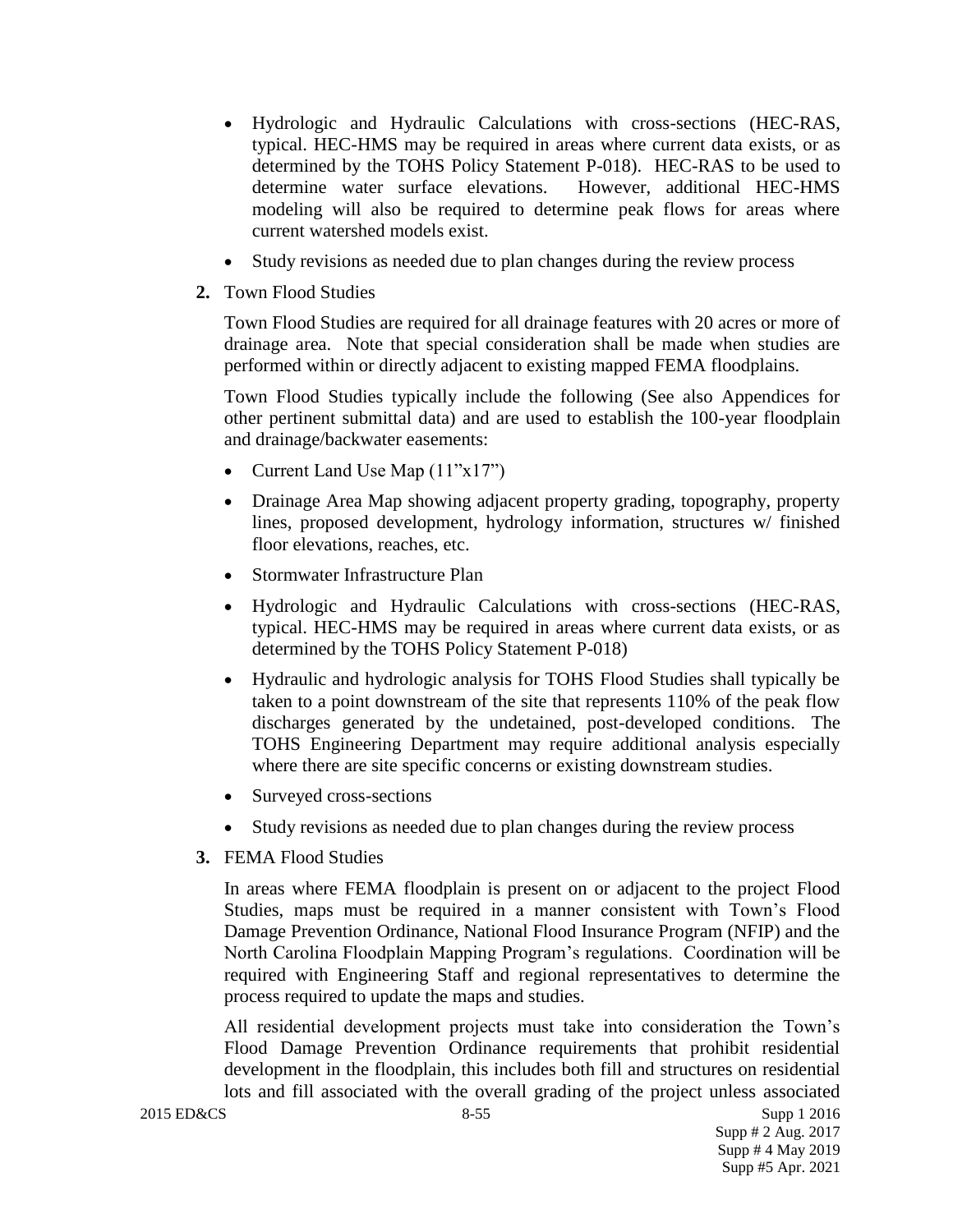with an approved perpendicular crossing location. The ordinance also requires that the lowest finished floor elevation must be at minimum 2-feet above the 100 year floodplain and a minimum buildable area on lots outside of the floodplain (100-year, 100-year future conditions and 500-year floodplain), based on the zoning of the lot. Both Preliminary Plans and Construction Drawings must identify the actual buildable area outside of the floodplain and the minimum finished floor elevation (Min. FFE) on all lots with floodplain on or adjacent to them.

2015 ED&CS 8-56 Supp 1 2016 Supp # 2 Aug. 2017 Supp # 4 May 2019 Supp #5 Apr. 2021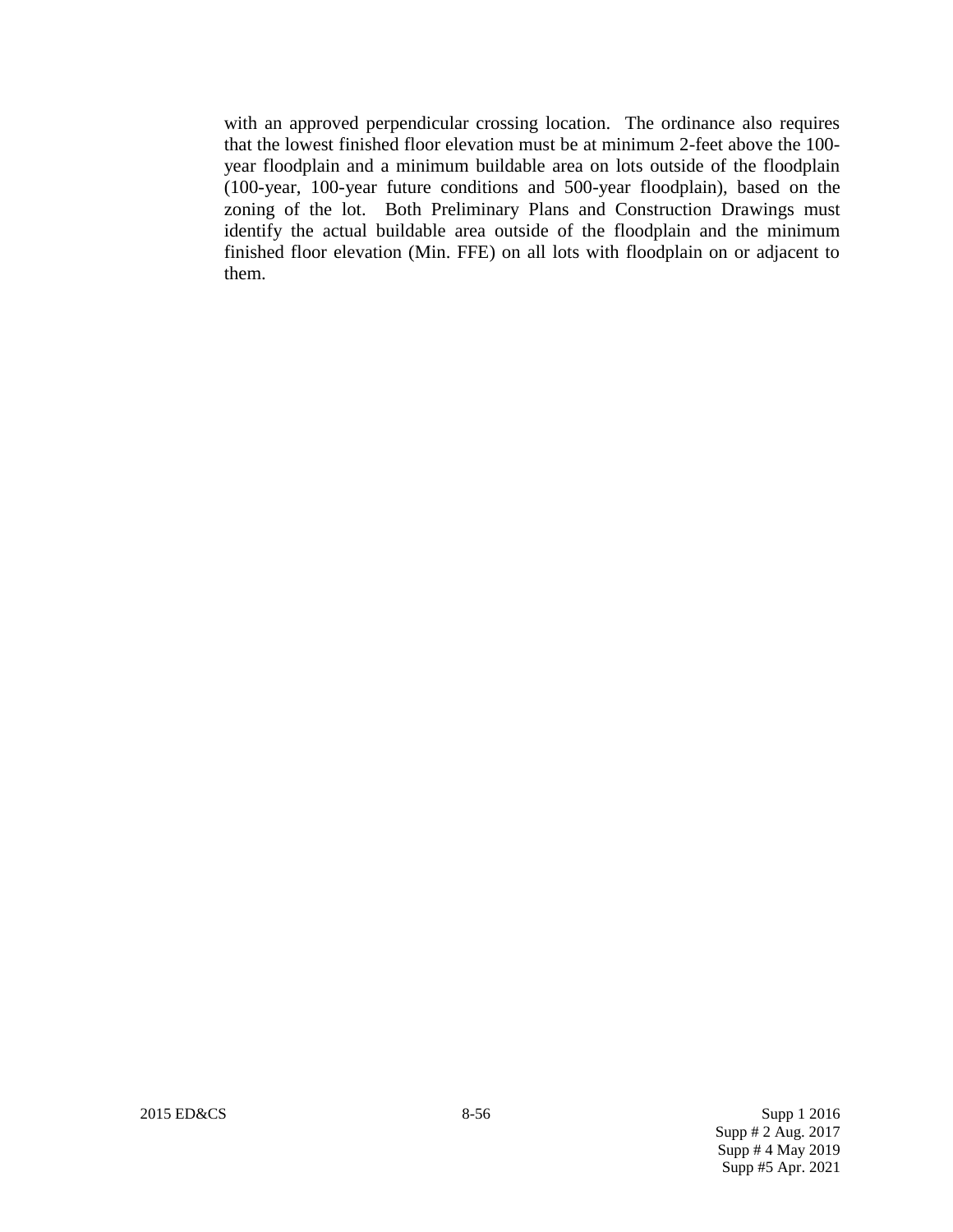

\* Note: FEMA Flood Studies & Town Basin Models may have additional requirements

2015 ED&CS 8-57 Supp 1 2016 Supp # 2 Aug. 2017 Supp # 4 May 2019 Supp #5 Apr. 2021